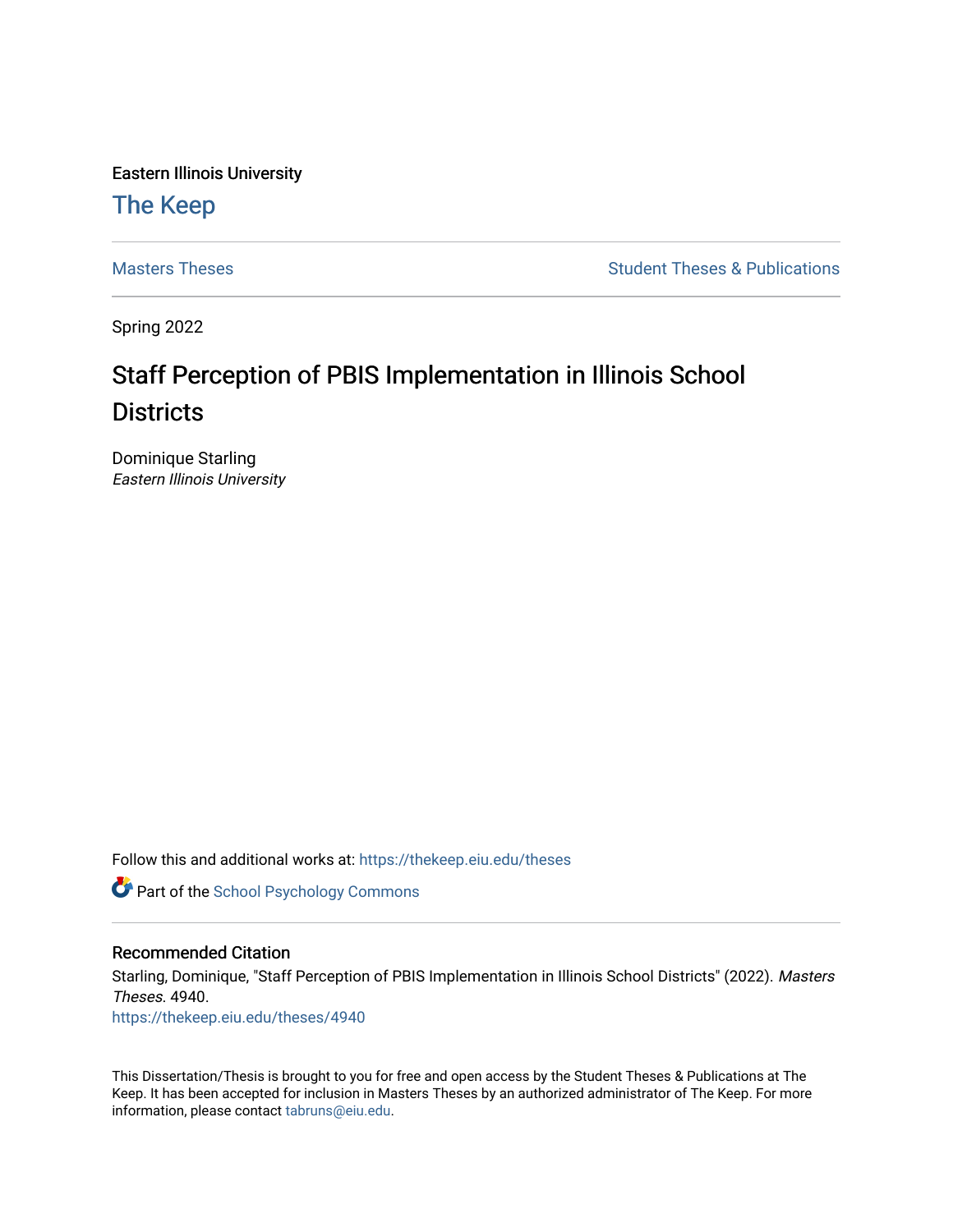Staff Perception of PBIS Implementation in Illinois School Districts Dominique Starling Eastern Illinois University Specialist in School Psychology Thesis Dr. Haile Mariam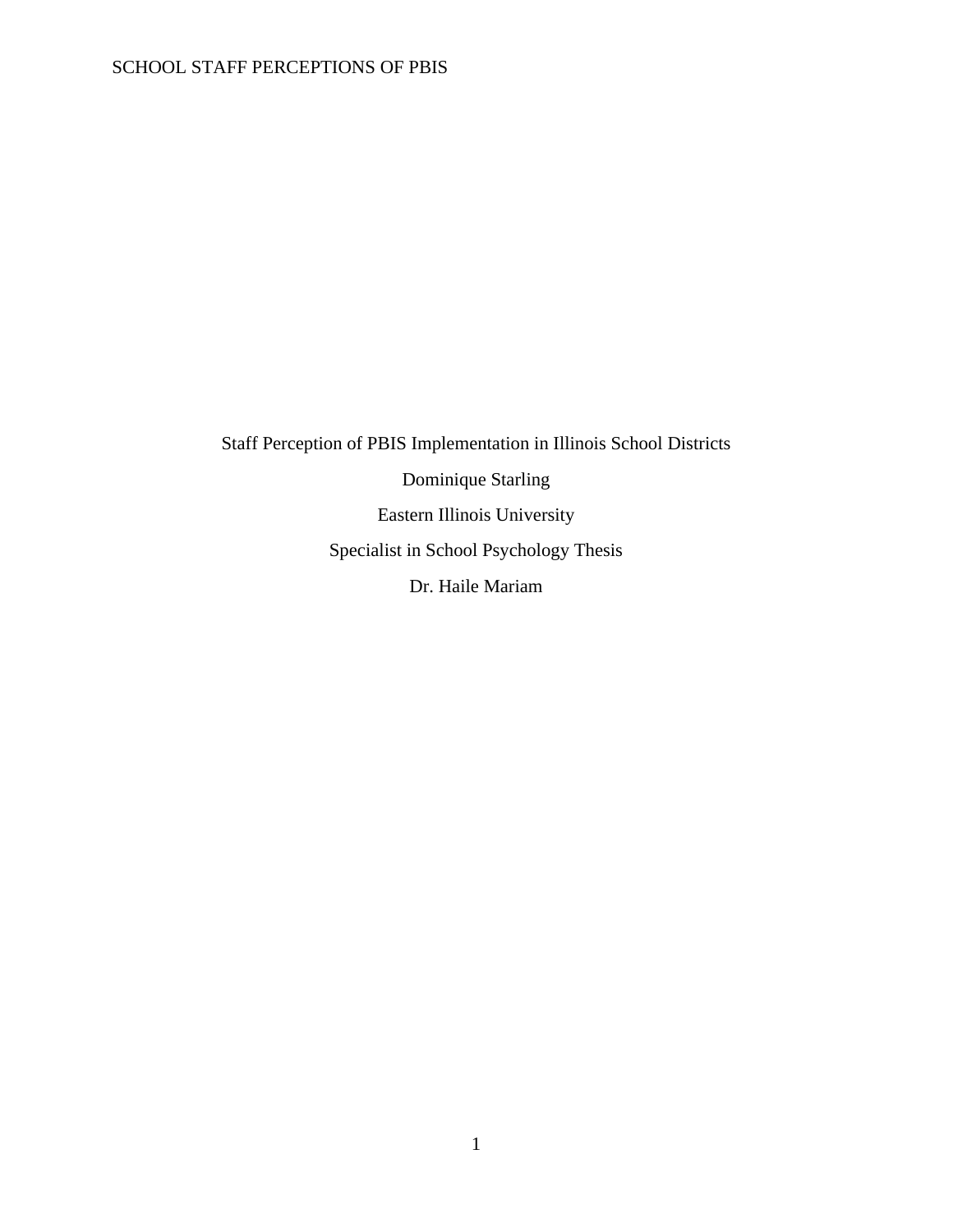#### **Abstract**

<span id="page-2-0"></span>Behavioral management is a top priority in the educational setting. Historically, schools have implemented a variety of different methods to manage behaviors in schools. One of these methods is punitive punishment, which has led to the school-to-prison pipeline phenomena. The school-to-prison pipeline is a practice in the U.S. public schools that removes students with behavioral issues from educational institutions often resulting in placement in juvenile and criminal justice systems. Through zero tolerance and other punitive disciplinary policies, many youths find themselves dropping out or being expelled from school and eventually in juvenile detention centers and prisons. Research evidence shows that minority students, students with disabilities, and students who live in urban areas are more at risk of falling victim to the schoolto-prison pipeline. To address challenging student behaviors that contribute to the school-toprison pipeline phenomenon, most schools have adopted Positive Behavioral Interventions and Supports (PBIS), an evidence-based prevention and intervention framework. The main purposes of the current study are to assess school staff perceptions of PBIS implementation for addressing challenging student behaviors, and factors that contribute to PBIS outcomes, such as staff buy-in and training. A total of 439 school personnel from school districts in Illinois participated in the study. Over 60% of participants showed support for PBIS, 72% reported they had received training for PBIS implementation and found it useful, and over 70% indicated their school climate, in terms of resources, support and communication, was adequate to support PBIS. Overall, there was support for PBIS. However, inconsistent data reporting and the COVID-19 pandemic constrained the current study. The implications and limitations of the study and future directions are discussed.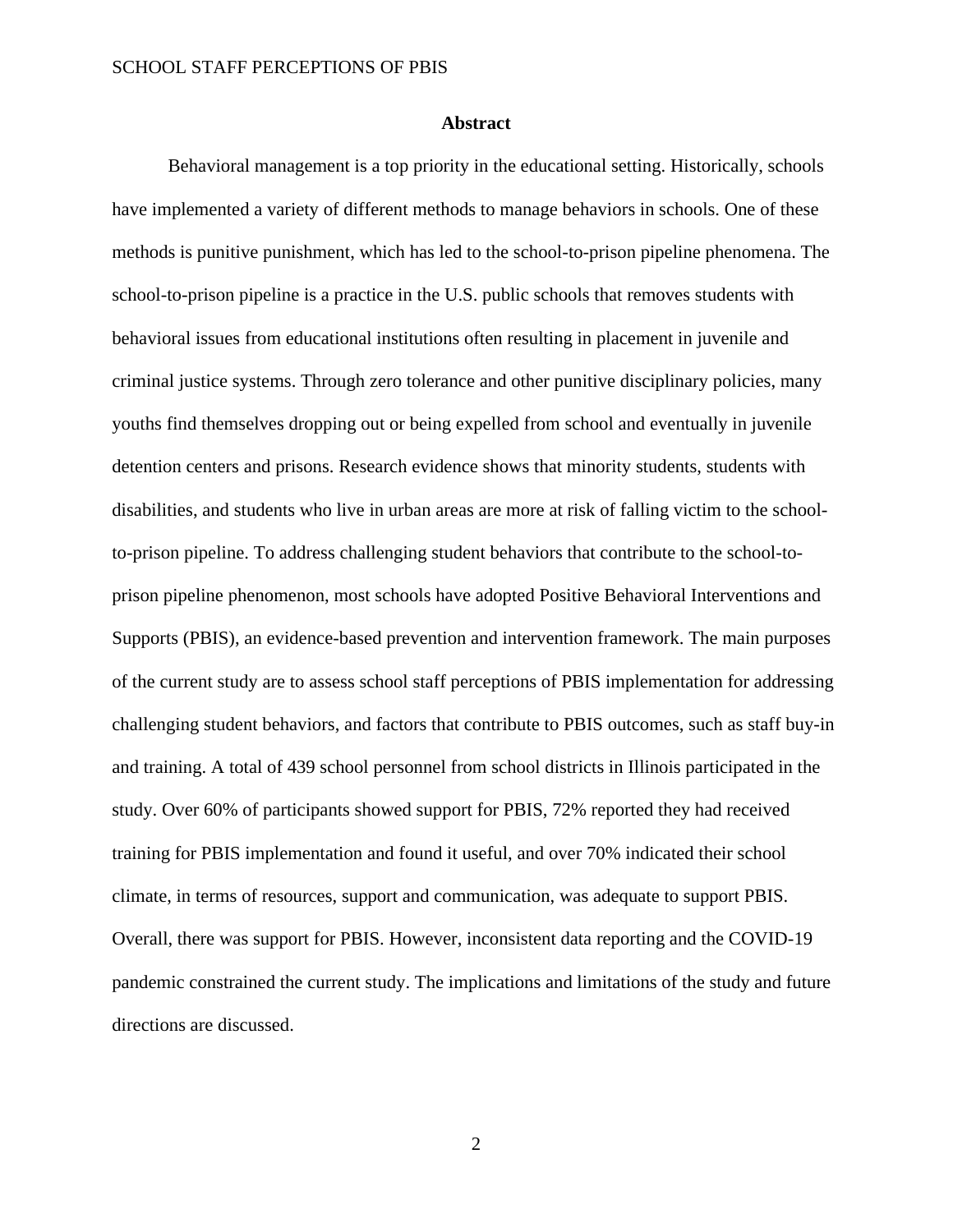#### **Acknowledgments**

<span id="page-3-0"></span>The completion of this project could not have been done without the support and hard work of the following individuals. I am sincerely grateful for their encouragement, patience, and expertise.

I would like to express my deepest appreciation to my thesis chair, Dr. HaileMariam, for the continuous support and assistance she has provided throughout the thesis process. She has graced me with a thorough review of this project at each stage.

I would also like to acknowledge my thesis committee members, Dr. Brito and Dr. Luh, for their contributions to this project. I would like to thank Dr. Brito for her valuable feedback regarding statistical analysis, and Dr. Luh for reviewing my thesis project and providing ideas and insightful comments.

Lastly, I would like to recognize my family, especially my mother, and my partner for the countless encouraging words and positive affirmations throughout the development of this project. Thank you all!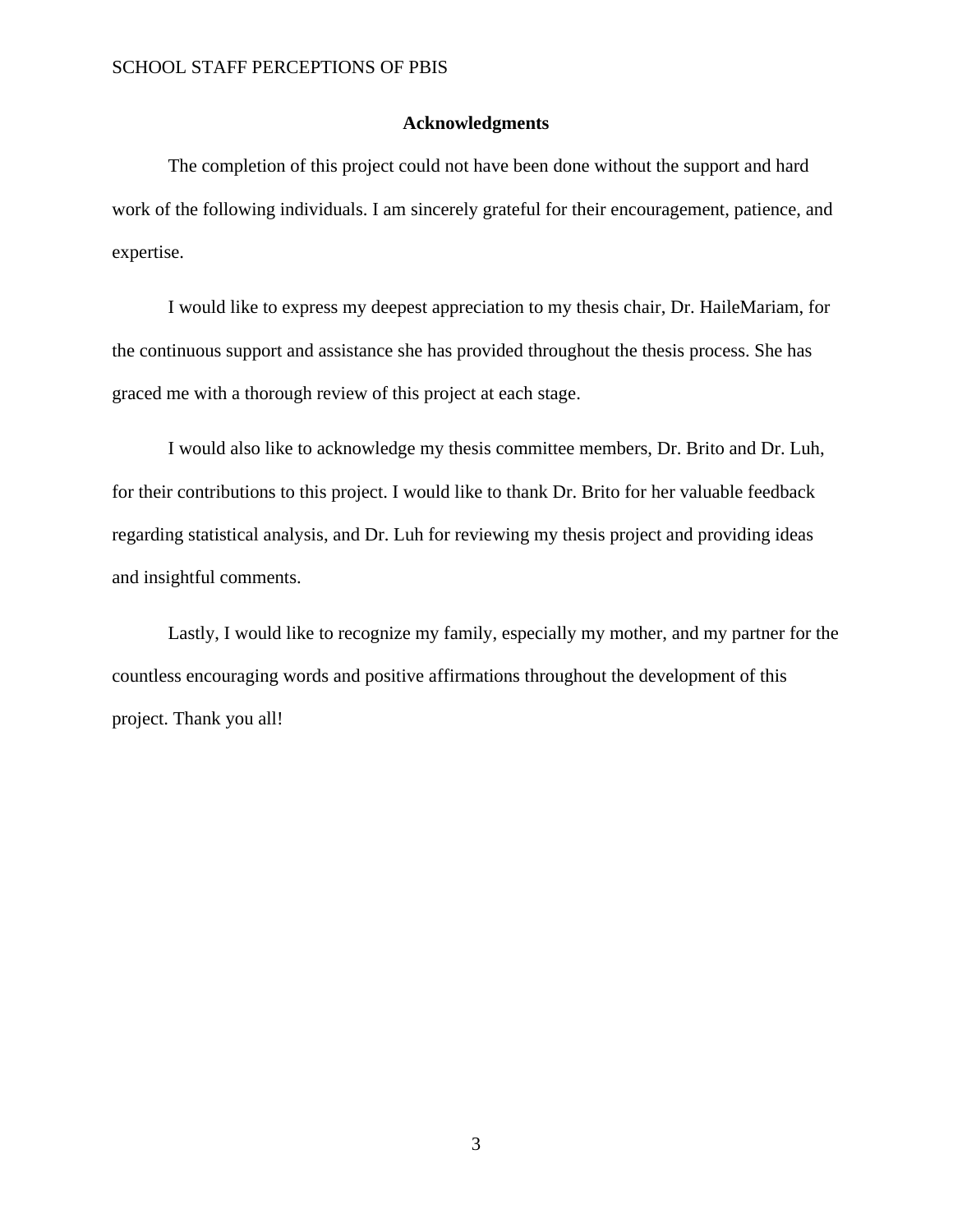# Table of Contents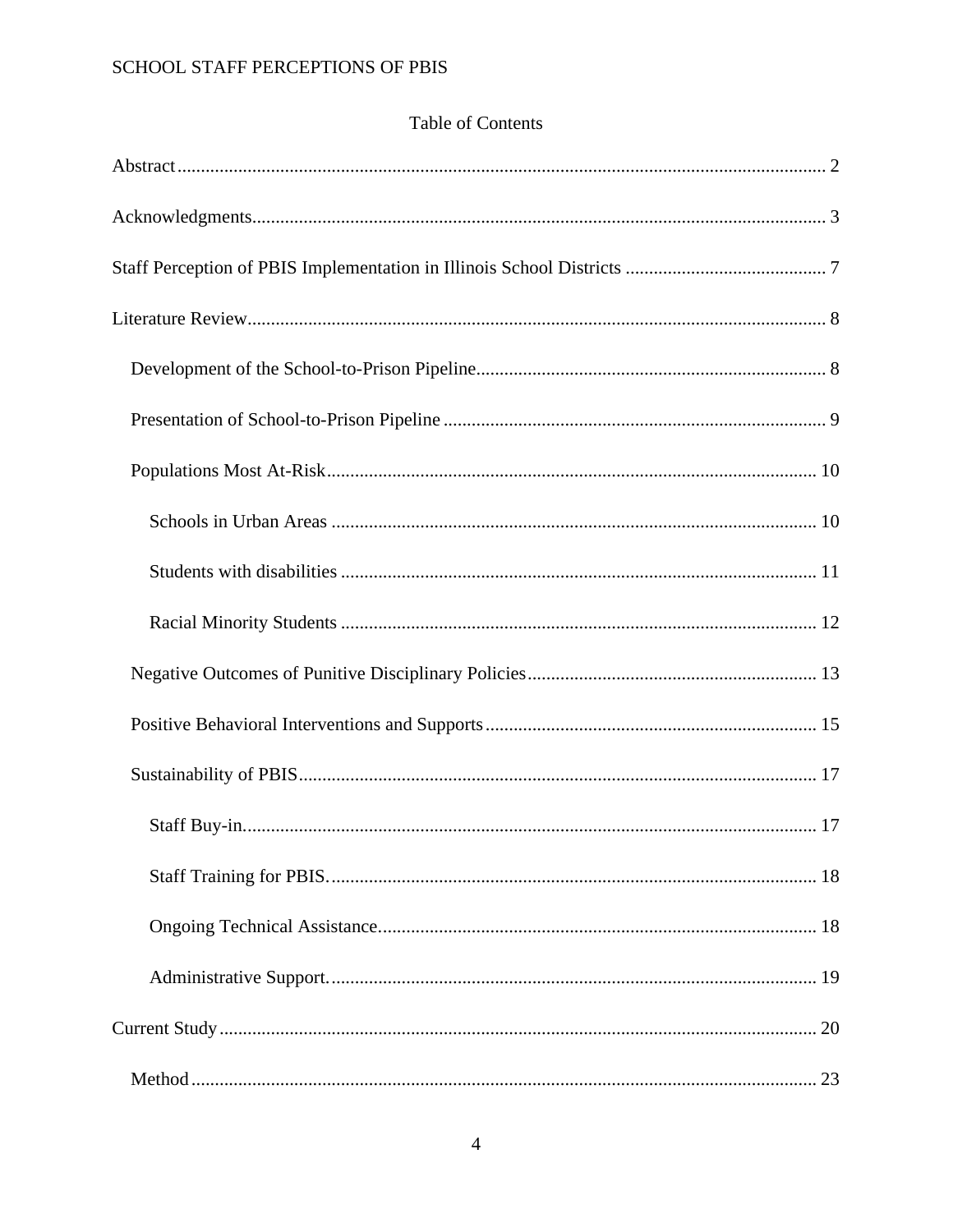| Table 2: Philosophical Views of Behavior and Discipline Correlation Matrix  31           |  |
|------------------------------------------------------------------------------------------|--|
|                                                                                          |  |
|                                                                                          |  |
| Table 5: Demographic Information: Professional Development in PBIS and School Climate 57 |  |
| Table 6: Demographic Questionnaire: Year for Initial Implementation of PBIS  58          |  |
| Table 7: Staff Perception of Behavior and Discipline Item Responses by Domain  59        |  |
|                                                                                          |  |
|                                                                                          |  |
|                                                                                          |  |
|                                                                                          |  |
|                                                                                          |  |
|                                                                                          |  |
|                                                                                          |  |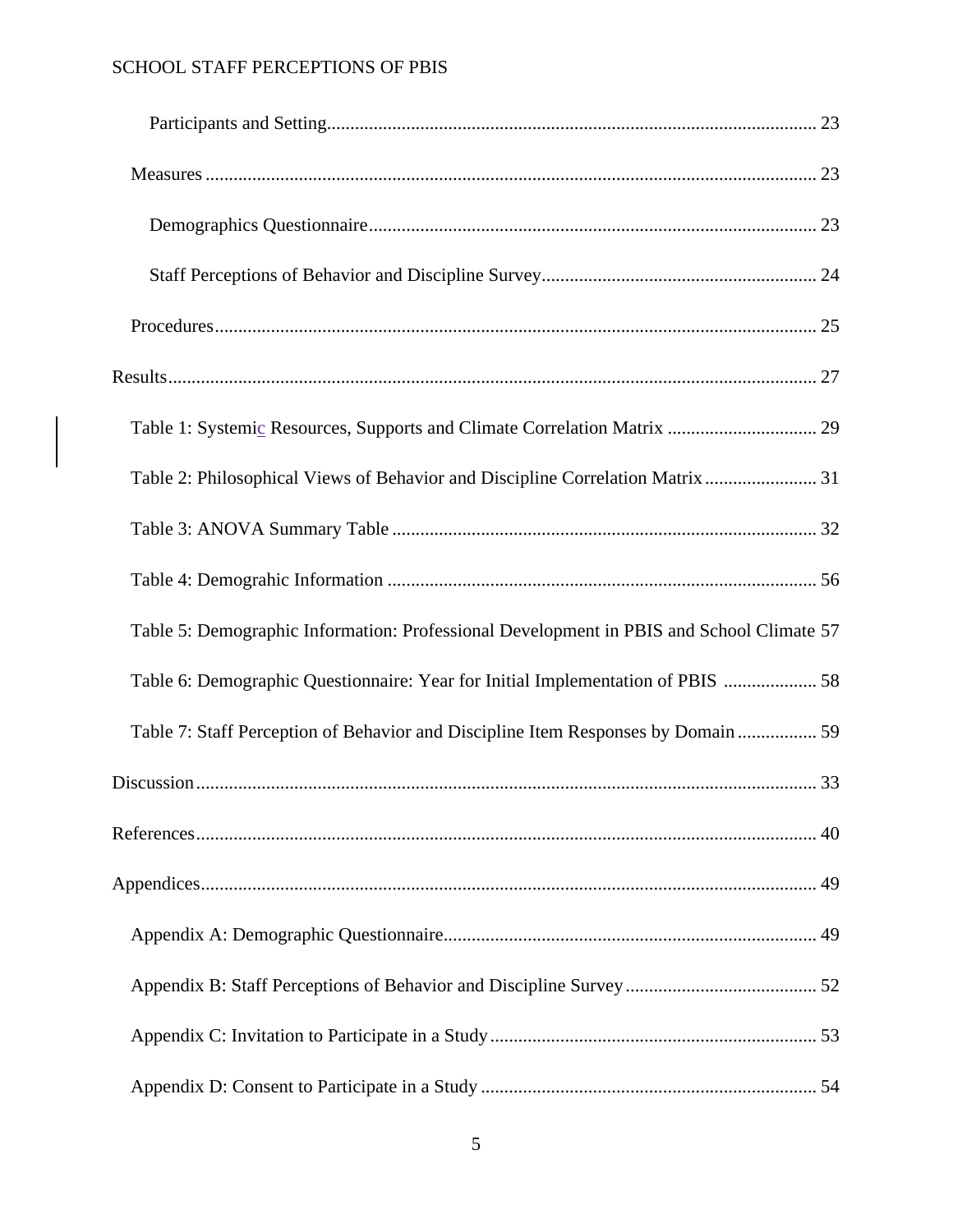|--|--|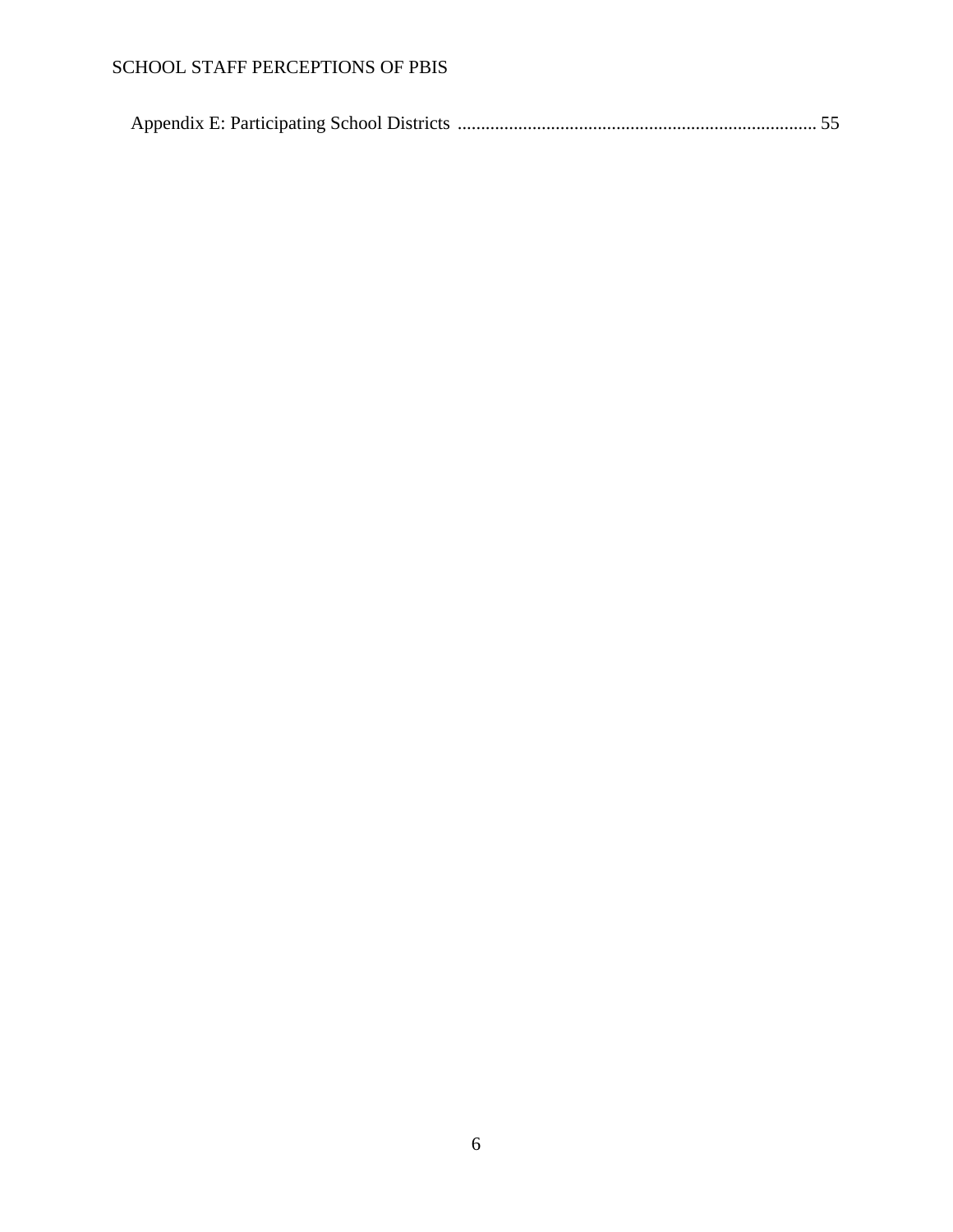#### **Staff Perception of PBIS Implementation in Illinois School Districts**

<span id="page-7-0"></span>Schools attempt to ensure that students are in an environment that is conducive for learning and safe. To achieve this goal, schools place behavior management as one of their top priorities. Throughout history, many different strategies have been used in schools to manage challenging student behaviors. Punitive disciplinary practices were introduced as a response to fear that youth violence has escalated and made schools unsafe (Castillo, 2013; Nance, 2019; Triplett et al., 2014), despite evidence that school is the safest environment for youth (Mallet, 2016a; Nance, 2019). This resulted in the school-to-prison pipeline: A practice that involves pushing students out of the educational system which in some cases lands them into court systems (Castillo, 2013). Students go through the pipeline by falling victim to punitive disciplinary and zero tolerance policies (Castillo, 2013). Overall, 138 out of 100,000 youth are incarcerated nationally, with rates varying among states (Rovner, 2021). To prevent and address challenging student behaviors, schools started implementing Positive Behavioral Interventions and Supports (PBIS), an evidence-based framework for improving student behavioral outcomes, which should also reduce removal from the educational setting in the form of suspension and expulsion. However, it is unclear if PBIS has reduced the number of students on the path from school-to-prison. The current study is designed to assess school personnel perceptions of PBIS implementation for addressing challenging student behaviors instead of removing students from school, a pathway to school-to-prison. Staff buy-in and staff training are critical components of program success, thus it is important to understand staff perception.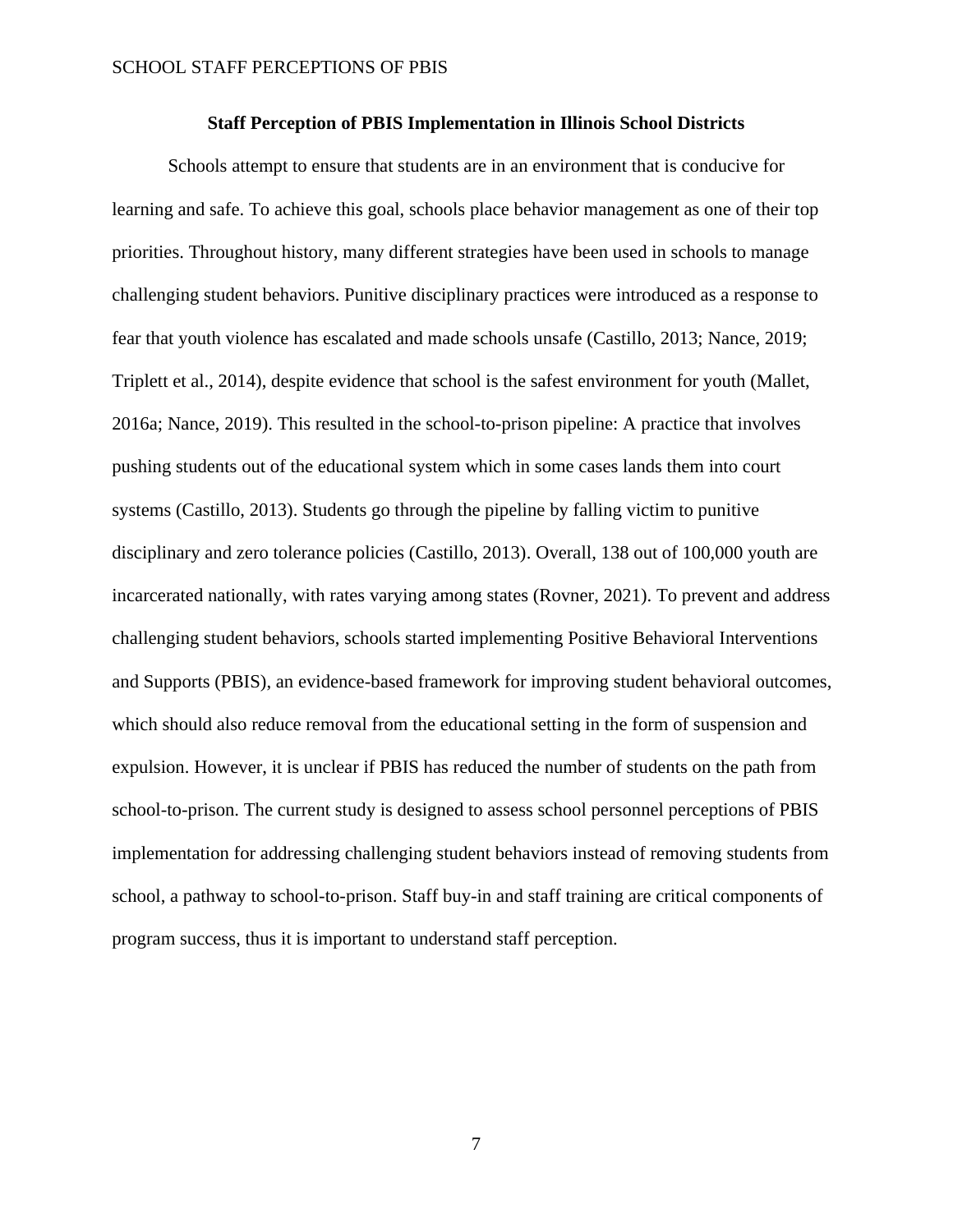#### **Literature Review**

#### <span id="page-8-1"></span><span id="page-8-0"></span>**Development of the School-to-Prison Pipeline**

Historically, in the 1980s and 1990s, in response to high youth crime, lawmakers and school officials created policies to reduce youth violence, in and out of schools (American Psychological Association Zero Tolerance Task Force, 2008; Nance, 2017). During this era, youth gang violence and drug usage became highly prevalent and spread fear that youth crime was out of control (Castillo, 2013). In the mid-1980s, the Reagan Administration started the war on drugs initiative, which coined the usage of zero-tolerance policies implemented in educational institutions (Mallet, 2016a). In 1986, the Drug Free Schools Act was passed, which resulted in the prohibition of drugs and alcohol possession on school grounds. Any student who violated this policy was expelled, no matter the circumstance (Mallet, 2016a; Triplett et al., 2014). Yet, the fear of youth violence and drug usage did not subside, which led lawmakers and school officials to pass the Guns Free School Act of 1994, which prohibited the possession of guns in public schools (Mallet, 2016a). These initial zero tolerance policies in schools eventually led to the creation of zero tolerance policies for any weapons or fighting, and currently include zero tolerance policies for nonviolent behaviors, such as using foul language, disrespect, and truancy (Mallet, 2016a). School shootings during the 1990s, like Columbine High School in Colorado, also influenced schools to incorporate zero tolerance and harsher disciplinary policies, including high security measures, which resemble a prison setting (Mallet, 2016a; Triplett et al., 2014).

During the early 2000s, school violence began to decrease; yet the media portrayal of school shootings and youth violence during the 1980s and 1990s had already established fear that schools were unsafe (Triplett et al., 2014). Despite the evidence showing that youth violence had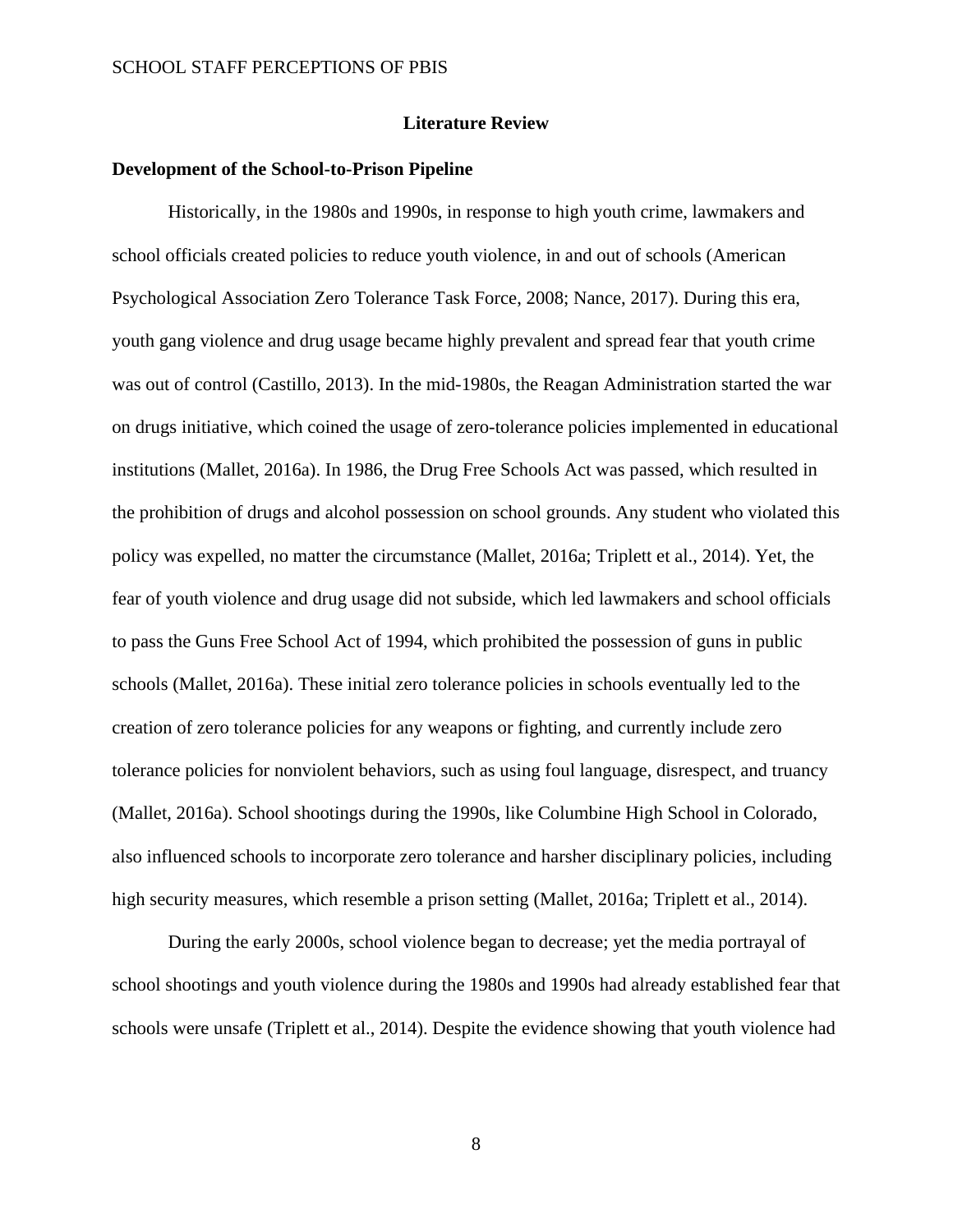decreased, zero tolerance and punitive disciplinary policies are still intact, pushing students through the school-to-prison pipeline (Dankner, 2019; Triplett et al., 2014).

#### <span id="page-9-0"></span>**Presentation of the School-to-Prison Pipeline**

A hallmark of the school-to-prison pipeline is extremely harsh discipline and zero tolerance policies aimed at increasing school safety and deterring future misbehavior (American Psychological Association Zero Tolerance Task Force, 2008). However, the implementation of punitive disciplinary policies differs depending on the school. Schools with extreme security measures are likely to have metal detectors, security cameras, clear backpacks, isolation rooms, locked gates around the parameters of the school, security guards, school resource officers (local law enforcement officer), and locker and body searches of student (American Psychological Association Zero Tolerance Task Force, 2008; Castillo, 2013; Mallet, 2016a; Nance, 2017). Punitive policies, in conjunction with these extreme security measures and excessive surveillance, lead schools to have extremely high numbers of students who faced school removal with no regard for the intent, context, and cause for student misbehavior (Castillo, 2013; Nance, 2017; Noguero, 2003). School removal or removal from the educational setting in this study refers to out-of-school suspensions and expulsions. In the 2013-2014 school year, almost 140,000 students received at least one out-of-school suspension and about 2,700 students were expelled from schools in Illinois (National Center for Education Statistics, 2018).

Further, schools spend millions of dollars on contracts with local police departments to hire school resource officers, which appears to have adverse effects on students. With the presence of school resource officers, many students are arrested at school for events as serious as possession of drugs as well as minor disobedience (Castillo, 2013; Mallet, 2016a; Nance, 2017). These harsh disciplinary policies tend to mirror criminal punishment for adults, removing them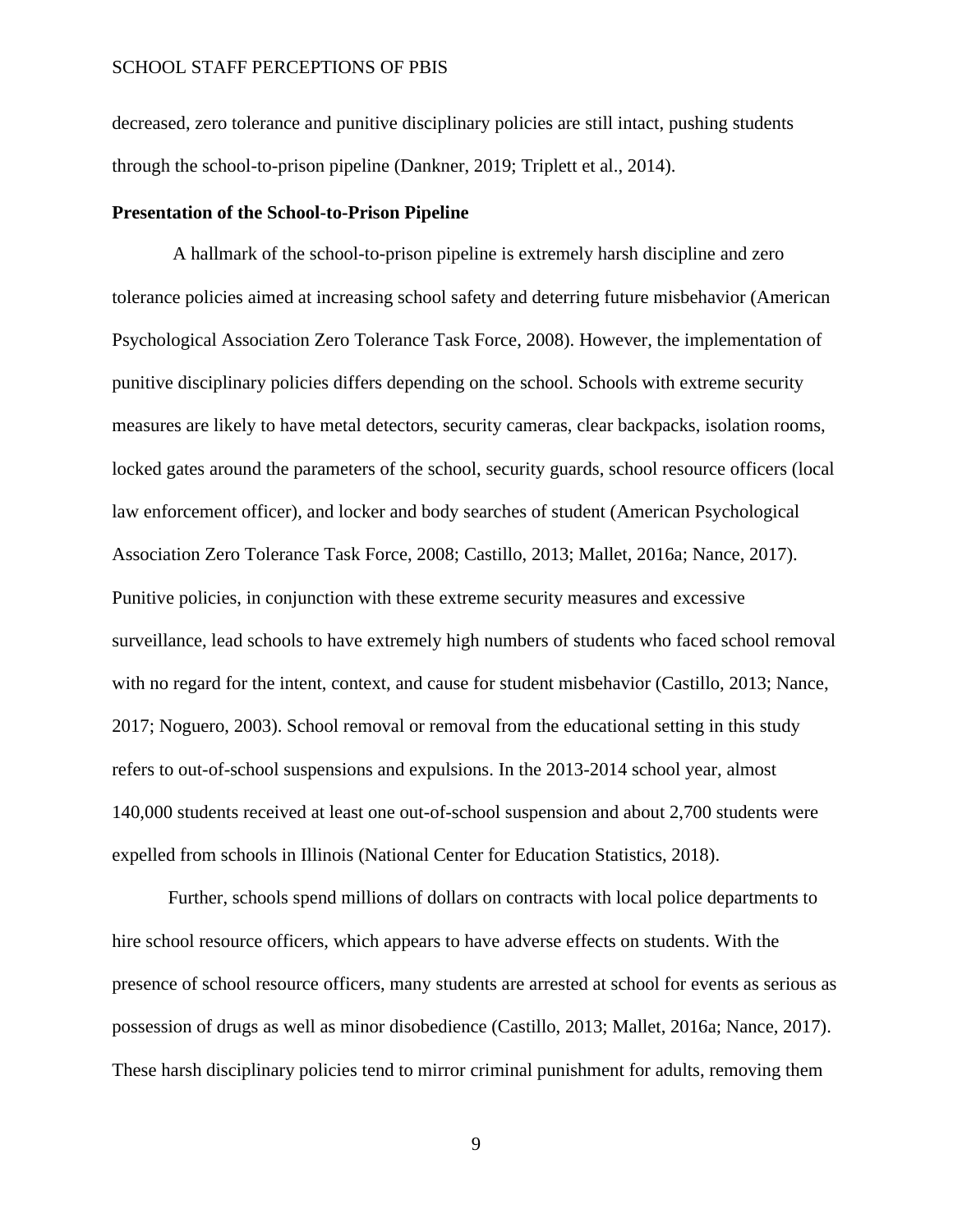from society by imprisonment. Similarly, students who violate these punitive policies are removed from the educational setting and sent to detention centers and prisons (Noguera, 2003). As noted before, schools implement punitive disciplinary policies and extreme security measures with the expectation that it will improve student behavior and make schools safer; however, research shows that these policies have not improved school safety or student behavior. Instead, the practice created distrustful and fearful school climate and threatened the opportunity for many students to learn (American Psychological Association Zero Task Force, 2008; Castillo, 2013; Mallet, 2016b). As discussed next, some students are more at-risk to fall victim to the school-to-prison pipeline.

## <span id="page-10-0"></span>**Populations Most At-Risk**

Throughout the nation, "Schools most frequently punish the students who have the greatest academic, social, economic, and emotional needs" (Noguera, 2003). Unfortunately, many of the students who fall victim to harsh disciplinary policies are individuals who come from communities of poverty, violence, inadequate access to health care, and unemployment; all factors that can mold students to be ill-equipped to deal with the structured and sometimes stressful environment of a public school (Schiff, 2018). The punitive discipline practices that contribute to the school-to-prison pipeline appear to disproportionately impact students in urban inner-city schools, students with disabilities, and racial minority students.

### <span id="page-10-1"></span>*Schools in Urban Areas*

Youth who attend schools in urban areas are more likely to fall victim to the school-toprison pipeline, because these schools are more likely to incorporate zero tolerance policies and extra security measures than schools located in suburban or rural areas (Mallet, 2016b; Triplett et al., 2014). Many students who attend urban schools tend to be minority or come from low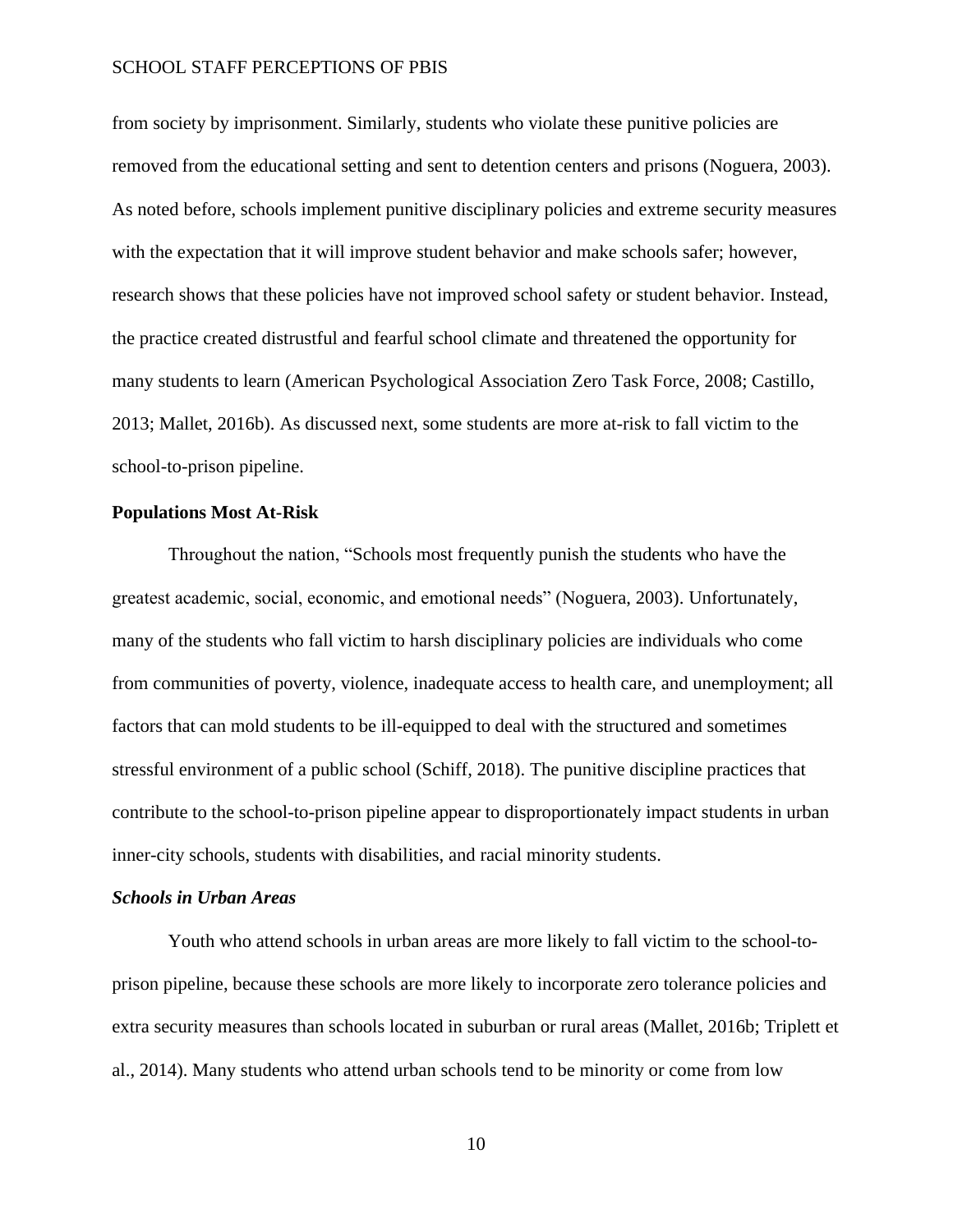socioeconomic status (SES) homes. These two demographics, minority status and low SES, seem to predispose these students to harsh punishment in the school setting in comparison to their middle-class and White counterparts (Mallet, 2016b). In addition, students in urban schools tend to be associated with a wide range of systemic problems, such as poverty related issues, family dysfunction, violence and trauma, academic and learning problems, unstable neighborhoods, and mental health issues (Mallet, 2016b). Schools in inner city neighborhoods have students who face various physical and psychological issues, which contribute to problematic behaviors (Noguera, 2003). However, since these schools lack resources to effectively address the needs of students, the schools implement more security measures and harsh disciplinary policies to control "troubled" or "problematic" students and remove them (Nance, 2017; Noguera, 2003). As a result, students who attend schools in urban areas are more likely to enter the school-toprison pipeline and end up in juvenile and court systems (Nance, 2017).

#### <span id="page-11-0"></span>*Students with disabilities*

Another group of individuals who are more likely to fall victim to the school-to-prison pipeline are students with disabilities. Students with disabilities, especially students with emotional or behavioral disorders, are more likely to be removed from school (American Psychological Association Zero Task Force, 2008). The primary reason many students with disabilities face school removal is due to lack of resources to meet the students' educational and learning needs (American Civil Liberties Union, n.d.). In addition, zero tolerance policies do not take behavioral context into consideration (American Psychological Association Zero Task Force, 2008). When students with a disability violate one of the rules, their punishment often includes suspension or expulsion, without consideration of their disability or the context of the behavior. Students with disabilities, identified and unidentified, are more likely to exhibit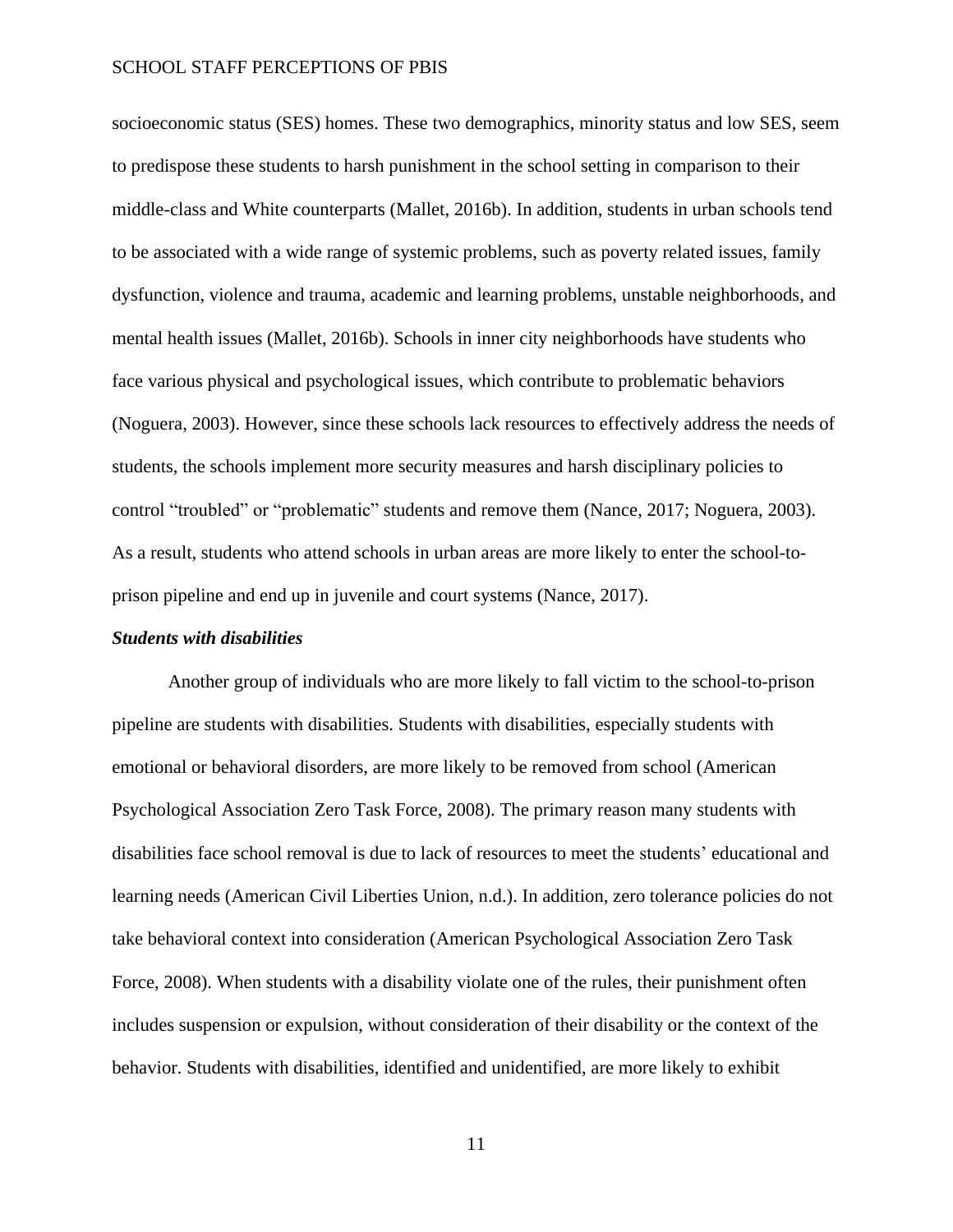challenging behaviors. Thus, these students face punitive punishment, removal from the school setting, and eventual placement in the court system (Mallet, 2016b). According to the U.S. Department of Education (2014), many youths in the juvenile justice system have disabilities, about four times greater than youth with disabilities in the public school system. Emotional disturbance and learning disabilities account for 48% and 39% of the cases, respectively. Unfortunately, these public schools and juvenile justice facilities are ill equipped to provide educational or psychological services to youth with disabilities (Houchins et al., 2010).

#### <span id="page-12-0"></span>*Racial Minority Students*

Students from racial minority groups are extremely likely to be victimized by the schoolto-prison pipeline practice. There is an abundance of research that shows that African American, Hispanic, and Native American students account for many school-enforced punishment and school-related arrests compared to their White counterparts (Castillo, 2013; Ford, 2016; Mallet, 2016b). As discussed earlier, schools began transitioning to zero tolerance and punitive disciplinary policies in response to school shootings. Although over 60% of school shootings occurred in suburban or rural areas and were committed by White shooters, minority students continue to suffer the adverse effects of these policies (Triplett et al., 2014), particularly African American males (Mallet, 2016b; Piquero, 2008). Zero tolerance policies allow schools to apply socially constructed labels such as "violent" or "deviant" to minority students to justify the punitive punishment these students receive (Noguera, 2003; Triplett et al., 2014). Since the 1970s, studies have shown that African American students are 2-3 times more likely to be removed from the educational setting than White students, with other minority groups following close behind with similar statistics (Ford, 2016; Mallet, 2016; Nance, 2017; Piquero, 2008; Tannis 2017). Smith and Harper (2015) reported that in 13 southern states, African American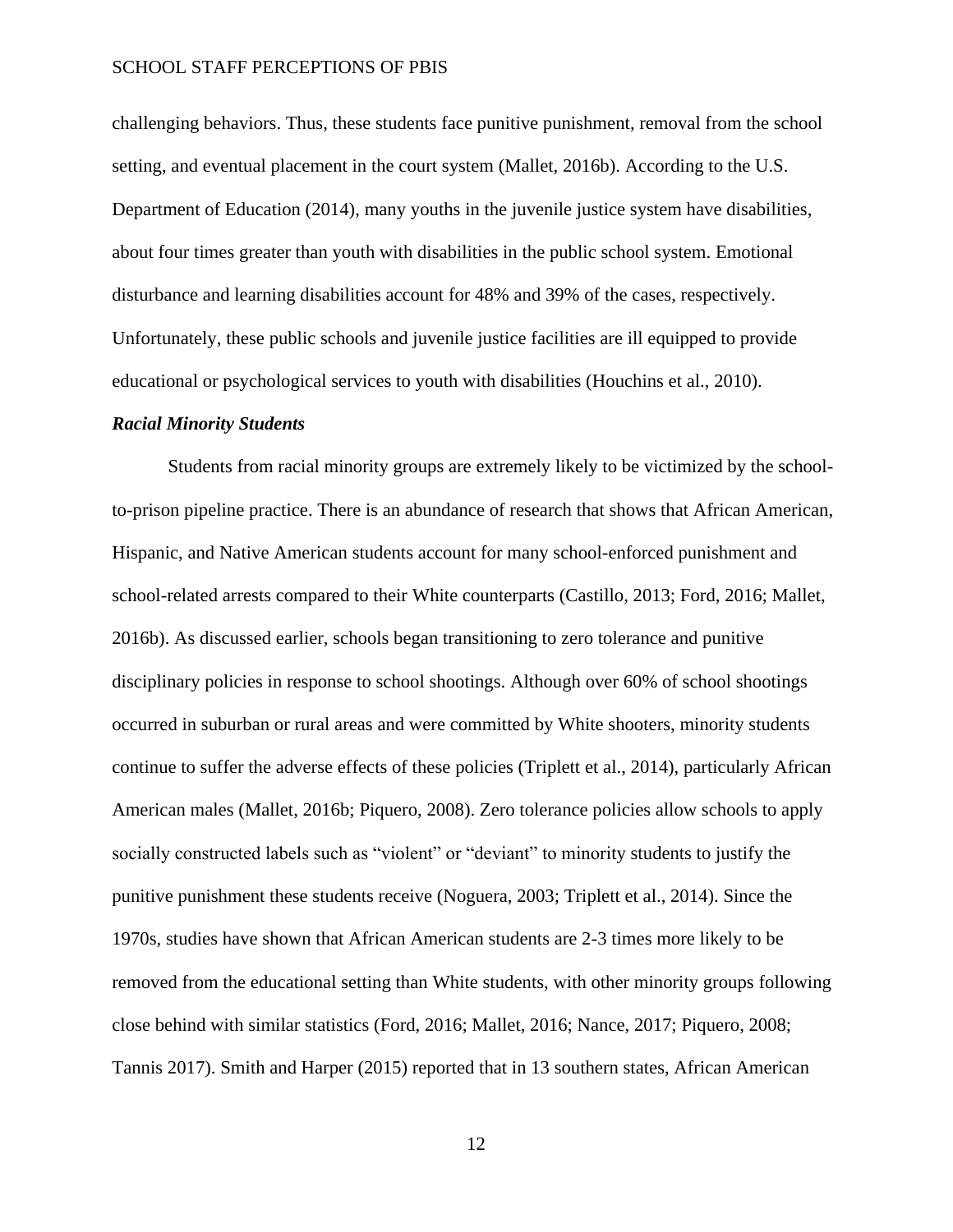students made up 27% of school enrollment, but also made up almost 50% of school suspensions and expulsions. However, it is important to note that the database used to retrieve this information had missing data for over 250 southern school districts. Nonetheless, in schools where 50% or more are minority students, principals are more likely to implement zero tolerance policies and high security measures (Nance, 2017; Triplett et al., 2014). Overall, African American youth make up 14% of the general population, but represent 32% of children arrested, 42% of youth detained, and 52% of youth whose cases are waived to criminal court (NAACP, 2020).

It is understood that schools with mostly minority students, specifically African Americans, are less likely to have softer disciplinary methods, such as verbal reprimands or alternative practices, such as restorative justice (Nance, 2019). Furthermore, minority students are more likely to be punished for smaller *subjective crimes*, such as disrespect, excessive noise, and insubordination while their White counterparts are more likely to be punished for *objective crimes*, such as smoking, weapons possession, and use of obscene language (American Psychological Association Zero Task Force, 2008; Ford, 2016; Triplett et al., 2014). There is no evidence that African American students, or any other minority, misbehave at higher rates than White students, pointing to racial disparities in school punishment.

## <span id="page-13-0"></span>**Negative Outcomes of Punitive Disciplinary Policies**

Schools remain to be one of the safest environments for most children and adolescents. In a well-structured positive environment, many students can be successful in school (Mallet, 2016a). However, as discussed above, many schools resort to punitive disciplinary policies and extreme security measures hoping to improve school safety, but the opposite is true (Mallet, 2016a). It appears that these methods have failed to improve school safety (Castillo, 2013), tend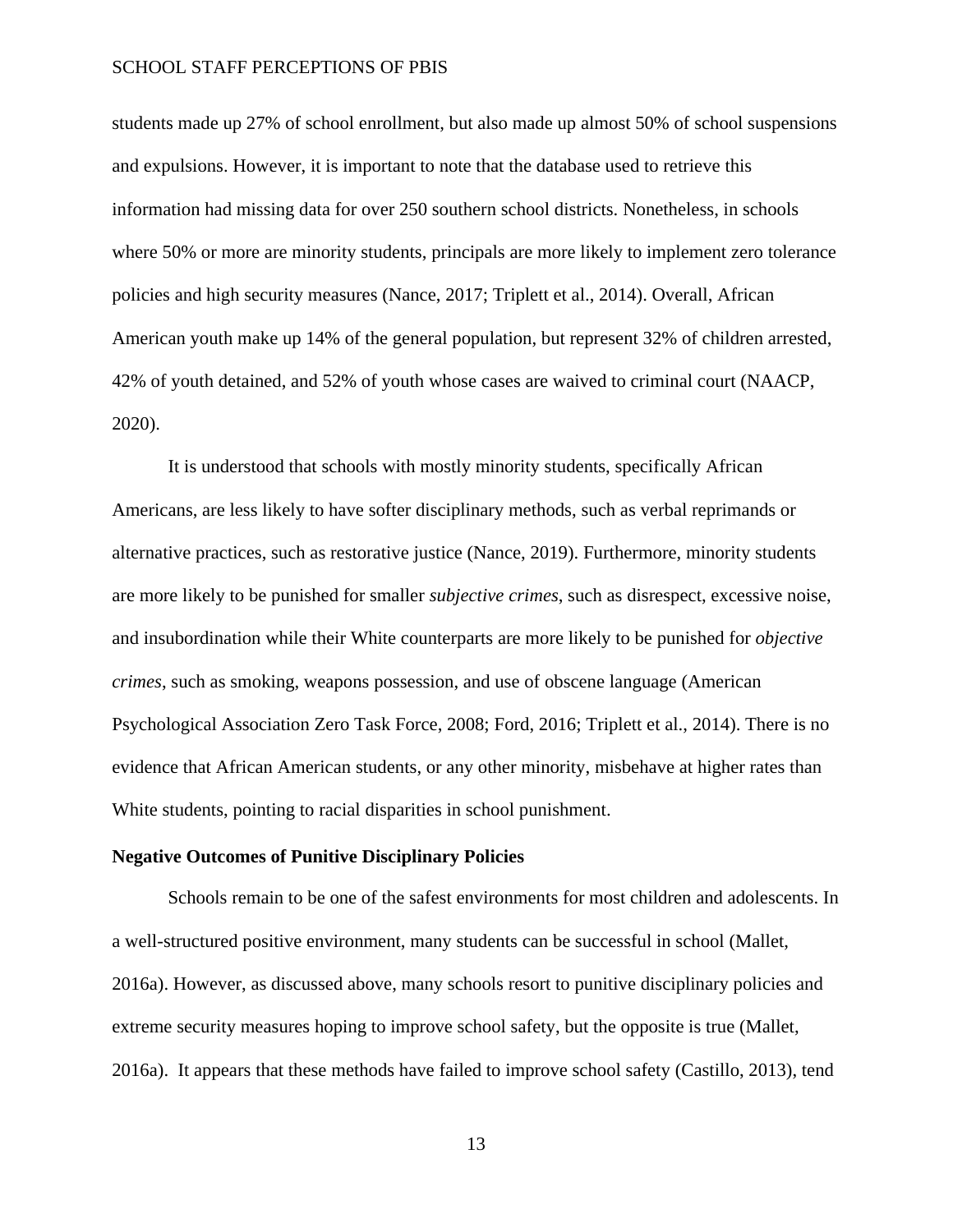to increase recidivism (Triplett et al., 2014), create poor school climates (American Psychological Association Zero Task Force, 2008), and fail to address and enhance academic engagement (Flannery et al., 2013).

The educational and psychological adverse effects of the school-to-prison pipeline phenomenon are well documented. Removal of students from the educational setting leads to academic underperformance, dropout, and unsupervised time that may result in youth engaging in unproductive behaviors (American Psychological Association Zero Task Force, 2008; Castillo, 2013; Nance, 2017; Triplett et al., 2014). Researchers followed a national sample of youth from the National Longitudinal Survey of Youth of 1997 cohort and collected information about their life trajectory, specifically their educational experiences and occupational path (U.S. Bureau of Labor Statistics, 2020). Thus far, the researchers have collected 18 rounds, and the most recent one was in 2017-2018. Data analysis conducted on the information collected from the first 15 rounds, up to 2013, showed a significant relationship between school suspensions and odds of future incarceration (Hemez et al., 2019). Students who experienced removal from the educational setting are more than 8 times as likely to be incarcerated than those who have not (Castillo, 2013), which changes their educational trajectory.

Punitive punishment has long-term social and emotional consequences for students (Triplett et al., 2014), including increase in substance abuse, delinquency, post-traumatic stress disorder (PTSD), anxiety, and depression (Triplett et al., 2014). These students also tend to be fearful, distrustful, and feel as if they are being treated like criminals (Mallet, 2016; Nance, 2019). Further, punitive school systems tend to produce poor school climates (Mallet, 2016; Nance, 2017). Removal from school, can also adversely affect peer relationships, resulting in peer rejection, alienation, and discontinuity of friendships (Jacobsen, 2020).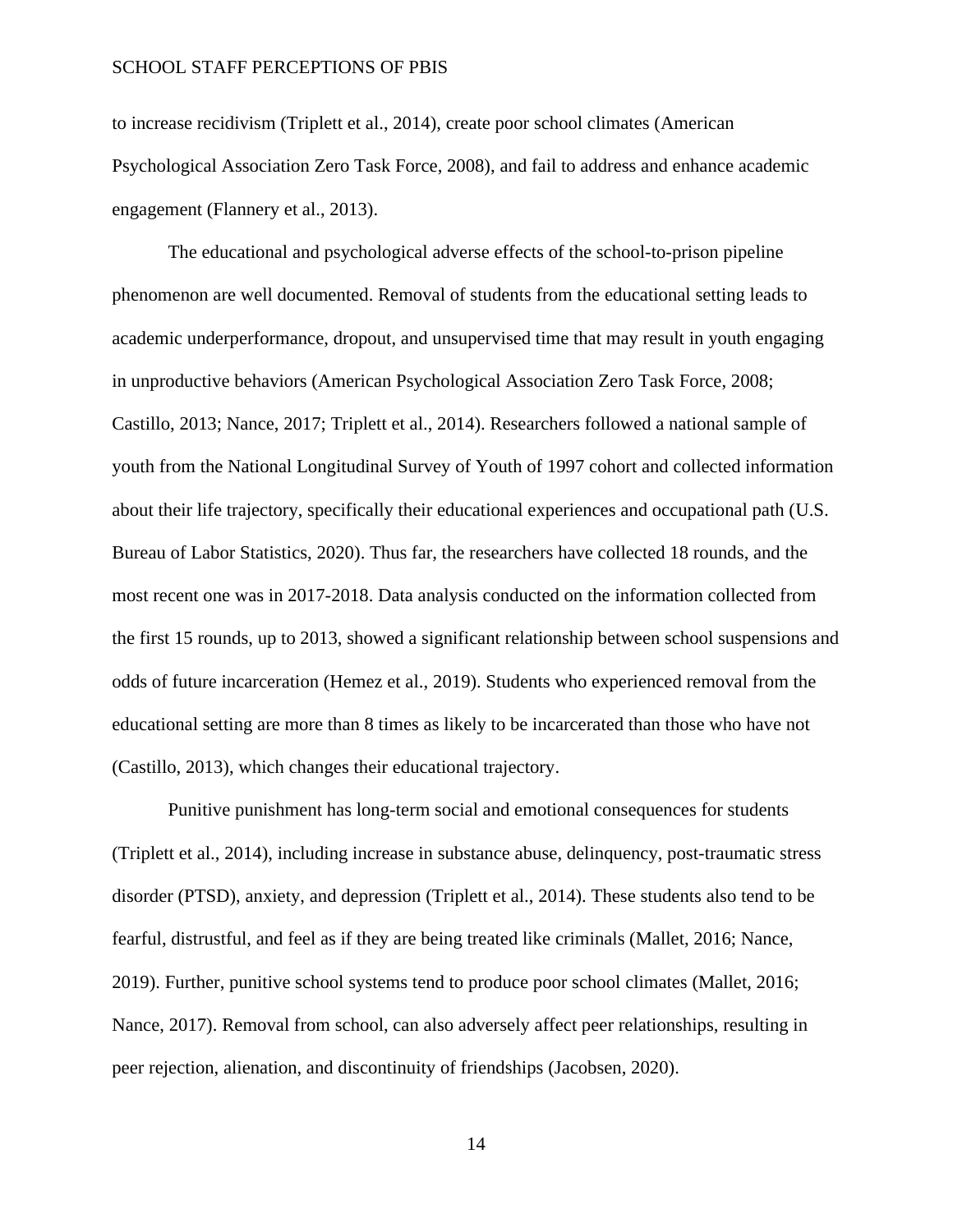Based on the foregoing, punitive disciplinary measures contribute to the school-to-prison pipeline, which negatively affects a wide range of students academically and emotionally. It is also evident that there are students who challenge the school system. What other options do schools have to address challenging behaviors some students present that would result in more positive outcomes for students? Research has shown that there are several evidence-based practices that can be implemented instead, such as Social Emotional Learning, Restorative Justice Practices, or bullying prevention programs. One evidence-based framework that many schools have adopted to prevent behavior problems and improve student behavior outcomes is Positive Behavioral Interventions and Supports (PBIS), which is discussed next.

## <span id="page-15-0"></span>**Positive Behavioral Interventions and Supports**

Positive Behavioral Interventions and Supports (PBIS) was conceptualized in the 1980s (Sugai & Simenson, 2012) and is rooted in behavioral theory (Cooper et al., 2007; Dunlap et al., 2008). At that time, there was a growing need for an effective approach to address the needs of children with behavioral disorders. Researchers at the University of Oregon accepted the challenge and began a series of research projects in partnership with other scholars around the country aided by the passage of the Individuals with Disabilities Act of 1997. The researchers used the Office of Special Education Programs Technical Assistance Center on PBIS to provide technical support to schools about evidence-based practices to improve outcomes for students with behavioral disabilities (Sugai & Simenson, 2012). This center is still thriving; and the goal is to improve behavioral outcomes for all students, not just for students with behavioral disabilities. Currently, PBIS is implemented in over 25,000 schools internationally (Gage et al., 2020).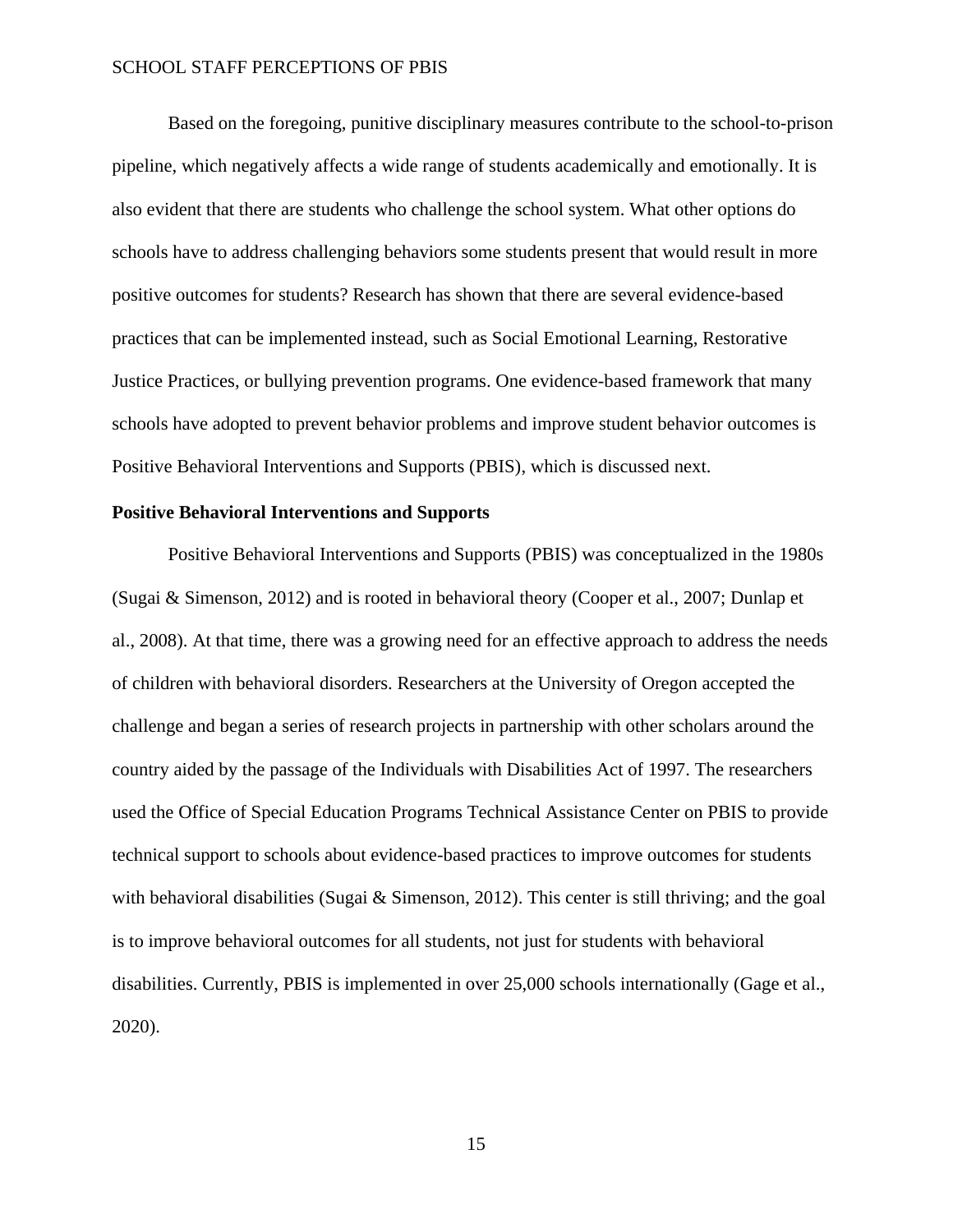PBIS, as defined today, is a multi-tiered preventative framework used to promote positive behaviors in the school setting (Gage et al., 2018). The purpose of PBIS is to teach and positively reinforce behavior expectations in all settings of the school (e.g., classroom, hallway, cafeteria, and so on). PBIS stands on conclusive evidence that the teaching and positive reinforcement of behavior expectations are more effective than a reactive approach to discipline, such as punitive punishment (Gage et al., 2018). In short, punishment does not teach alternative behaviors. PBIS has strong support for reducing behavior problems, increasing academic achievement, and improving school climate (Bradshaw et al., 2015; James et al., 2019).

According to Horner, Sugai, and Anderson (2010), PBIS has three tiers: Tier 1 involves implementing universal supports that teach and positively reinforce behavioral expectations (e.g., prosocial skills) to prevent problem behaviors from occurring. Students who continue to exhibit problem behaviors after receiving Tier 1 support receive Tier 2 supports for a more targeted small group behavioral interventions, e.g., social skills instructions. In Tier 3, a more intensive targeted individualized intervention, such as active instruction of adaptive behaviors, is provided to students who have not benefited from interventions in Tier 1 and Tier 2. At all levels of PBIS, data are used to determine the needs of the student population, to inform intervention, to assess student progress, to evaluate outcome, and for overall decision-making for evidence-based practices. To see the effects of this multitiered framework, schools need to implement PBIS for about 3 to 5 years (Coffey & Horner, 2012).

PBIS has been shown to be effective in promoting positive academic and behavioral changes in school; however, there are some challenges associated with PBIS implementation. According to McIntosh et al. (2016), demographic characteristics of a school, external supports (e.g., district level and state level), and speed of initial implementation of school-wide PBIS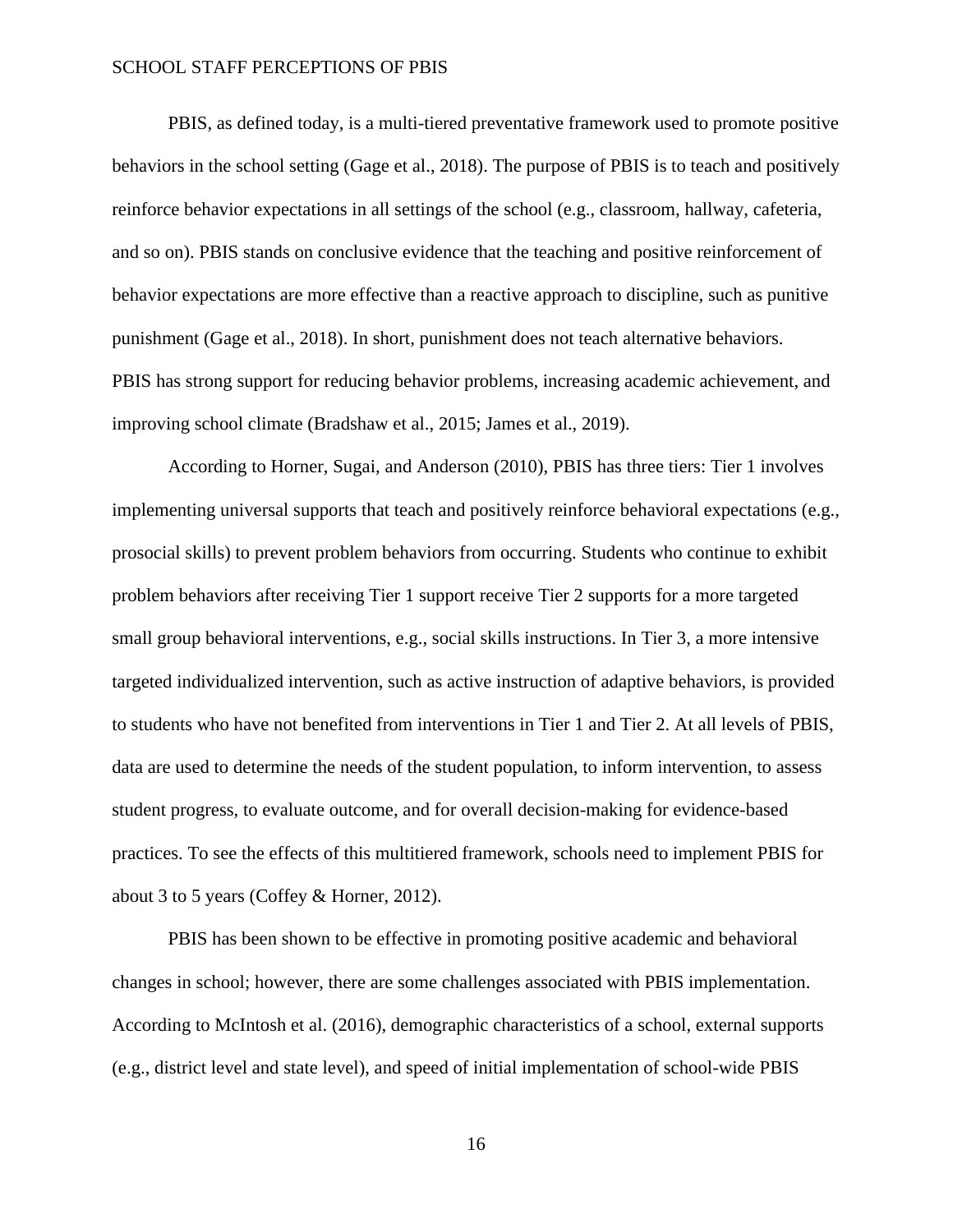influence overall PBIS implementation. It appears that middle and high schools and highly impoverished schools are at a greater risk for poor implementation or abandonment of PBIS after initial implementation. These may be because of more ingrained faulty behavioral patterns, a shift in expectation as children get older, and lack of resources, which additional training and more technical assistance can address. Other factors that influence PBIS implementation and sustainability are discussed next.

### <span id="page-17-0"></span>**Sustainability of PBIS**

Sustainability of PBIS can be defined as the ongoing implementation of PBIS in a school with continuous fidelity (McIntosh et al., 2016). There has been a lot of research on facilitators and barriers to PBIS sustainability. Researchers have found the following components to be key facilitators for successful PBIS implementation: staff buy-in, professional development training, ongoing technical assistance, and administrative support (Scaletta & Tejero Hughes, 2021 & Yeung et al., 2016). The lack of facilitators also serves as barriers to PBIS sustainability.

<span id="page-17-1"></span>**Staff Buy-in.** A significant barrier schools may face when implementing PBIS is staff buy-in (Feuerborn et al., 2013). Staff buy-in is the acceptance of a proposed idea and commitment to actively support and participate in the development of this idea (McAllaster, 2004). Therefore, PBIS staff buy-in can be defined as the acceptance and willingness of school staff to support and participate in implementing PBIS to benefit students. A common mistake schools make is not preparing their educational institution for system-level change; this lack of preparation can compromise positive change. According to Pinkelman (2015), staff buy-in was the most frequently identified enabler and most frequently identified barrier to implementation of PBIS in schools, illuminating the importance of staff buy-in for PBIS implementation. Nonetheless, schools rarely assess the needs of the staff who are responsible for implementation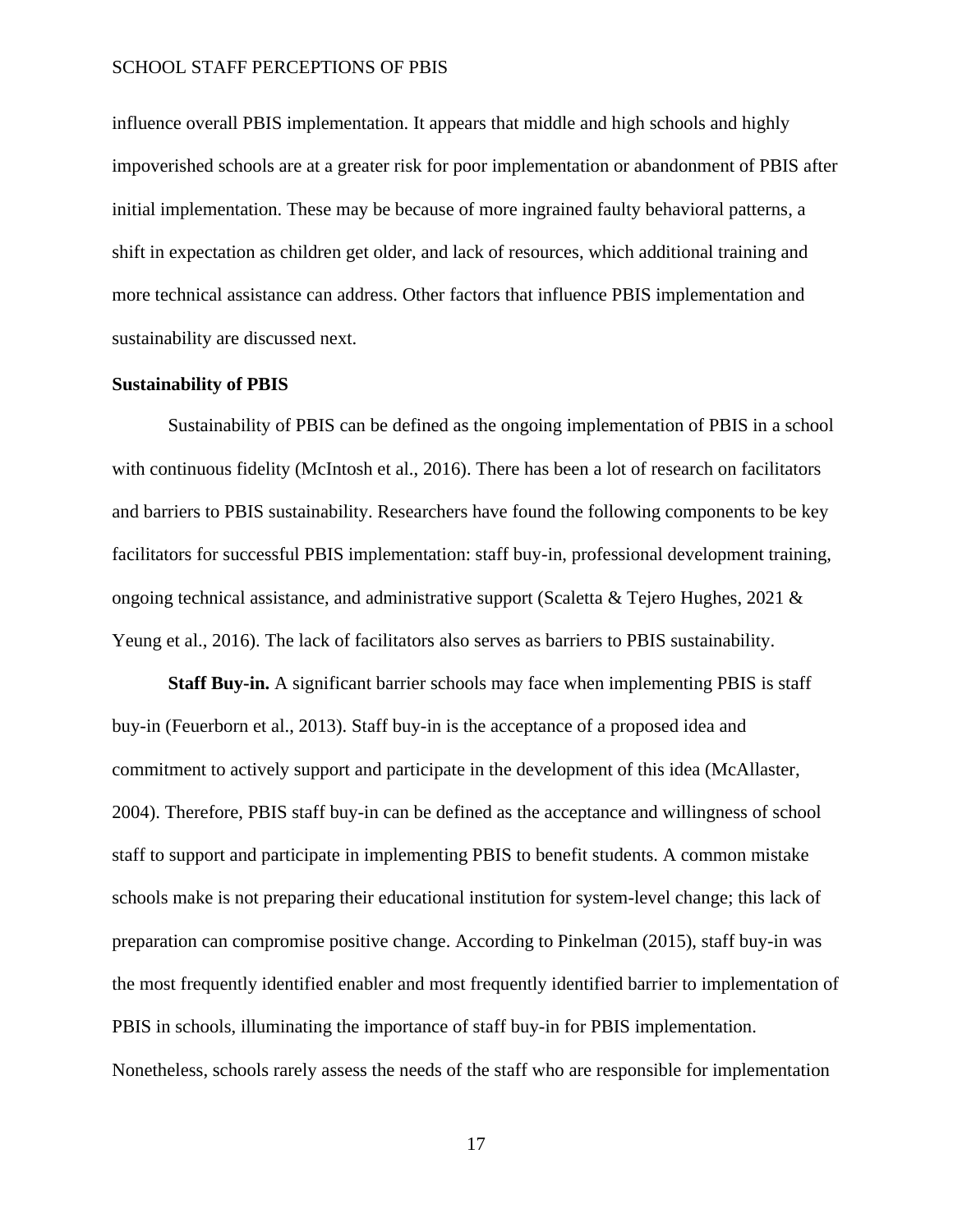of PBIS (Feuerborn et al., 2013). If staff buy-in plays a critical role in the success of program implementation, it is important to understand the practice of schools to secure staff buy-in for implementing PBIS.

<span id="page-18-0"></span>**Staff Training for PBIS.** Another essential component of PBIS is staff training. Staff training involves professional development, coaching, and technical assistance on evidencebased practices that are tailored to the unique needs of a specific school at each level of support. Staff training and implementation of PBIS with fidelity are necessary for the sustainability of PBIS in schools (Coffey & Horner, 2012; Pinkelman, 2015). Typically, a school forms a leadership team, and the team is charged with ensuring support to students and professional development and support to teachers. However, staff training seems to depend on the needs of each school or level contextual factors. For example, in high school, such contextual factors as organizational culture (solely focused on academics) and the age of students (student input) inform both staff training and PBIS implementation (Swain-Bradway et al., 2015). On the other hand, schools in rural regions have difficulties accessing resources because of distance or lack of funding (Fitzgerald et al., 2014). Thus, there is a need for research that examines the content of staff training to support PBIS.

<span id="page-18-1"></span>**Ongoing Technical Assistance.** One of the major goals of PBIS implementation is to improve behavioral outcomes. For school districts to know if the PBIS framework is effective, they need to continuously collect data regarding behavioral issues. Schools may use Office Discipline Referrals (ODRs) as one method of collecting data regarding behavioral concerns. They also may use the School-Wide Information System (SWIS) to record behavioral data. Staff using SWIS, and other similar platforms, require ongoing online technical assistance to ensure that they are trained to utilize the platform and consistently input data. In addition, a technical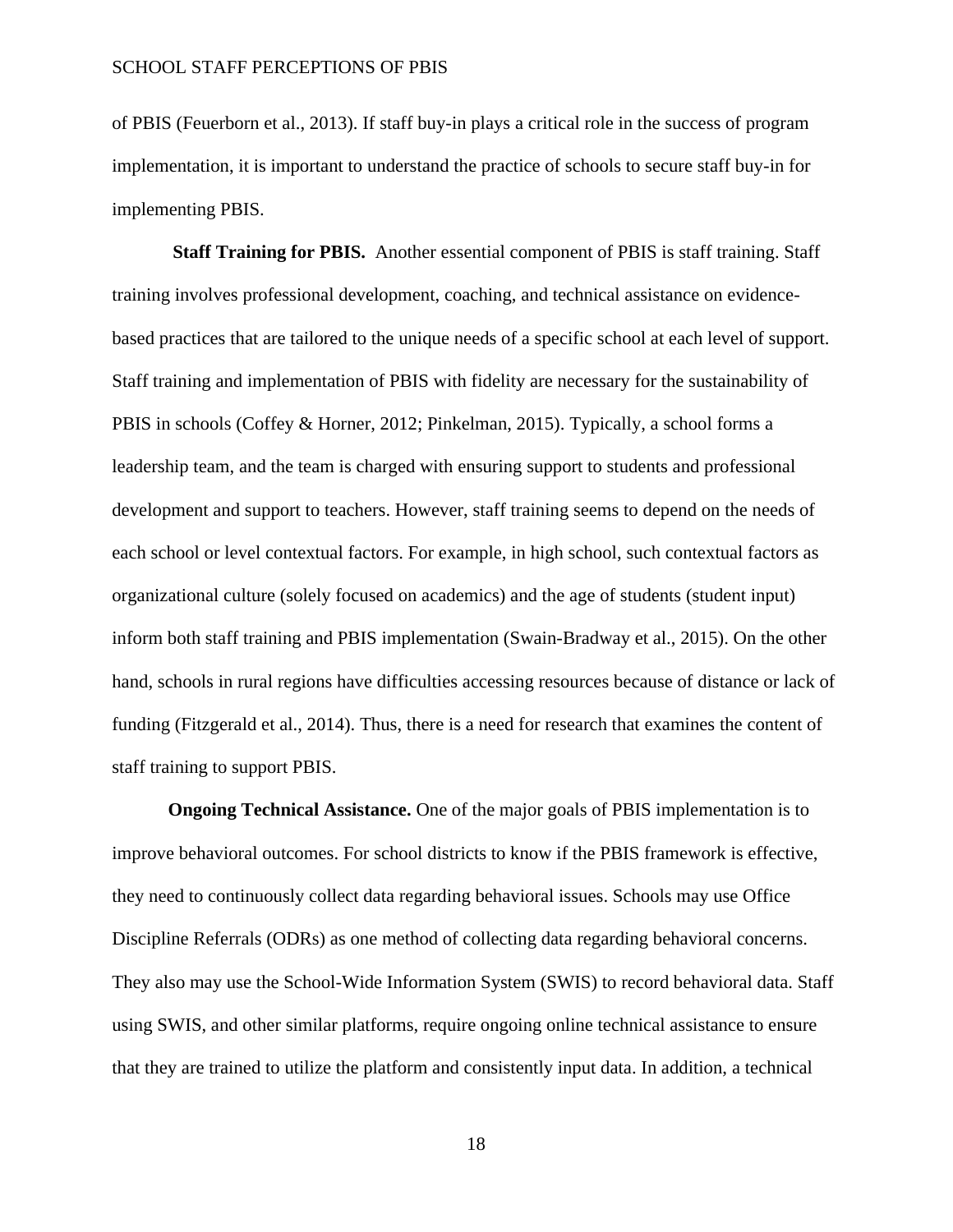assistance center specifically for PBIS was established to communicate with schools regarding issues of sustainability surrounding PBIS implementation (Yeung et al., 2016). Ongoing technical assistance is one of the essential resources school districts can utilize to sustain PBIS implementation.

<span id="page-19-0"></span>**Administrative Support.** Administrative support is an essential component of PBIS sustainability. Administrators are the "gatekeepers" for sustainability of PBIS because they are responsible for communicating expectations, providing resources, providing staff trainings, and responding to feedback from staff (Coffey & Horner, 2012; Scaletta & Tejero Hughes, 2021). Administrative support also influences staff-buy in. If administrators are not supportive of the PBIS initiative, it can be hard for staff to be supportive. Administrative support is needed for staff to work collaboratively and to make data-based decisions to improve students' outcomes (Yeung et al., 2016). However, administrative support alone is not enough for the sustainability of PBIS implementation. Administrative support in addition to staff buy-in, staff-training, and resources for implementing PBIS are all necessary for the sustainability of PBIS in school districts.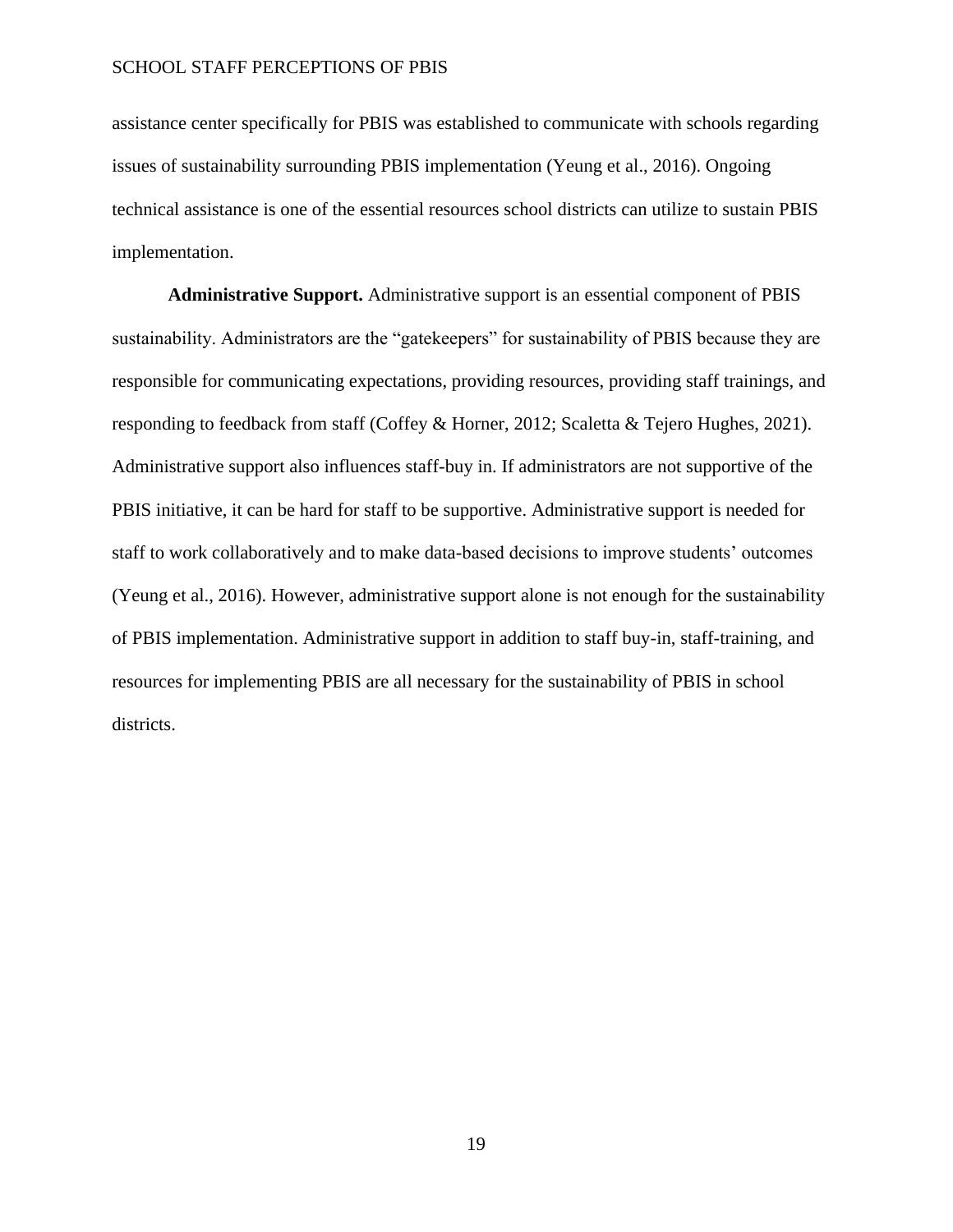#### **Current Study**

<span id="page-20-0"></span>The school-to-prison phenomenon appears to be sustained by the failure to understand that some students come to school with well-established patterns of behavioral challenges (Mallet, 2016b); these behaviors have multiple causes; and there is a need for proactive instruction instead of reactive punitive discipline, like expulsion. PBIS, rooted in behavioral theory, attempts to correct for these failures, by taking a proactive approach to managing behavior in the educational setting (Cooper et al., 2007; Gage et al., 2018).

The purpose of this study is to evaluate the perception of school personnel regarding PBIS for addressing challenging student behaviors replacing punitive disciplinary approaches that are related to the school-to-prison pipeline. In addition, the study aimed to collect information regarding school staff perception of behavior and discipline in general, their support for PBIS implementation in their school district, and their training and preparation.

#### Research questions:

- 1) What is the perception of school staff regarding implementation of PBIS for addressing challenging student behaviors? It is predicted most staff would have positive views of PBIS, that it is needed and effective. In a study conducted by McDaniel and colleagues (2017), participants indicated that schools need alternatives to exclusionary discipline, they thought PBIS is effective at reducing challenging student behaviors, and it can also improve academic performance.
- 2) Is there a relationship between PBIS buy-in and staff training for implementing PBIS? It is predicted that school districts that report staff buy-in will also report high staff training. PBIS buy-in and training are critical parts of PBIS implementations and sustainability (Coffey and Horner, 2012).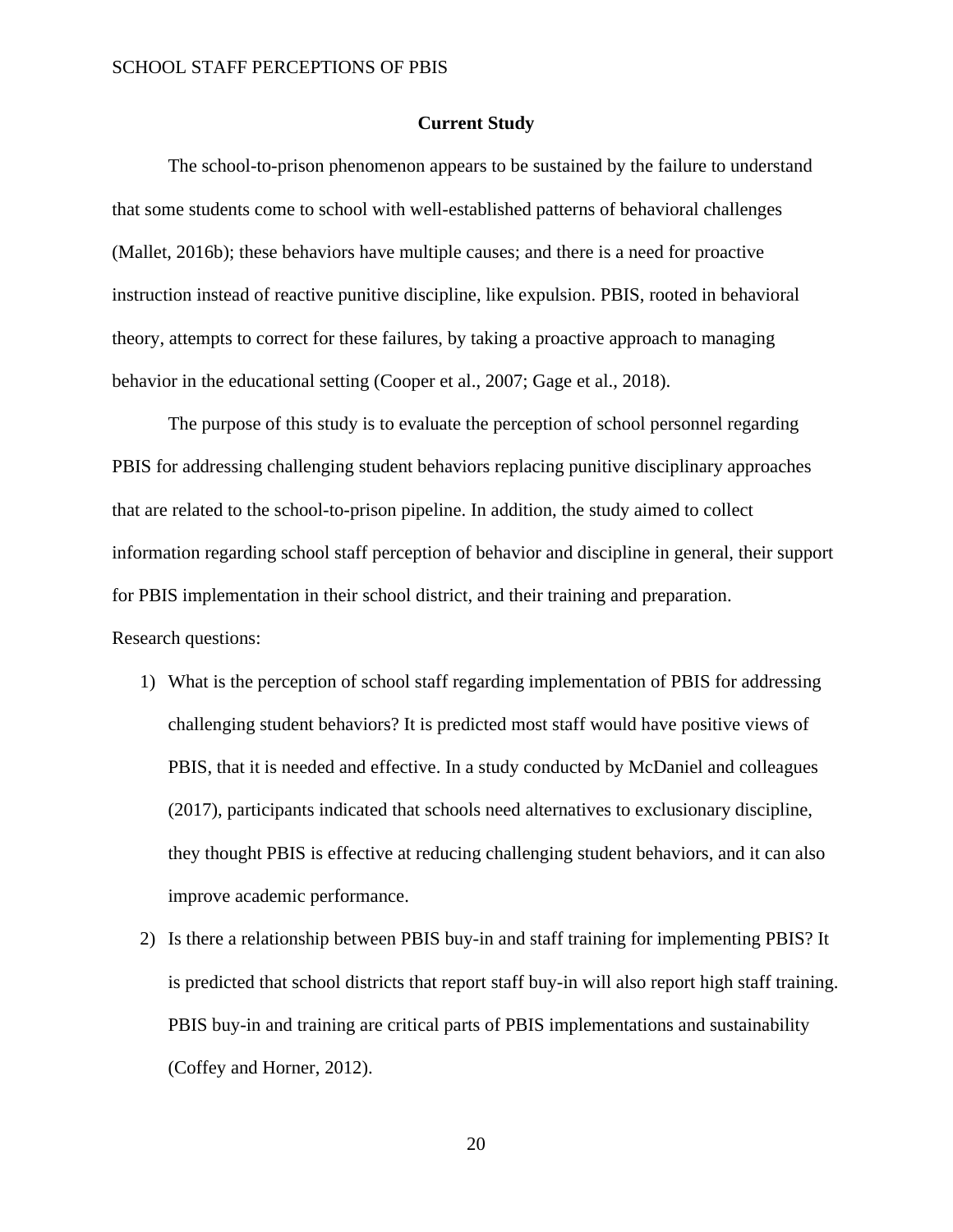- 3) What are staff perceptions of their district's resources, supports, and climate in relation to PBIS implementation? One facilitator of PBIS sustainability is having the necessary resources and technology to support PBIS implementation. It is predicted that school staff will report support for PBIS and will also report that their school district has the necessary tools and resources for PBIS implementation.
- 4) To what extent do staff report that they contribute to the implementation of PBIS? Participating school districts were recognized for scores on the Tiered Fidelity Inventory, an assessment measure used to look at the extent to which schools are implementing the components of PBIS (McIntosh et al., 2017). A component of the Tiered Fidelity Inventory (TFI) assesses if staff have taught the agreed upon school behavioral expectations. Since the school districts in this study received recognition for PBIS implementation based on their TFI scores, it is predicted that these school districts have staff that show commitment to contribute to the implementation of PBIS in their school district.
- 5) What are staff perceptions of their district's shared values and acceptance of change in relation to PBIS implementation? Shared values are imperative when trying to foster staff buy-in (Feuerborn et al., 2013). It is predicted that school staff who report shared values and acceptance of change are more likely to support the implementation of PBIS.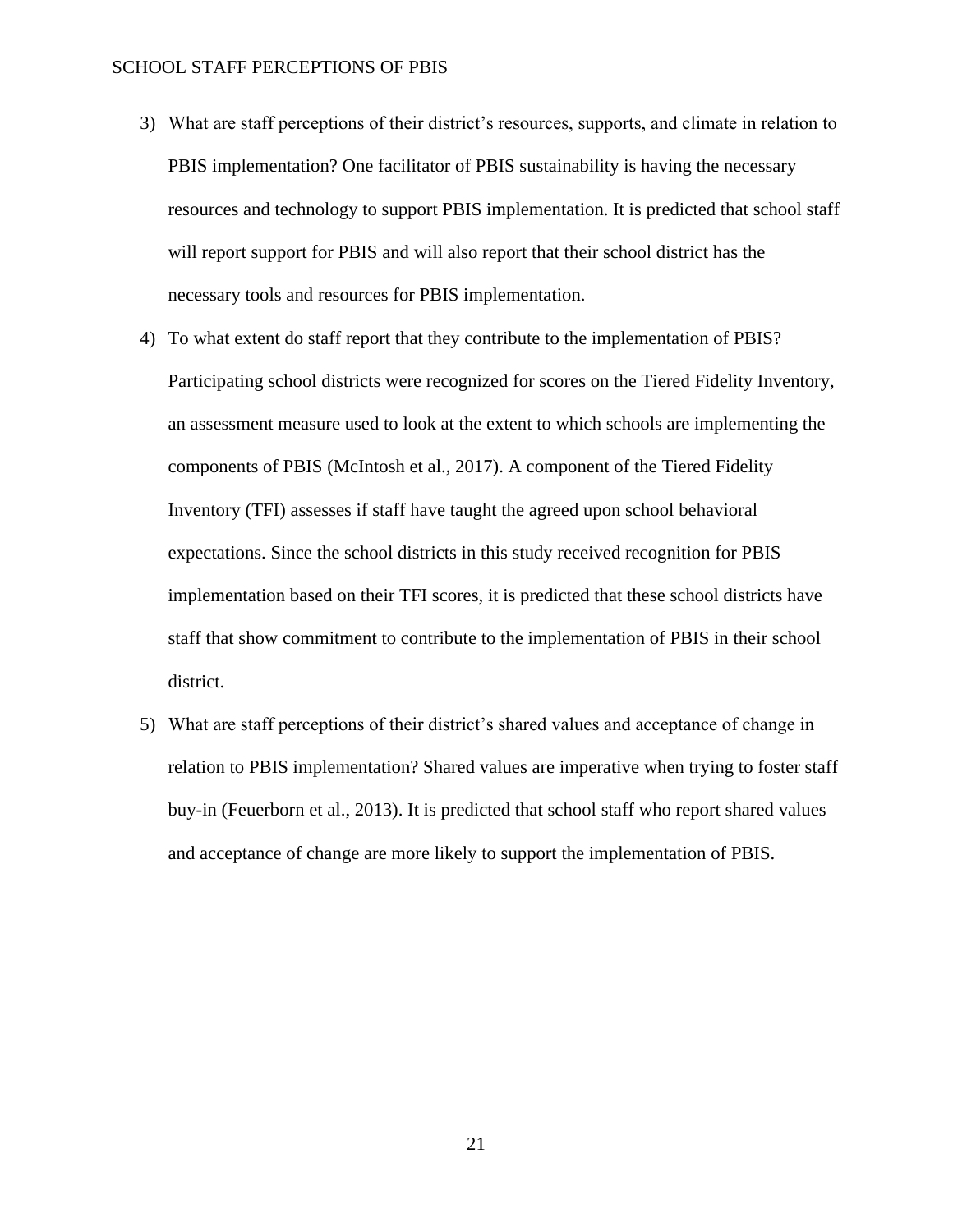Exploratory Questions:

- 1) What are staff's perceptions of student behavior and discipline at schools and home? No prediction is made.
- 2) Is there a difference in the perception of PBIS implementation depending on school personnel's years of experience in current role? No prediction is made given the lack of research on the relationship between years of experience and support for PBIS.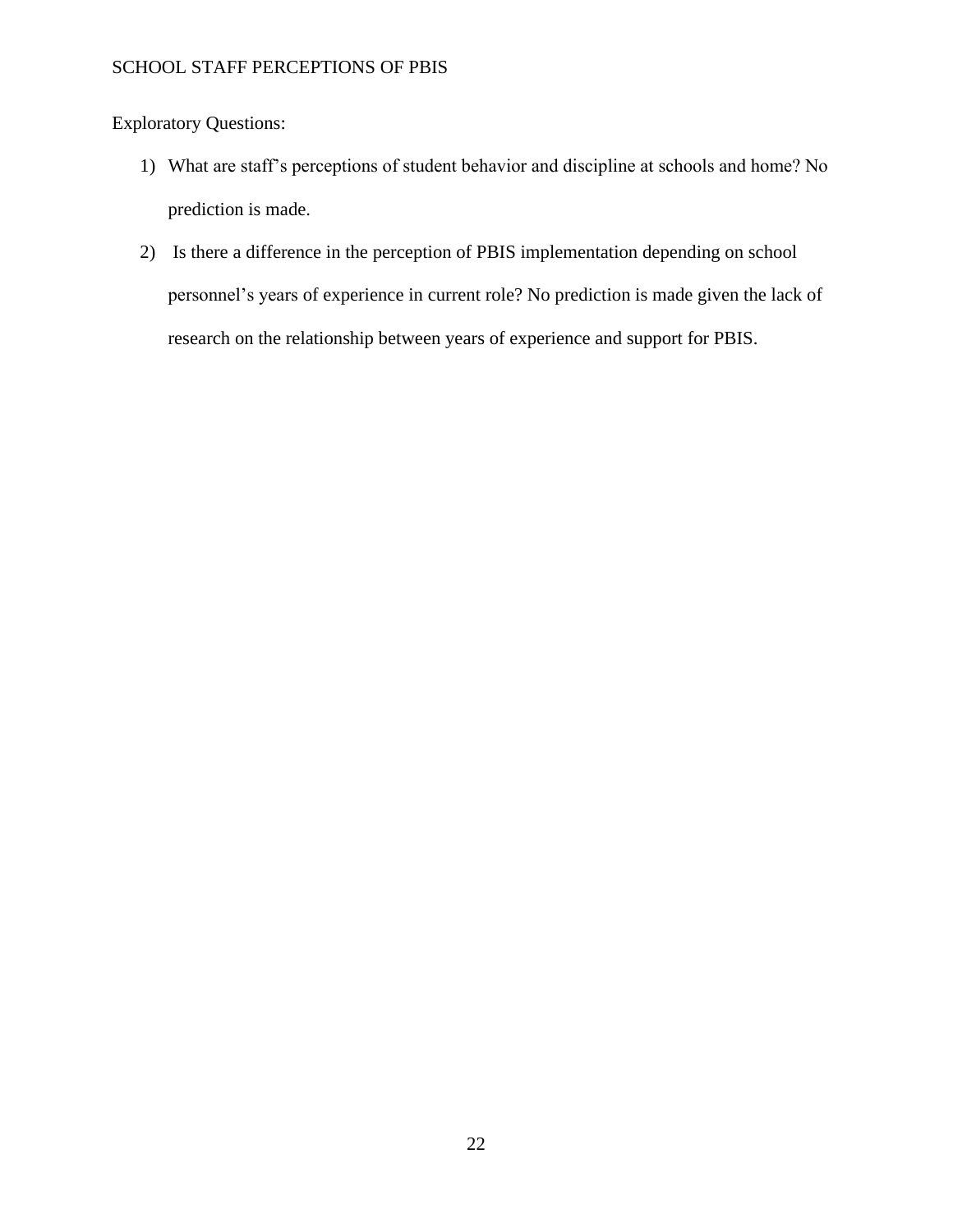#### **Method**

#### <span id="page-23-1"></span><span id="page-23-0"></span>**Participants and Setting**

A total of 439 school personnel from school districts in Illinois participated in the study. Once the Institutional Review Board at Eastern Illinois University approved the study, an email was sent to school administrators asking permission for the staff to participate in the study. Administrators who agreed for their district to participate in the study sent out an email with the survey link to the following school personnel: Certified general education teachers, certified special education teachers, certificated support personnel (e.g., school psychologists, counselors, and social workers), classified staff (e.g., educational aids), and administrators. Fifteen school districts in Illinois consented to participate in this study (See Appendix E). Most participants were White (n = 386, 87.9%) and teachers (n = 303, 69.1%). Of these teachers, 58.8% (n = 258) identified as general education teachers and  $10.3\%$  (n = 45) identified as certified special education teachers. Certificated support personnel made up  $14.4\%$  (n = 63) of participants.

Of the 439 participants, 61% ( $n = 268$ ) worked in the elementary school setting and  $30.8\%$  (n = 135) in the secondary school setting. There was a good distribution of years of experience in current role. About half,  $51.2\%$  (n = 223), had worked 1 to 9 years and 48.8 % (n = 214) reported 10 to 20 or more years of experience (See Table 4).

#### <span id="page-23-2"></span>**Measures**

#### <span id="page-23-3"></span>*Demographics Questionnaire*

Participants completed a 13-item demographics questionnaire (See Appendix A) designed to gather information regarding age, race/ethnicity, grade level taught, and years of experience. They also identified their position, e.g., Certified General Education Teacher, Certified Special Education Teacher, Classified Staff (e.g., school psychologist or social worker).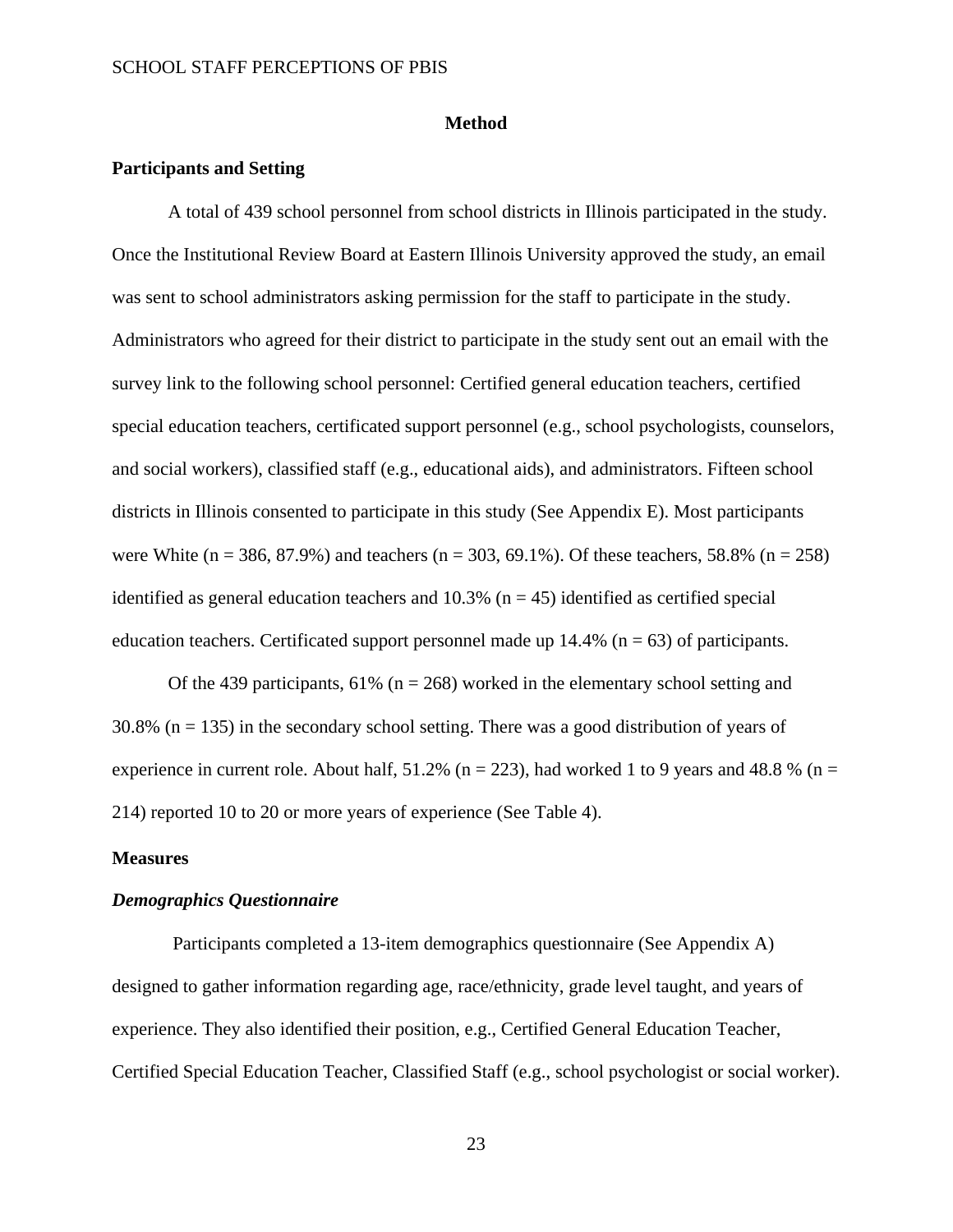Additional items included participants' training in PBIS implementation, view about the usefulness of PBIS, and perception of their school district's communication. The last two items, the participant's training in PBIS implementation and personal view about the usefulness of PBIS are directly related to PBIS Buy-in and Implementation Training.

#### <span id="page-24-0"></span>*Staff Perceptions of Behavior and Discipline Survey*

The Staff Perceptions of Behavior and Discipline Survey (See Appendix B) is a survey used to evaluate staff beliefs about discipline and behavioral management in the school setting (Feuerborn et al., 2019). This survey includes 23 items on a 4-point Likert scale that is broken into five domains: Teaching and Acknowledging Expectations; Systemic Resources, Supports, and Climate; Implementation Integrity; Philosophical Views of Behavior and Discipline; and Systemic Cohesiveness and Openness to Change. The authors conducted factor analysis on the SPBD items and reported strong internal consistency  $(a = .80)$  for those five domains (Feuerborn et al., 2015). A Hierarchical Linear Modeling Analysis was conducted to assess the relationship between school and staff level variables that can contribute to the perceptions of staff. The results showed a direct relationship between training and understanding of PBIS and positive perceptions of behavior and discipline in the schools (Feuerborn et al., 2015). In addition, there was an inverse relationship between school level and staff perceptions on SPBD, as the school grade level increased, positive responses on the SPBD decreased (Feuerborn et al., 2015). It appears school staff is likely to support the implementation of PBIS if they receive adequate training in PBIS, believe the school administration is committed to the implementation, and the school has the resources and skills for implementation of PBIS (Feuerborn et al., 2015).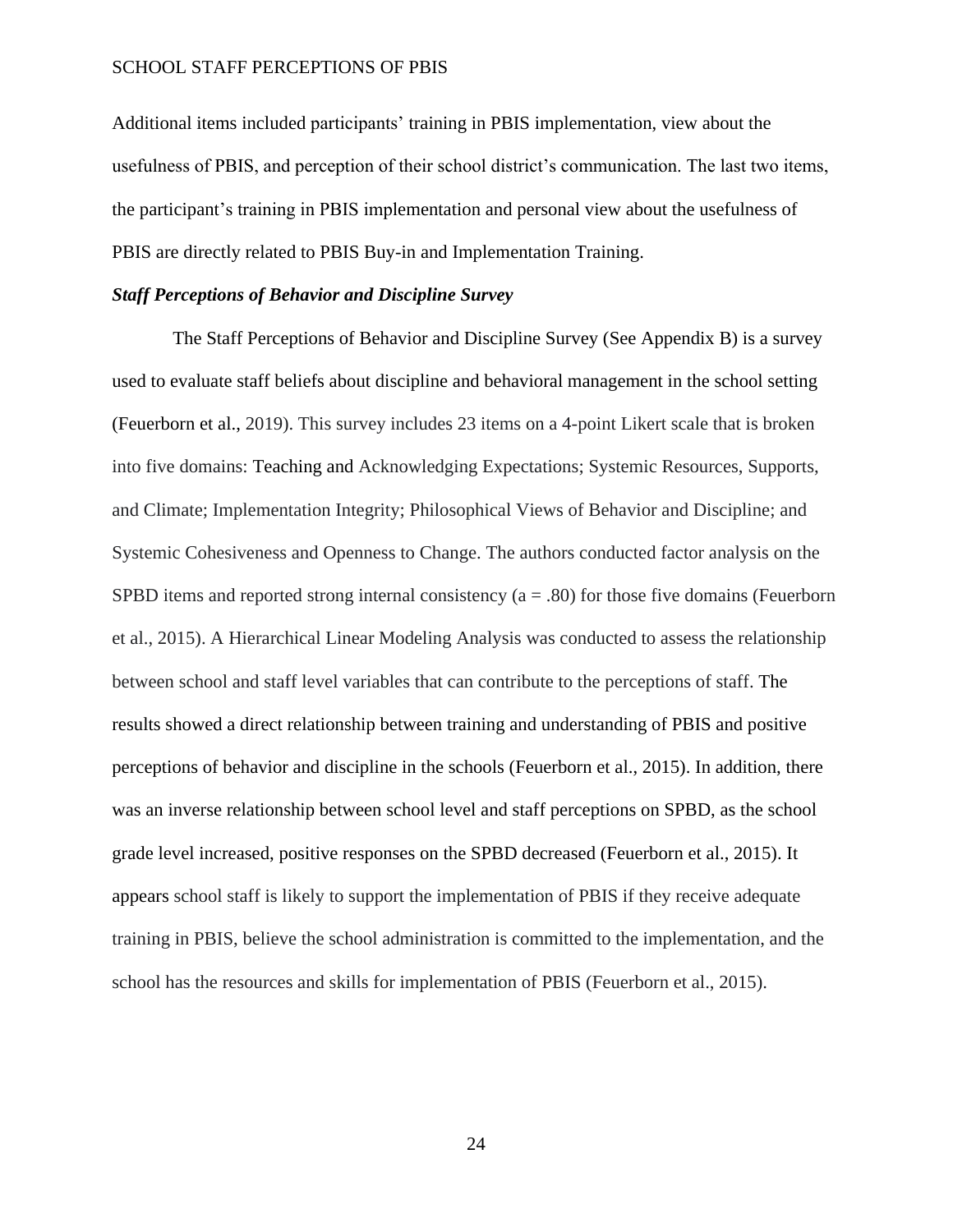### <span id="page-25-0"></span>**Procedures**

After securing approval from the Institutional Review Board at Eastern Illinois University, all Illinois school districts from the Midwest PBIS Network Recognized School List (2019-2020) were asked to participate in the study. The Midwest PBIS Network has a list of school districts that have been recognized for successfully implementing PBIS. If school administrators gave consent to participate in the study, they emailed their staff a link to complete the demographics questionnaire and survey for this study. Qualtrics, an online software tool, was utilized for participants to complete both the demographic questionnaire and the SPBD survey. Qualtrics has been successfully used to gather survey responses while maintaining the anonymity of participants. Participants were informed that participation is anonymous and only aggregated data will be reported. Before completing the survey, participants were prompted to read the Informed Consent (See Appendix D), which gave them the option of continuing to complete the survey or exit. After completing the survey, participants were invited to participate in an Amazon gift card drawing. They provided their name and email address on a separate platform (Google Forum) from the survey to assure their responses remain anonymous. Of those who provided information for the drawing, four were given \$25 Amazon gift cards.

#### **COVID-19 Pandemic Related Modifications**

The proposed study was to examine if student suspension and expulsion rates have changed in schools that were recognized for successful implementation of PBIS using the Office of Civil Rights (OCR) data. Schools are required to submit suspension and expulsion rates annually to OCR. PBIS is expected to prevent and address student challenging behaviors to minimize suspension and expulsion that have negative outcomes. However, due to the COVID-19 pandemic and related school closures, data were not reported. Thus, the current study focused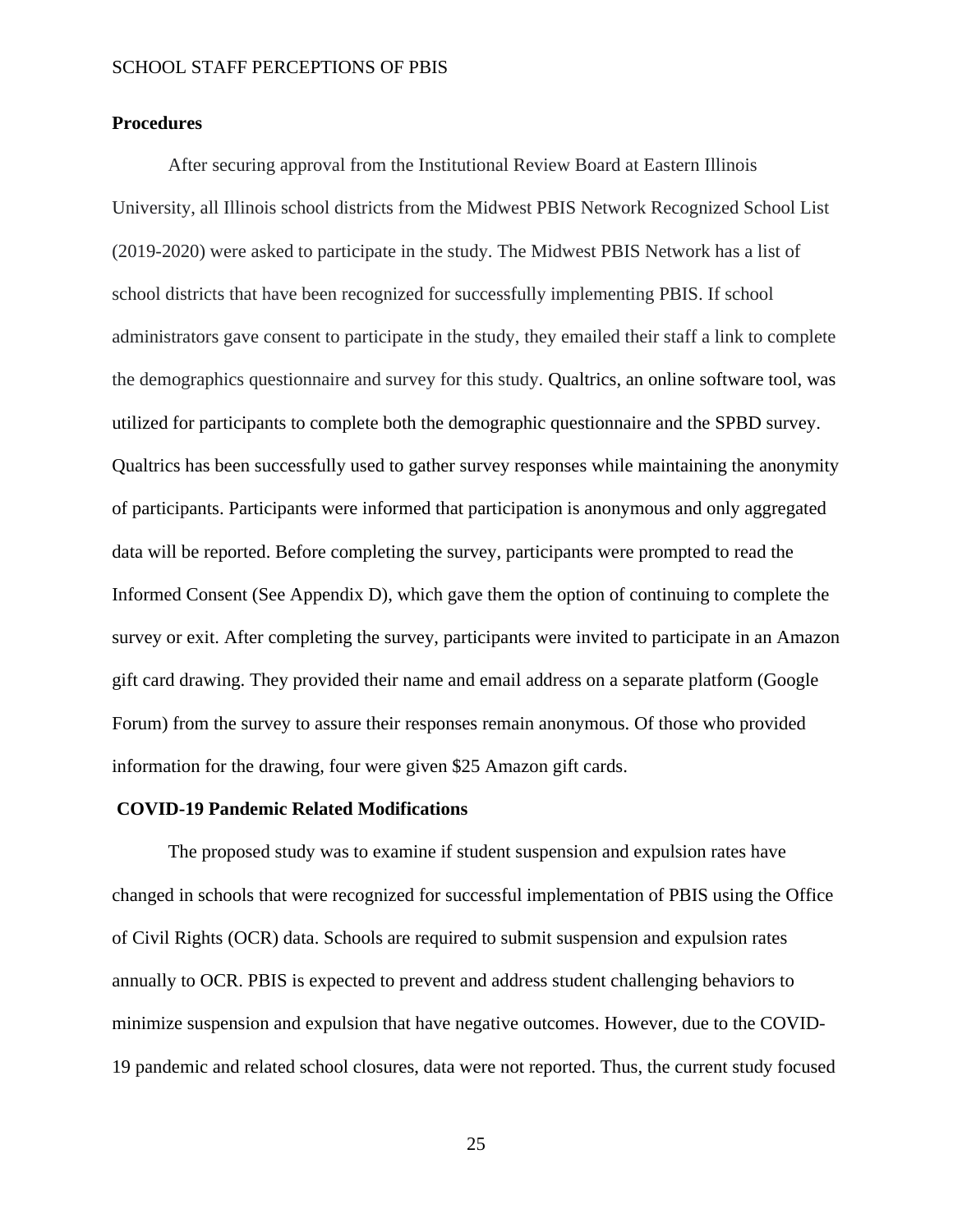on the perception of school staff regarding PBIS. The implications of this adjustment are discussed.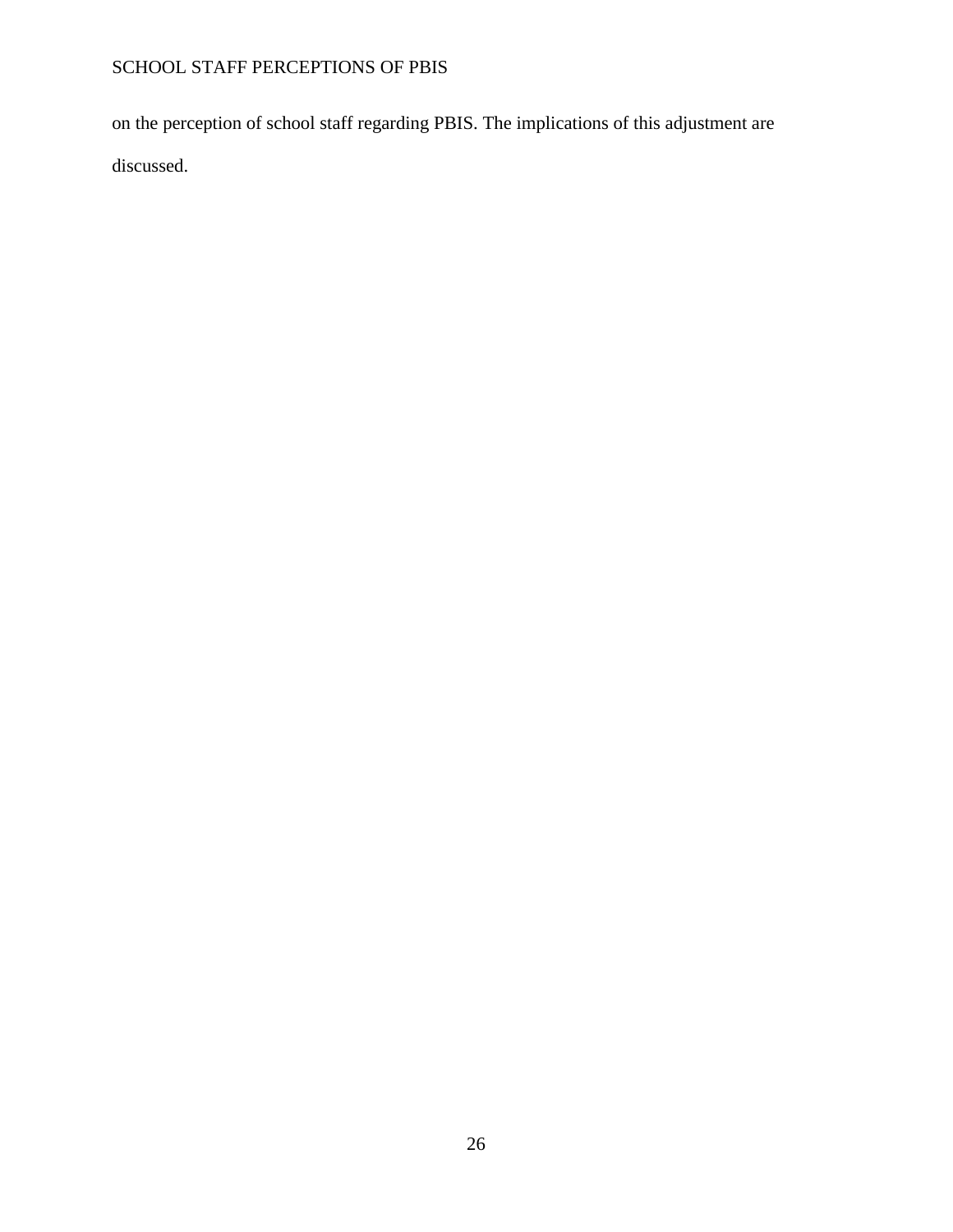#### **Results**

<span id="page-27-0"></span>To answer the research questions about the perceptions of K-12 school staff regarding PBIS implementation in their respective schools, results from the Demographics Questionnaire and the Staff Perception of Behavior and Discipline (SPBD) Survey were analyzed using descriptive statistics, Pearson *r* correlations*,* and Analysis of Variance (ANOVA).

# **Research Question 1: What is the Perception of School Staff Regarding Implementation of PBIS for addressing challenging student behaviors?**

The first research question was concerned with the perception of school staff regarding PBIS implementation and its effectiveness and need for addressing challenging student behaviors. Over 60% of participants ( $n = 267$ ) indicated strong support for PBIS, and an additional  $26\%$  (n = 116) said they support PBIS, but do not plan to participate in leadership role. Only 3.2% ( $n = 14$ ) strongly disagreed with PBIS (see Table 5).

Despite the overwhelming support for PBIS, 12.8% of participants ( $n = 53$ ) agreed or strongly agreed that they do not have time to teach schoolwide behavioral expectations. A small number, 6.8 % ( $n = 30$ ) agreed or strongly agreed that PBIS may work in other schools, but they doubt it would work in their school. Further,  $17.5\%$  of participants ( $n = 77$ ) agreed or strongly agreed that rewarding students is the same as bribing them. Finally, 15.5% ( $n = 68$ ) of respondents agreed or strongly agreed that they resent being asked to do one more thing in their classroom*.*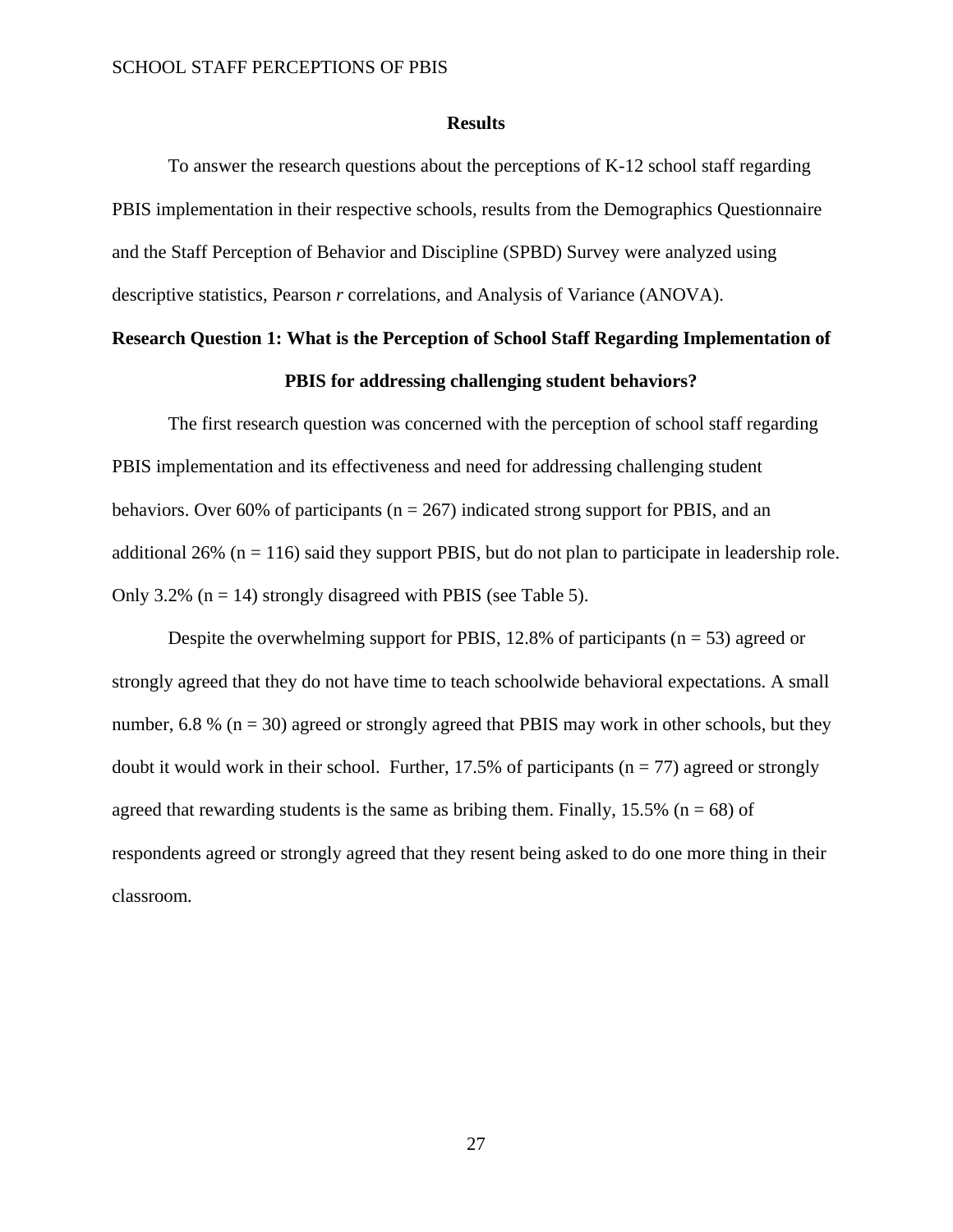# **Research Question 2: Is There a Relationship Between PBIS Buy-in and Staff training for Implementing PBIS?**

Seventy percent  $(n = 309)$  of participants reported receiving professional training for PBIS in the form of workshop, seminar/lecture, conference, or multiple formats. About 58% ( $n =$ 256) and 11.8% ( $n = 52$ ) reported receiving 1 to 9 and 10 to 20+ professional development hours, respectively, and 72 % ( $n = 316$ ) found the training useful. Over 90% of participants ( $n = 400$ ) indicated their level of understanding of PBIS as basic or high (see Table 5).

No relationship between staff training and level of support for PBIS,  $r(439) = -0.018$  was indicated. However, there was a moderately inverse relationship between those who reported support for PBIS and PBIS may work in other schools, but they doubt it would work in their school,  $r(439) = -.40, p < .001$ .

# **Research Question 3: What are Staff Perceptions of Their School District's Resources, Supports, and Climate in Relation to PBIS Implementation?**

The third research question was intended to assess the school district's readiness in terms of resources, support, and overall climate for implementing PBIS from the staff's point of view. Regarding communications, 76.5% ( $n = 336$ ) participants reported their school had adequate and good communication (see Table 5). Results showed communication has a moderate relationship with the following factors: Trust in administrators' ability to lead through change, *r*(439) = .51,  $p < .001$ , school climate for PBIS implementation,  $r(439) = .47$ ,  $p < .001$ , and necessary school resources to support PBIS,  $r(439) = .43$ ,  $p < .001$ . In addition, results suggested there was a moderately positive relationship between staff perceptions of their administrations' ability to lead through change and school climate for PBIS implementation, *r*(439) = .59, *p < .001,*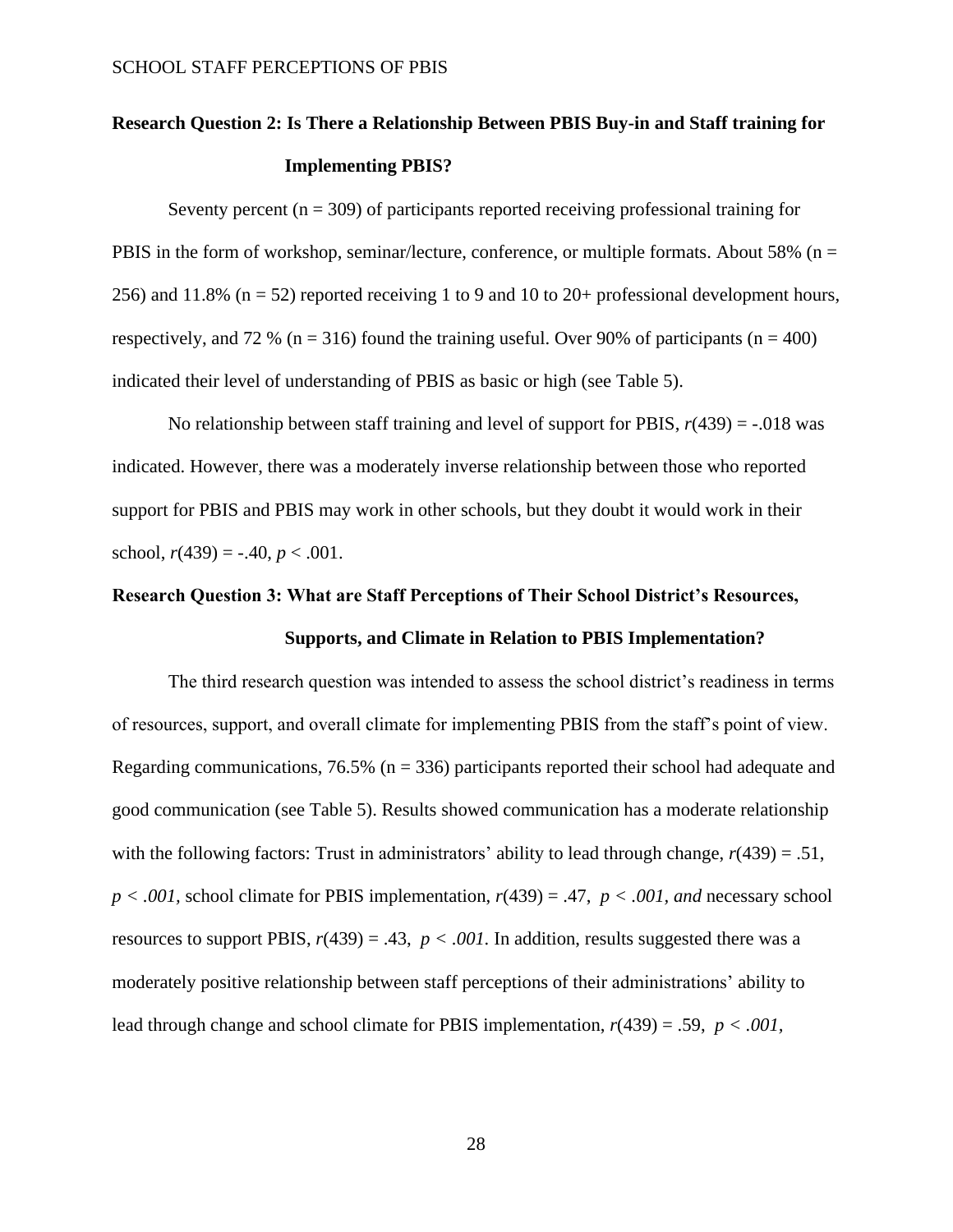necessary school resources to support PBIS,  $r(439) = .46$ ,  $p < .001$ ; and their level of job satisfaction,  $r(439) = .48$ ,  $p < .001$ .

A moderate inverse relationship between those who reported PBIS is likely to be another fad and their school has the necessary resources to support PBIS,  $r(439) = -.42$ ,  $p < .001$ , was observed. School climate was indicated to be moderately related to school resources for supporting PBIS,  $r(439) = .45$ ,  $p < .001$ , and overall job satisfaction,  $r(439) = .49$ ,  $p < .001$ . Lastly, a moderately positive relationship was observed between job satisfaction and perception of availability of necessary resources to support PBIS,  $r(439) = .412$ ,  $p < .001$  (see Table 1).

<span id="page-29-0"></span>**Table 1**

| Var             | Com     | <b>Trust Adm</b><br>$.508*$ | PBIS Fad<br>$-.354$ | Climate<br>$.474*$ | Resources<br>$.426*$ | Job<br>.355 |  |
|-----------------|---------|-----------------------------|---------------------|--------------------|----------------------|-------------|--|
| Comm            |         |                             |                     |                    |                      |             |  |
| Trust Adm       | $.508*$ |                             | $-.298$             | $.590*$            | $.464*$              | .483*       |  |
| <b>PBIS Fad</b> | $-.354$ | $-.298$                     |                     | $-.333$            | $-418*$              | $-.231$     |  |
| Climate         | $.474*$ | $.590*$                     | $-.333$             |                    | $.477*$              | .486*       |  |
| Resources       | $.426*$ | $.464*$                     | $-.418$             | $.477*$            |                      | $.412*$     |  |
| Job             | .355    | .483*                       | $-.231$             | $.486*$            | $.412*$              |             |  |

*Systemic Resources, Supports, and Climate Correlation Matrix*

*Com(Communication at School), Trust Adm(Trust in Administration to Lead Change), PBIS Fad(PBIS is Likely Another Fad), Climate(Climate is Positive at School), Resources(School Has Resources, Job(Satisfied with Job).*

*\**Denotes significance at p < .01 level

#### **Research Question 4: To What Extent Do Staff Contribute to the Implementation of PBIS?**

Responses on the SPBD were used to assess school staff's contribution to the

implementation of PBIS. Results showed a large direct relationship between participants who

reported teaching the agreed upon schoolwide behavior expectations and those who

acknowledge/reward students for meeting the schoolwide behavior expectations, *r*(439) = .59, *p*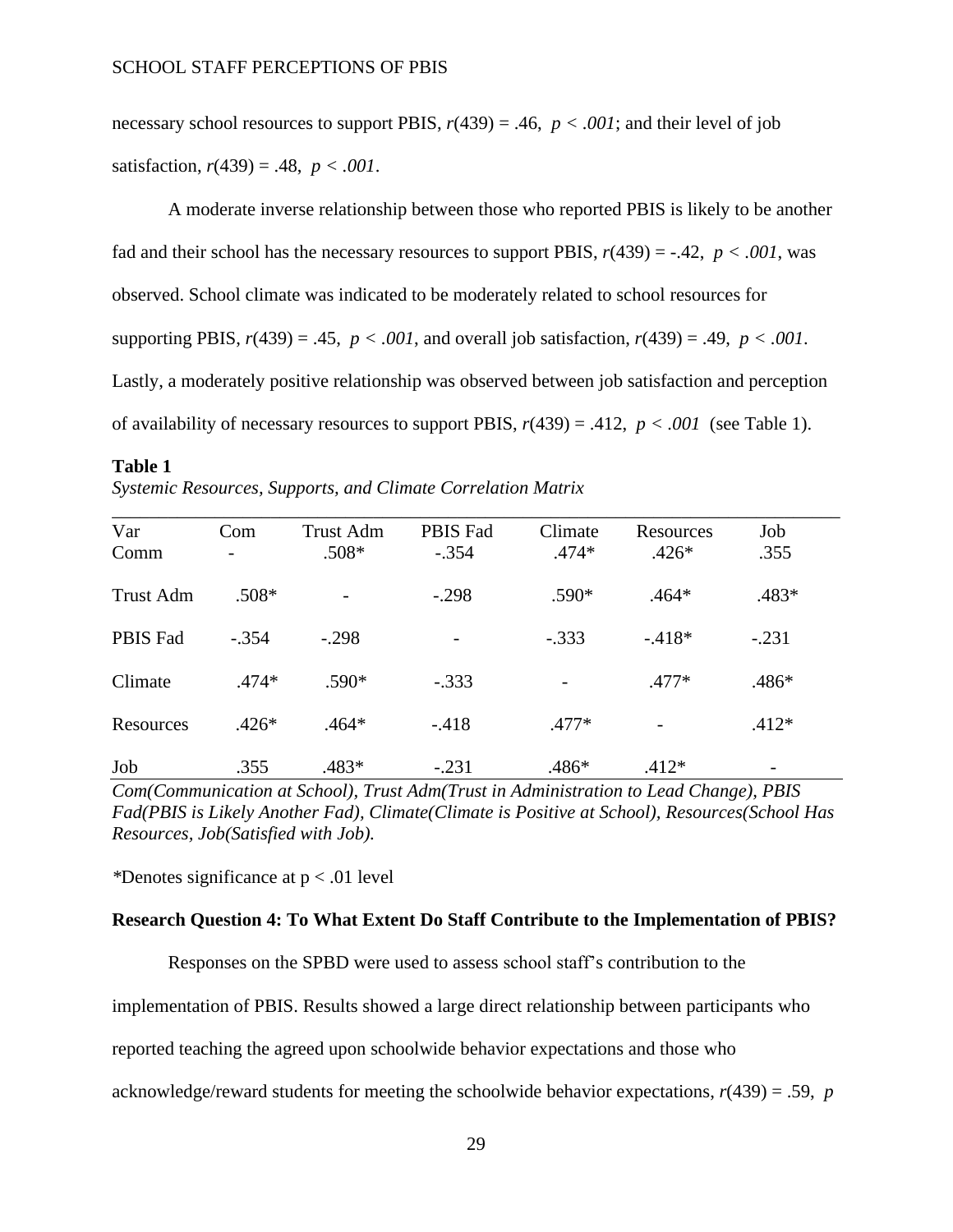*< .001*. Results did not show a significant relationship between those who reported currently applying schoolwide disciplinary consequences and currently teaching schoolwide behavior expectations,  $r(439) = -.21$ ,  $p < .001$ . Lastly, results did not show a significant relationship between those who acknowledge/reward students for meeting schoolwide expectations and applying disciplinary consequences,  $r(439) = -.22$ ,  $p < .001$ .

# **Research Question 5: What are Staff Perceptions of Their School District's Shared Values and Acceptance of PBIS Implementation?**

Over  $85\%$  (n = 376) of participants reported that they share common philosophies regarding behavior and discipline with their colleagues. About 90% ( $n = 396$ ) of participants reported that in the past, their school has successfully implemented change efforts. Only 24% (n  $= 106$ ) reported concerns regarding staff resisting change at their school. In addition, about 36%  $(n = 160)$  reported that they suspect their colleagues will not consistently implement the agreed upon behavioral plans.

Based on the SPBD responses, results showed a significant direct relationship between those who reported that they suspect their colleagues will not consistently implement schoolwide behavior plan and staff tends to resists change, *r*(439) = .41, *p < .001*. There were no other significant relationships found among items in this domain.

# **Exploratory Question 1: What are Staff's Current Perceptions of Behavior and Discipline in School and at Home?**

To answer the first exploratory research question, the SPBD responses were analyzed and several relationships were observed. Results showed there was a moderately positive relationship between participants who reported students need to be held more responsible for their own behavior and parents in the community do not seem to care about how their children behave at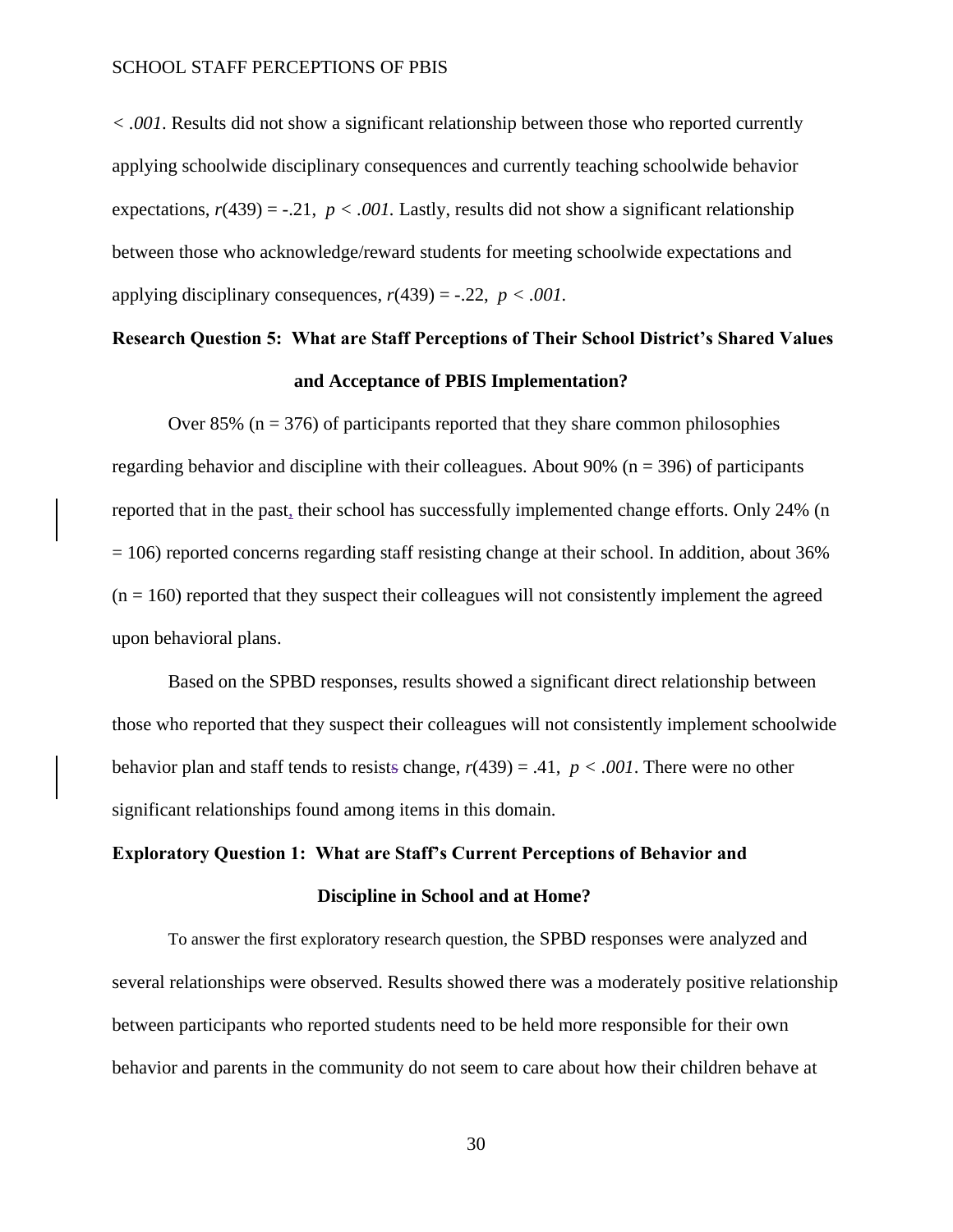school,  $r(439) = .47$ ,  $p < .001$ , rewards should be given to students who exceed expectations,  $r(439) = .45$ ,  $p < .001$ , when problem behaviors occur we need to get tougher,  $r=(439) = .46$ , *p* < .001, and if students are not disciplined at home, they are not likely to accept discipline at school, *r*(439) = .45, *p < .001*.

Further, there was a moderately positive relationship between participants who reported rewards should be reserved for students exceeding expectations and parents in the community do not seem to care about their children's behavior at school, *r*(439) = .45, *p < .001* and if students are not disciplined at home, they are not likely to accept discipline at school, *r*(439) = .41, *p < .001,* and when problem behaviors occur, we should get tougher, *r*(439) = .46, *p < .001*. Lastly, a direct relationship was indicated between those who reported that if students are not disciplined at home, they are not likely to accept discipline at school and when problem behaviors occur, we should get tougher, *r*(439) = .41, *p < .001*.

#### <span id="page-31-0"></span>**Table 2**

| Var<br>Student Bx | Student Bx | Parents<br>$.467*$ | Rewards<br>$.445*$       | Discipline<br>$.449*$ | Problem Bxs<br>$.461*$   |  |
|-------------------|------------|--------------------|--------------------------|-----------------------|--------------------------|--|
| Parents           | $.467*$    |                    | $.447*$                  | $.451*$               | .373                     |  |
| Rewards           | $.445*$    | $.447*$            | $\overline{\phantom{0}}$ | $.414*$               | .460*                    |  |
| Discipline        | .449*      | $.451*$            | $.414*$                  |                       | $.412*$                  |  |
| Problem Bxs       | .461*      | .373               | .460                     | .412                  | $\overline{\phantom{a}}$ |  |

*Student Bx(Students need to be held responsible for their behavior), Parents(Parents don't seem to care about their children's behavior at school), Rewards(Rewards should be reserved for students exceed expectations), Discipline(No discipline at home results in the lack of acceptance of discipline at school), and Problem Bxs(When problem behaviors occur, we need to get tougher)*

*\**Denotes significance at *p* < .01 level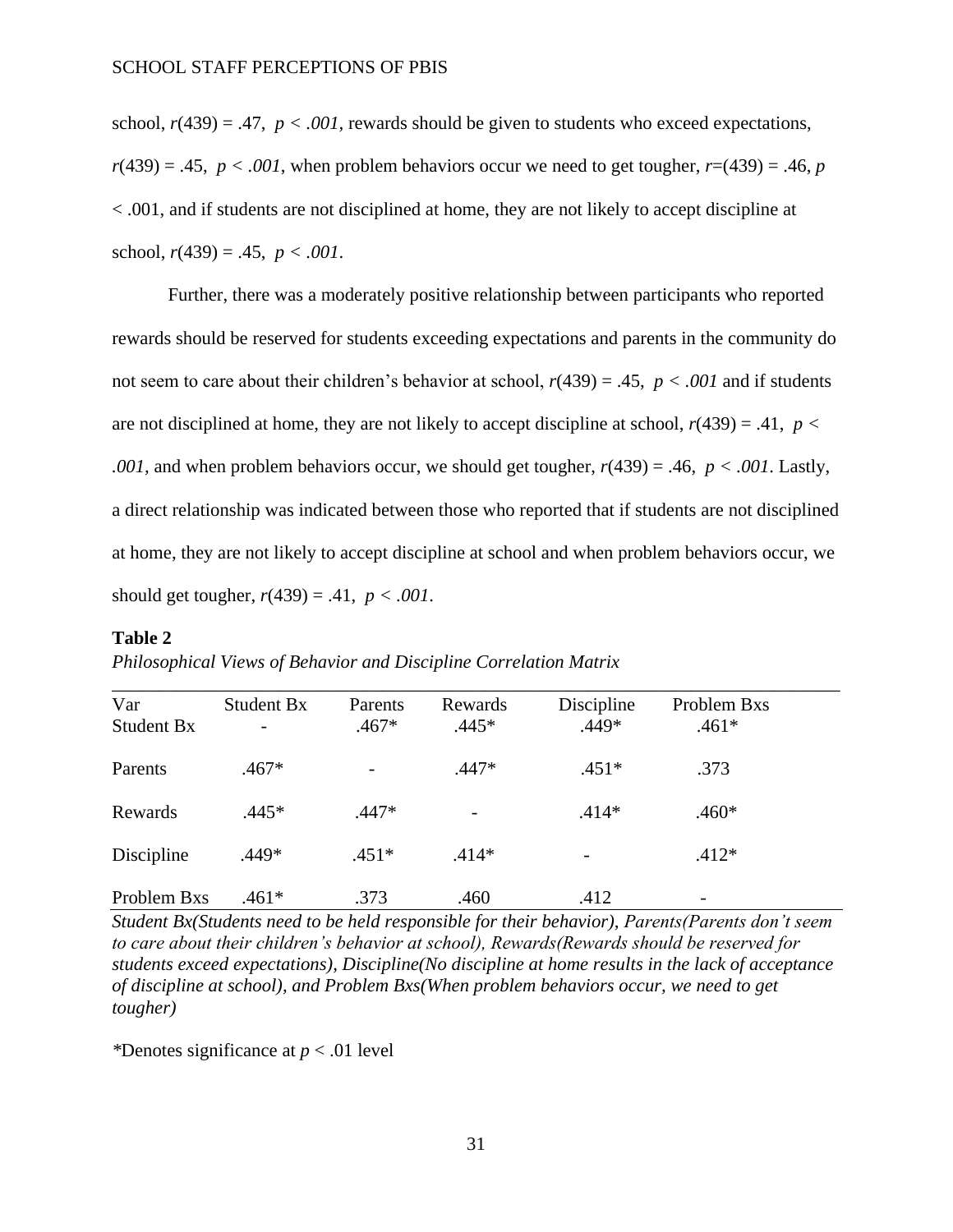# **Exploratory Research Question 2: Is There a Difference in the Perception of PBIS Implementation Depending on School Personnel's**

## <span id="page-32-0"></span>**Years of Experience in Current Role?**

To assess if there are differences in how school professionals view PBIS implementation based on years of experience, a one-way analysis of variance (ANOVA) was conducted for support of PBIS and current level of PBIS implementation. Results showed no significant difference in level of support for PBIS, teaching behavioral expectations, rewarding students for meeting behavior expectations, applying disciplinary consequences and years of experience.

## **Table 3**

<span id="page-32-1"></span>

| Source of Variance                              | SS     | МS   | F(5, 433) | $\eta^2$ |
|-------------------------------------------------|--------|------|-----------|----------|
| DQ Item 12: Support for PBIS                    |        |      |           |          |
| Between-Groups                                  | 5.51   | 1.10 | 1.75      | .020     |
| Within-Groups                                   | 271.99 | .63  |           |          |
| SPBD Item 21: Teaching Agreed Upon Expectations |        |      |           |          |
| <b>Between-Groups</b>                           | 2.82   | .56  | 1.37      | .016     |
| Within-Groups                                   | 178.77 | .41  |           |          |
| SPBD Item 22: Rewarding Students                |        |      |           |          |
| Between-Groups                                  | 4.78   | .96  | 2.16      | .024     |
| Within-Groups                                   | 191.76 | .44  |           |          |
| SPBD Item 23: Applying Agreed Upon Consequences |        |      |           |          |
| <b>Between-Groups</b>                           | 5.03   | 1.00 | 2.24      | .025     |
| Within-Groups                                   | 194.41 | .45  |           |          |

ANOVA Summary Table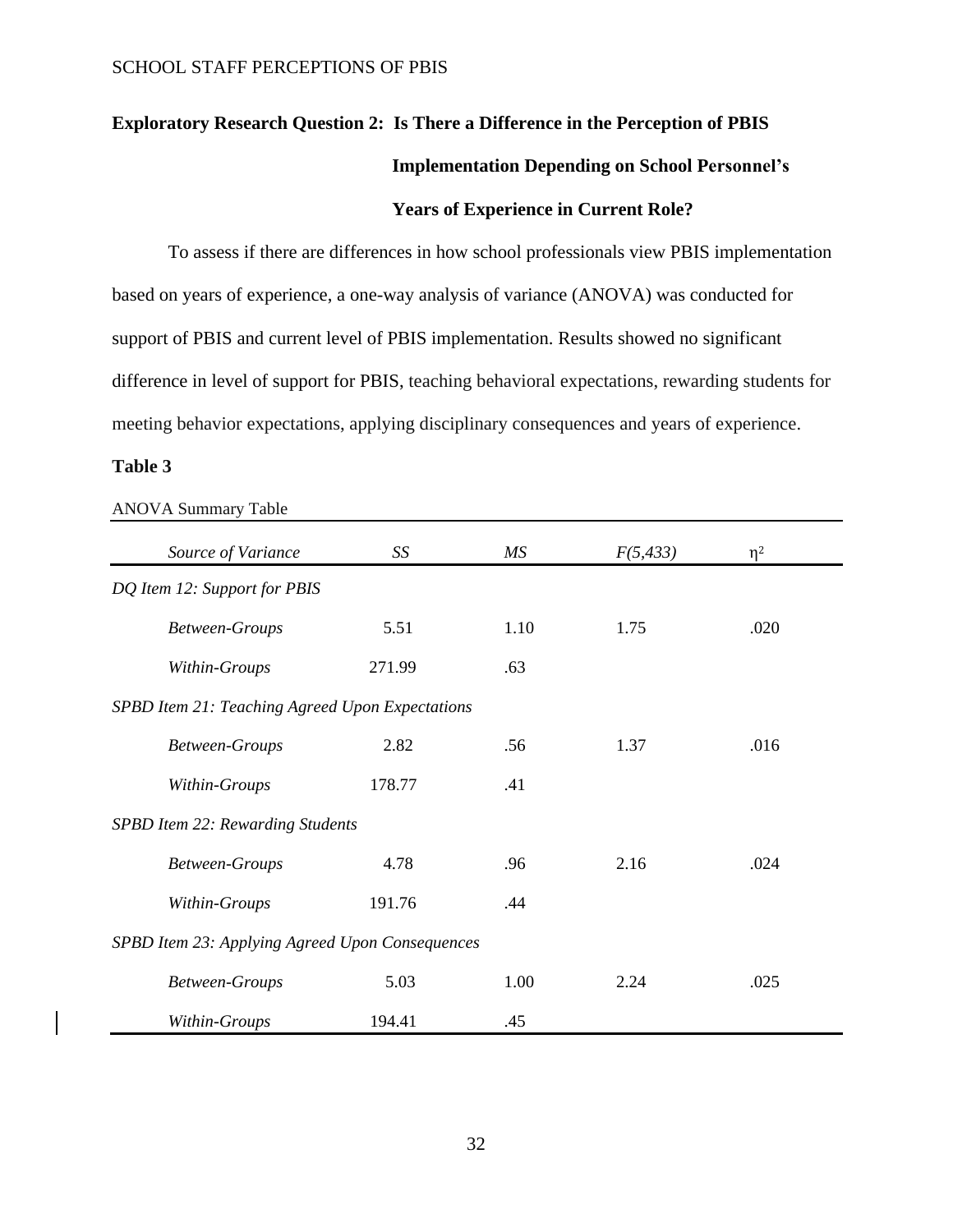#### **Discussion**

This study examined staff perceptions in K-12 educational setting in Illinois regarding PBIS for addressing challenging student behaviors to replace punitive exclusionary discipline approaches that result in suspension and expulsion from school potentially increasing involvement in the school-to-prison pipeline, and their support and training for implementing PBIS. In addition, the study explored the staff's views on student behavior at school and at home.

It was predicted most staff would have positive views of PBIS, that it is needed and effective. This prediction was based on McDaniel and colleagues (2017) who reported that participants in their study said schools need alternatives to exclusionary discipline and PBIS is effective at reducing challenging student behaviors (Gage et al., 2018). This prediction was supported as over 60% of participants showed support for PBIS and another 26% reported support even though they were hesitant to take a leadership role.

Despite the high support, some participants indicated they do not have time to teach behavioral expectations and they resent being asked to do one more thing. It is possible some school personnel feel they have enough responsibilities in their role and should not be responsible for teaching students how to behave. The literature has documented teacher stress and its relationship to absenteeism, burnout, school climate, and teacher behavior management (Embse et al., 2019). A study by Skaalvik and Skaalvik (2017) showed that work overload was a strong indicator to the teacher burnout dimension of emotional exhaustion and student problem behaviors was a strong indicator of teacher depersonalization from students (i.e., talking poorly about students). This coupled with equating rewards with bribery, as almost 20% of respondents ( $n = 77$ ) did, may undermine PBIS. Behavior management is the foundation of PBIS as PBIS is rooted in behavioral theory (Cooper et al., 2007; Dunlap et al., 2008) to promote positive behaviors by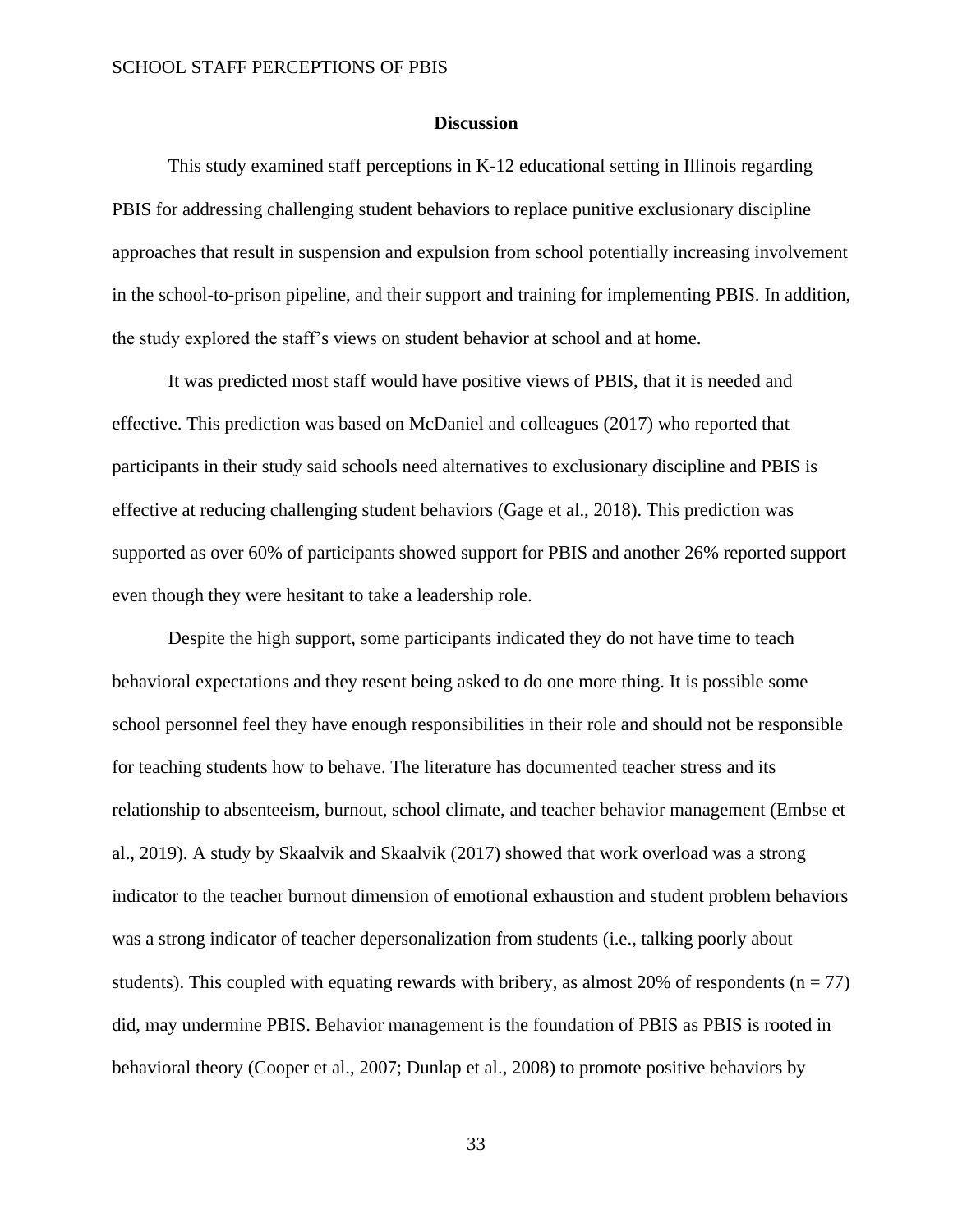teaching and positively reinforcing behavior expectation at school. Thus, school staff who reject these evidence-based approaches, despite the need for an alternative approach to punitive disciplinary policies, may put students at risk.

Second, no relationship was found between staff training and staff buy-in for PBIS, which is contrary to the prediction. It is curious that most respondents (i.e., 70%) reported receiving training in PBIS implementation. It is possible this result may reflect the quality of PBIS training. PBIS training includes district-level guidance and coaching at the school-level (Andreou et al., 2015; Bethune, 2017; Vancel et al., 2016), which are unknown in the current study. Rodriguez et al. (2016) found that large group PBIS trainings may not be adequate. In addition, some respondents who supported PBIS also said PBIS would not work in our schools, possibly indicating to some issues. Future studies can investigate this dissonance more closely to identify what barriers staff see for PBIS implementation in their schools.

The third research question probed staff perceptions of their district's resources, supports, and climate in relation to PBIS implementation. As predicted, participants reported good communication, trust in an administrator's ability to lead through change, positive school climate, and availability of resources to support PBIS implementation. Similarly, trust in administrator's ability to lead through change was related to high job satisfaction, positive school climate, and school resources for PBIS implementation. These findings support the idea that administrative support is a key component for PBIS sustainability (Scaletta  $\&$  Tejero Hughes, 2021), and that good communication is ideal for PBIS sustainability (Lasater, 2016).

The fourth research question gaged school personnel's contribution to PBIS implementation in their schools. As predicted, participants contributed to the implementation of PBIS. They taught the schoolwide behavior expectations, tended to acknowledge/reward students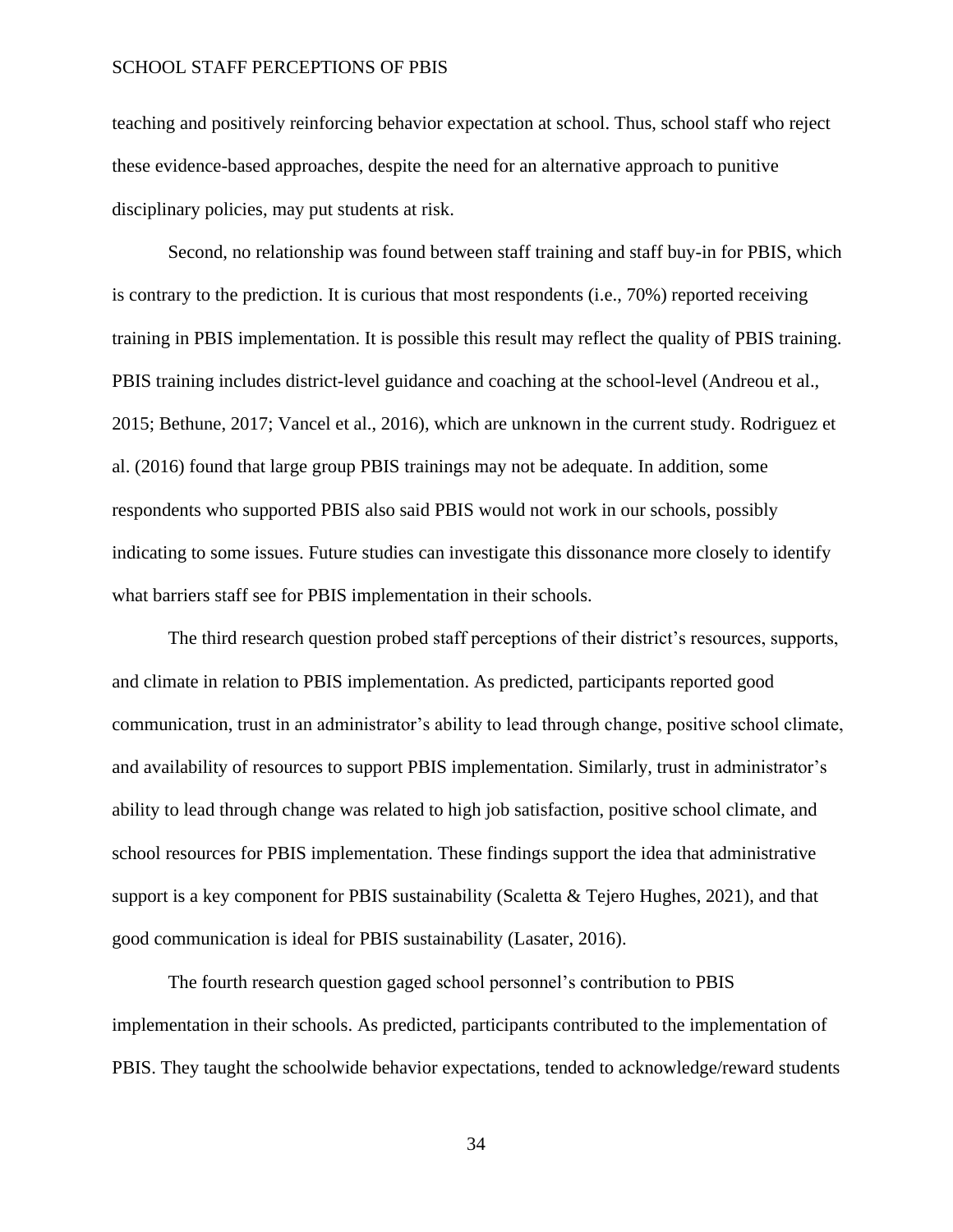for meeting the behavior expectations, and apply the schoolwide disciplinary consequences. These finding suggest that school personnel who are more likely to teach the agreed upon schoolwide behavioral expectations are more likely to reward students for meeting behavior expectations and apply necessary disciplinary consequences. This is encouraging because the success of PBIS depends on staff participation (Filter et al., 2016). For students to succeed, behavioral expectations must be taught and reinforced along with clear consequences (Mercer et al., 2017) that teach positive replacement behaviors.

The fifth research question explored staff perceptions of their district's shared values and acceptance of change in relation to PBIS implementation. The prediction that staff who shared values and acceptance of change are more likely to support the implementation of PBIS was not supported. Although participants reported similar values to colleagues, it did not seem to impact their support for PBIS. Shared values and acceptance of change seem more nuanced. Siciliano et al. (2017) examined cognitive perspective on policy implementation (Common Core State Standards) and concluded that teachers do not seek out coworkers with shared values. Instead, they depend on preexisting social relationships and interactions gradually adapting the perspectives held by members of their social network, a purposeful and multidirectional change process. Further, a relationship between inconsistent implementation of behavior expectations and resistance to change was suggested, i.e., staff suspected of not consistently implementing behavioral expectations are likely to resist change, which is not surprising. If there is no buy-in, it is less likely that a program would be implemented with fidelity. Schools are known for approaching program implementation haphazardly, and staff resistance to change may be informed by experience of failure from previous change implementations (Amarantou, et al., 2018). Schools can combat such issues by frequently gathering feedback from the staff about the ongoing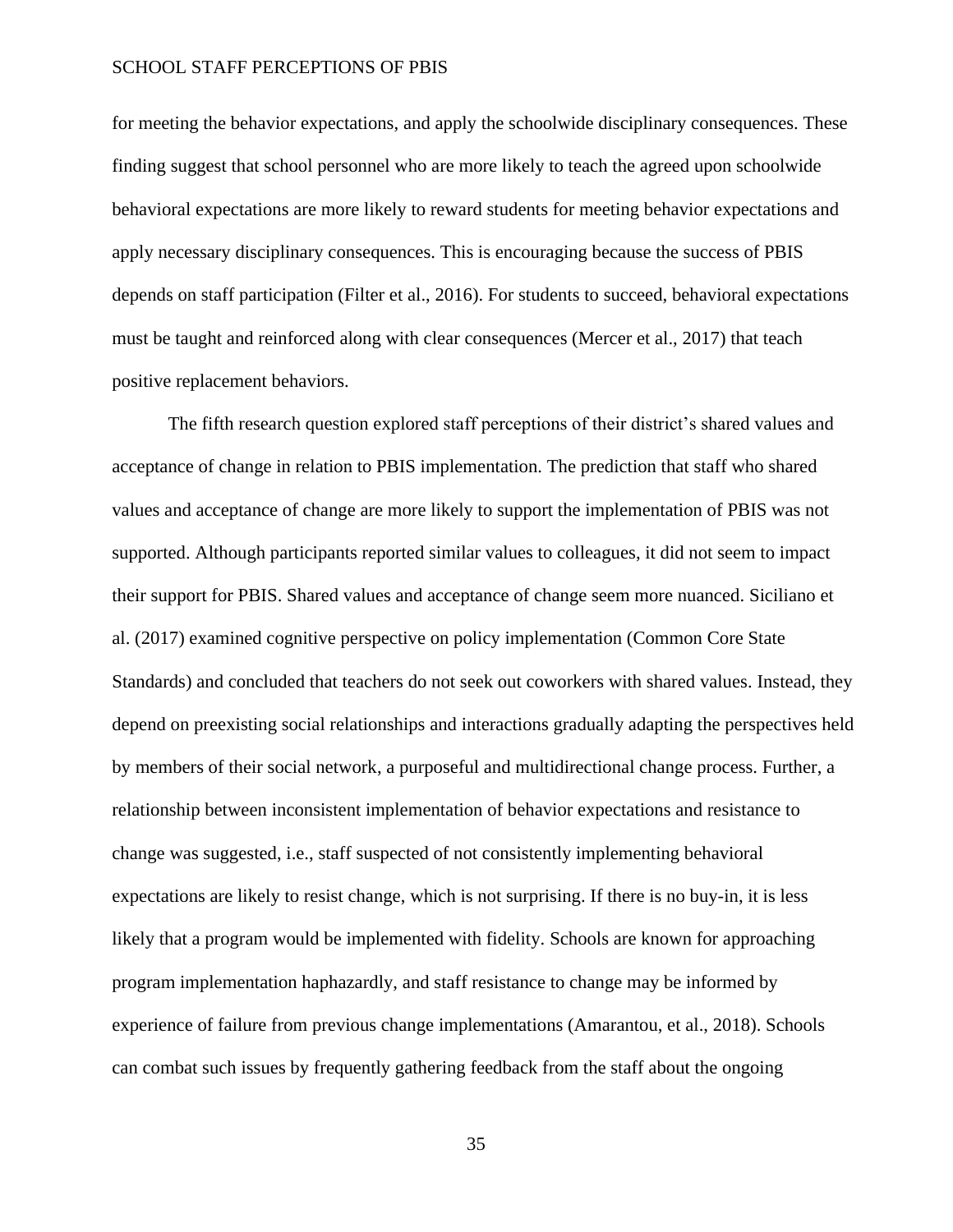implementation of PBIS, incorporating feedback when feasible, addressing concerns, and regularly communicating.

Lastly, two exploratory questions, staff perception of student behavior and discipline in schools and at home and view of PBIS implementation based on years of experience, were explored. The views on student behaviors on and off the school ground and parents and teachers' role was concerning. Participants suggested students should be held responsible for their own behavior; parents do not care about their children's behavior at school; if students are not disciplined at home, they are less likely to accept discipline at school; schools should get tougher on behavior problems; and reward should be reserved only for students who exceed meeting behavior expectations. Again, these views are antithetical to the core of PBIS. Regardless of school staff's view of parent and community responsibility for child discipline, students must be taught behavioral expectations at school, with clear behavioral expectations, reinforcement, and discipline. These findings also point to the need for professional development, 36% of participants indicated rewards should be reserved for students exceeding expectations, not simply meeting them. Feedback based on behavioral expectations is similar to feedback on academic performance.

Further, no difference was found based on staff years of experience and their view of PBIS. Although PBIS was introduced decades ago (Sugai & Horner, 2002), both training institutions and the school system were slow to adapt it. It is not clear if colleges and universities offer a course in PBIS (at least embedded in other courses); however, it is unlikely because there is sufficient evidence teachers do not receive training in classroom management. According to Stevenson and colleagues (2020, p. 393), "Despite wide agreement from experts about the importance of developing classroom and behavior management skills, many teacher training programs do not require specified coursework or experiences to develop this skill set for teacher licensure or degree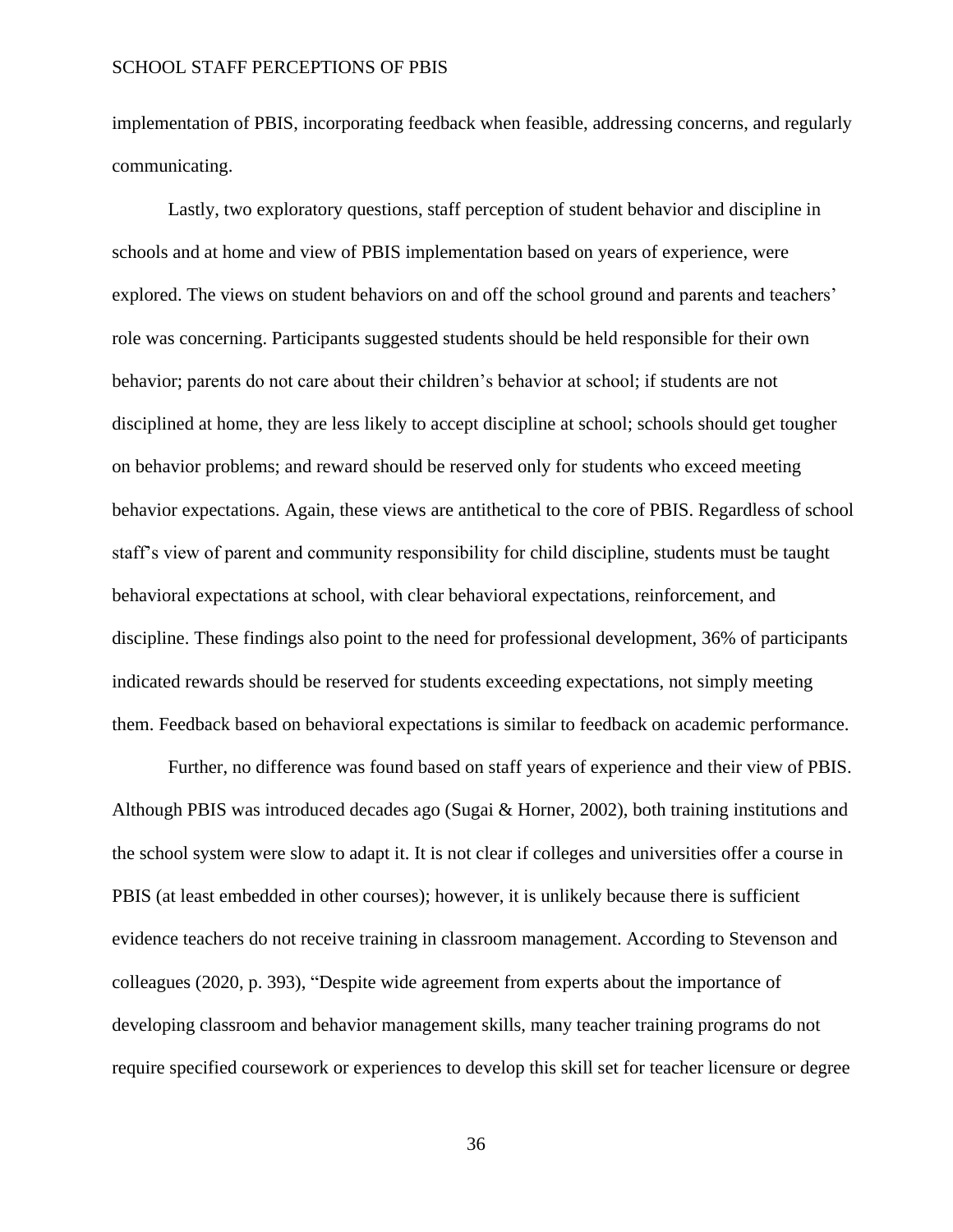completion." Unfortunately, this contributes to negative outcomes for both teachers and students, teacher stress and punitive discipline that hurts children, respectively. It is no surprise then there were no age-related differences in the staff perceptions of behavior management.

Finally, as noted under Procedure, the COVID-19 Pandemic required adjustment to the proposed study. The proposed study was to examine if student suspension and expulsion rates have changed in schools that were recognized for successful implementation of PBIS using the U. S. Department of Education's Office of Civil Rights (OCR) data that are reported annually. Fifteen schools from the PBIS Midwestern Recognized School List participated in this study. These are schools that were recognized for successful implementation of PBIS. However, due to the COVID-19 pandemic and related school closures, data were not reported. Nonetheless, efforts were made to assess the effect of PBIS on student suspension and expulsion rates using data provided by participating school districts. Unfortunately, participating schools reported conflicting year for PBIS initial implementation. For example, because participants in the same school district reported multiple PBIS initial implementation years, the primary researcher contacted school administrators asking for the exact year. Those who responded provided a different date from staff in their schools. Next, an internet search was conducted, which again produced different initial PBIS implementation year (See Appendix H).

Although it is not clear why the school staff provided different PBIS implementation year for the same school, these inconsistent data may have implications for school districts. First, it is possible that the staff did not have a common definition of PBIS. Secondly, the process of PBIS implementation might have been incremental and lengthy that participants in this study could not recall the exact year of implementation. Nonetheless, it is important that schools assure clear understanding of PBIS and its processes.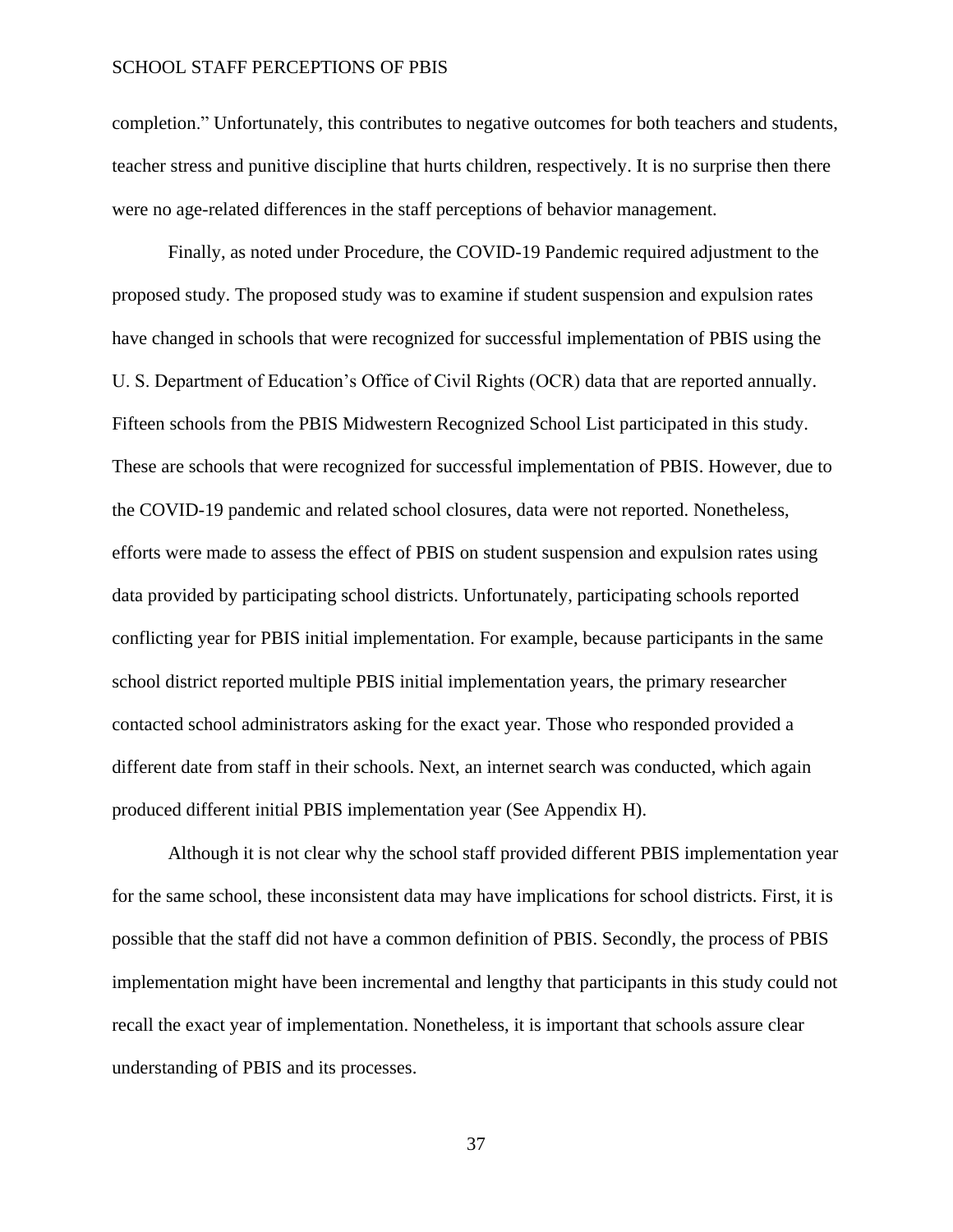#### **Limitations and Future Directions**

This study adds to the literature on staff's perception of PBIS, but there are limitations to note. All school districts from the PBIS Midwestern Recognized School List were invited to participate in this study. The PBIS Midwestern Recognized School List from 2019-2020 had 49 school districts, but only 15 school districts agreed to participate in this study. Due to the low response rate, the results from this study cannot be generalized to other school districts in Illinois or elsewhere. If possible, future studies should try to recruit more school districts to get a more generalizable sample.

School districts were selected from the PBIS Midwestern Network Recognized List. These school districts received badges (i.e., bronze, silver, gold, platinum) for implementing PBIS with fidelity based on scores on the Tiered Fidelity Inventory (TFI). The participating school districts had to apply to be recognize and completed the Tiered Fidelity Inventory. Future studies should seek out additional methods for measuring PBIS implementation fidelity, so it does not solely rely on informant data.

In addition, majority of the school personnel who participated in this study were White (87.9%) and classroom teachers (58.8%). The sample used in this study is not representative of various school personnel and future studies should consider a more diverse sample to increase the generalizability for job positions and participant racial/ethnic identities.

Lastly, the researcher initially attempted to review the relationship between PBIS and school removal (i.e., suspensions and expulsions). The U. S. Department of Education's Office of Civil Rights (OCR) requires public school districts across the nation to submit all disciplinary data, which are made available to the public on the OCR website [\(http://ocrdata.ed.gov\)](http://ocrdata.ed.gov/). The Civil Rights Data Collection (CRDC) provides information on in-school suspensions, out-of-school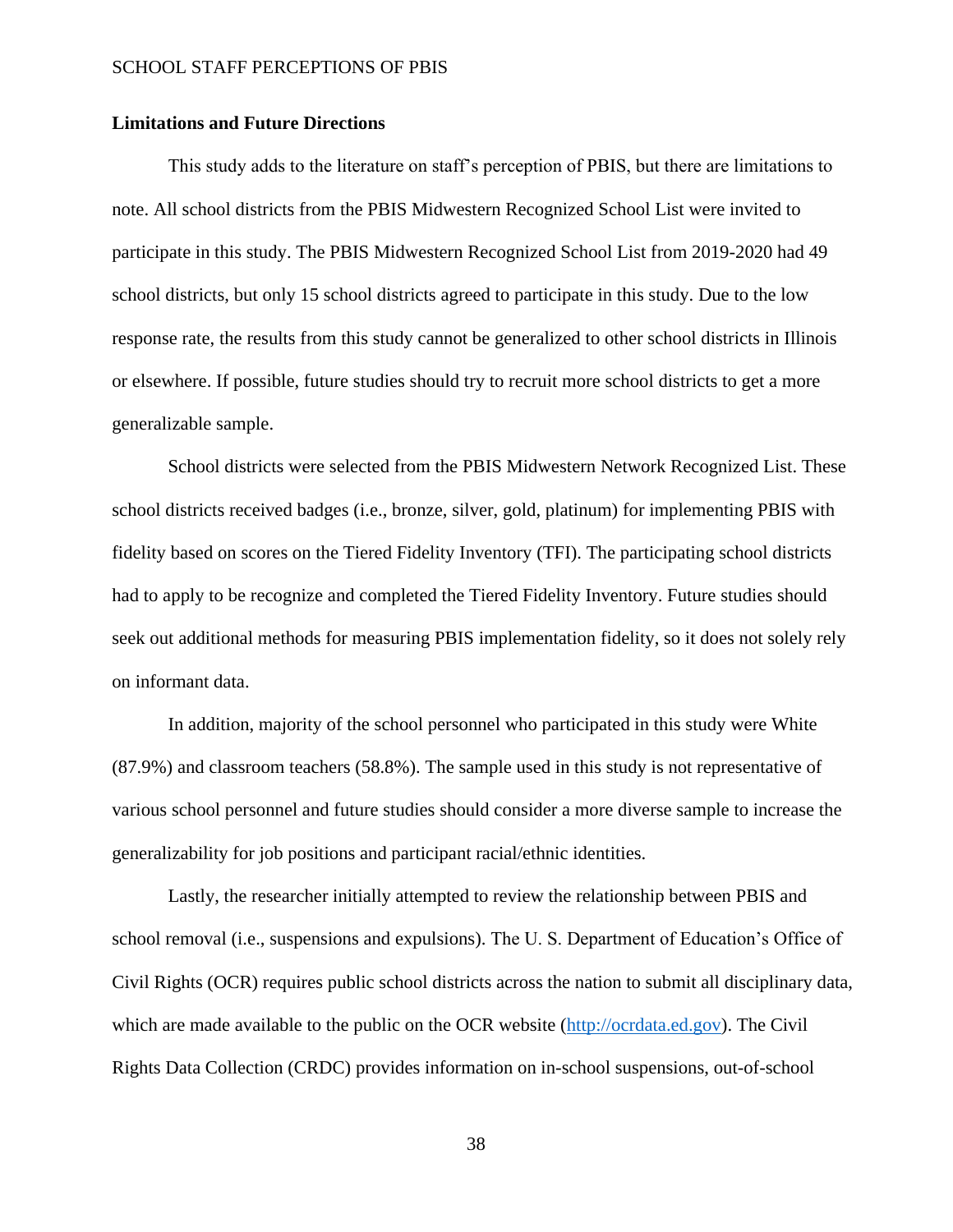suspensions, expulsions, school-related arrest, referrals to law enforcement, restraints, and corporal punishment usage for each school and the district. The information is broken down by several demographic factors, such as gender, race, or disability status. The researcher intended to identify when PBIS was initially implemented in school districts and compare their school removal rates before PBIS implementation and after PBIS implementation. The Demographics Questionnaire (item 7) asked participants when PBIS was first implemented in their school (See Table 6). Participants' responses were conflicting, not consistent. The researcher attempted to identify PBIS implementation by asking administrators as well as conducting research, but those results were also inconsistent. As a result, expulsion and suspension data before and after PBIS implementation in school districts could not be compared to see if there was an impact on disciplinary outcomes. Future studies should consider ways for identifying initial PBIS year to compare school removal rates in school districts before and after PBIS implementation.

#### **Conclusion and Implication**

The aim of the study was to provide evidence that school districts that are recognized for PBIS implementation have indeed succeeded in reducing school suspension and expulsion. However, because of lack of data due to COVID-19 Pandemic and inconsistent data from participants of the study, the impact of PBIS on suspension and expulsion rates of participating schools could not be determined. Future researchers may want to replicate this study with caution given accurate data collection is still challenging for schools. This study adds to the existing literature based on the findings that K-12 school staff are supportive of PBIS and open to training; and there is an urgent need for evidence-based behavior management training.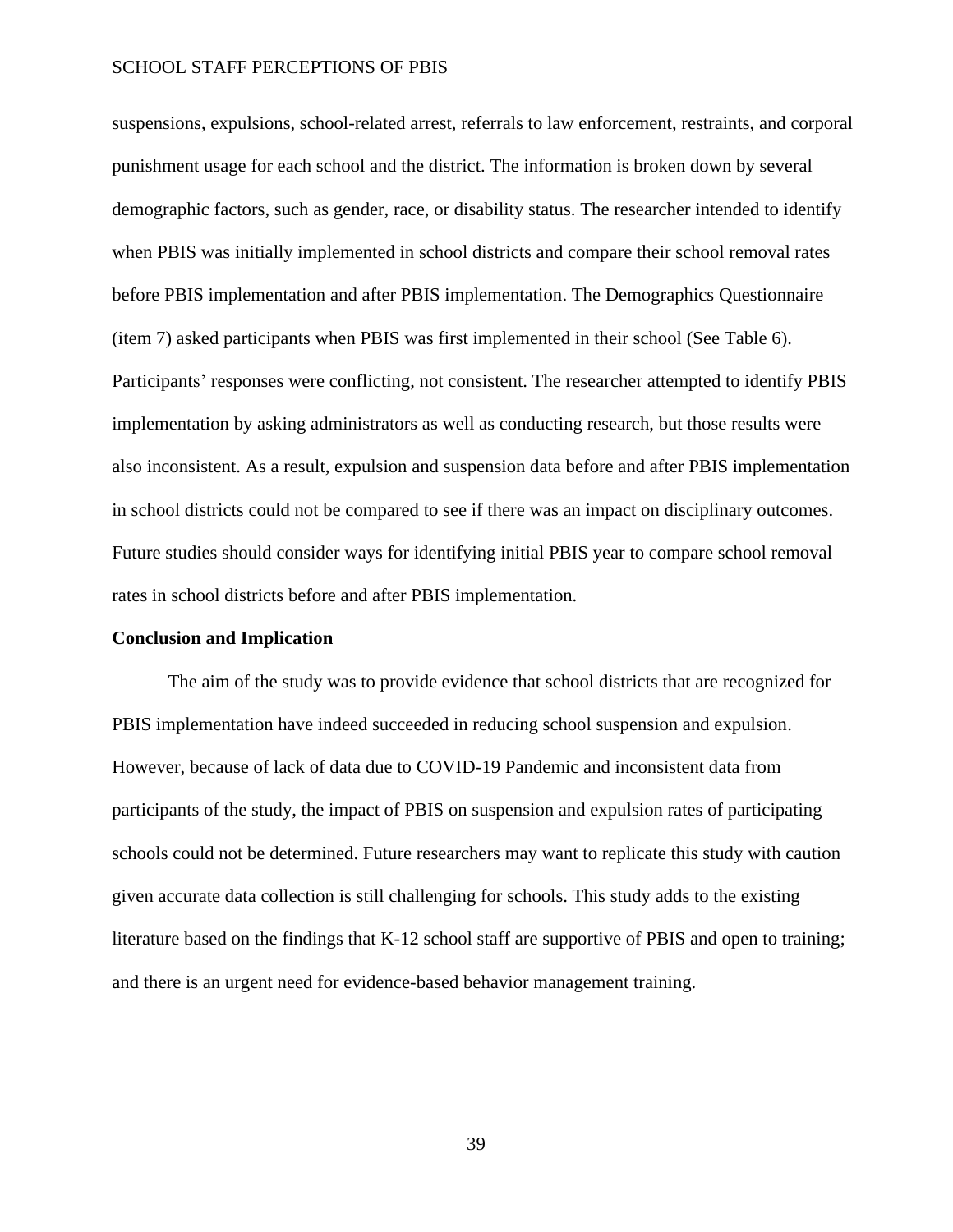#### **References**

- <span id="page-40-0"></span>[Amarantou, V.,](https://www.emerald.com/insight/search?q=Vasiliki%20Amarantou) [Kazakopoulou, S.,](https://www.emerald.com/insight/search?q=Stergiani%20Kazakopoulou) [Chatzoudes, D.](https://www.emerald.com/insight/search?q=Dimitrios%20Chatzoudes) and [Chatzoglou, P.](https://www.emerald.com/insight/search?q=Prodromos%20Chatzoglou) (2018). Resistance to change: an empirical investigation of its antecedents. *[Journal of Organizational Change](https://www.emerald.com/insight/publication/issn/0953-4814)  [Management](https://www.emerald.com/insight/publication/issn/0953-4814)*, 31, 2, 426-450. <https://doi.org/10.1108/JOCM-05-2017-0196>
- American Civil Liberties Union. (2014). America's addition to juvenile incarceration: State by state. https://www.aclu.org/issues/juvenile-justice/youth-incarceration /americas-addictionjuvenile-incarceration-state-state#:~:text=On%20any% 20given%20day%2C%20nearly,These%20rates%20vary%20widely.
- American Civil Liberties Union. (n.d.). School-to-prison pipeline. https://www.aclu.org/issues/juvenile-justice/school-prison-pipeline
- American Psychological Association Zero Tolerance Task Force. (2008). Are zero tolerance policies effective in the schools? An evidentiary review and recommendations. *American Psychologist, 63*(9), 852-862. [https://doi-org.proxy1.library.eiu.edu/10.1037/003-](https://doi-org.proxy1.library.eiu.edu/10.1037/003-066X.63.9.852) [066X.63.9.852](https://doi-org.proxy1.library.eiu.edu/10.1037/003-066X.63.9.852)
- Andreou, T.E., McIntosh, K., Ross, S.W., & Kahn, J. D. (2015). Critical incidents in sustaining school-wide positive behavioral intervention and supports. *The Journal of Special Education*, 49(3), 157-167. https://doi.org/10.1177/0022466914554298
- Bradshaw, C. P., Waasdorp, T. E., & Leaf, P. J. (2015). Examining variation in the impact of school-wide positive behavioral interventions and supports: Findings from a randomized controlled effectiveness trial. *Journal of Educational Psychology, 107*(2), 546-557. <https://doi-org.proxy1.library.eiu.edu/10.1037/a0037630>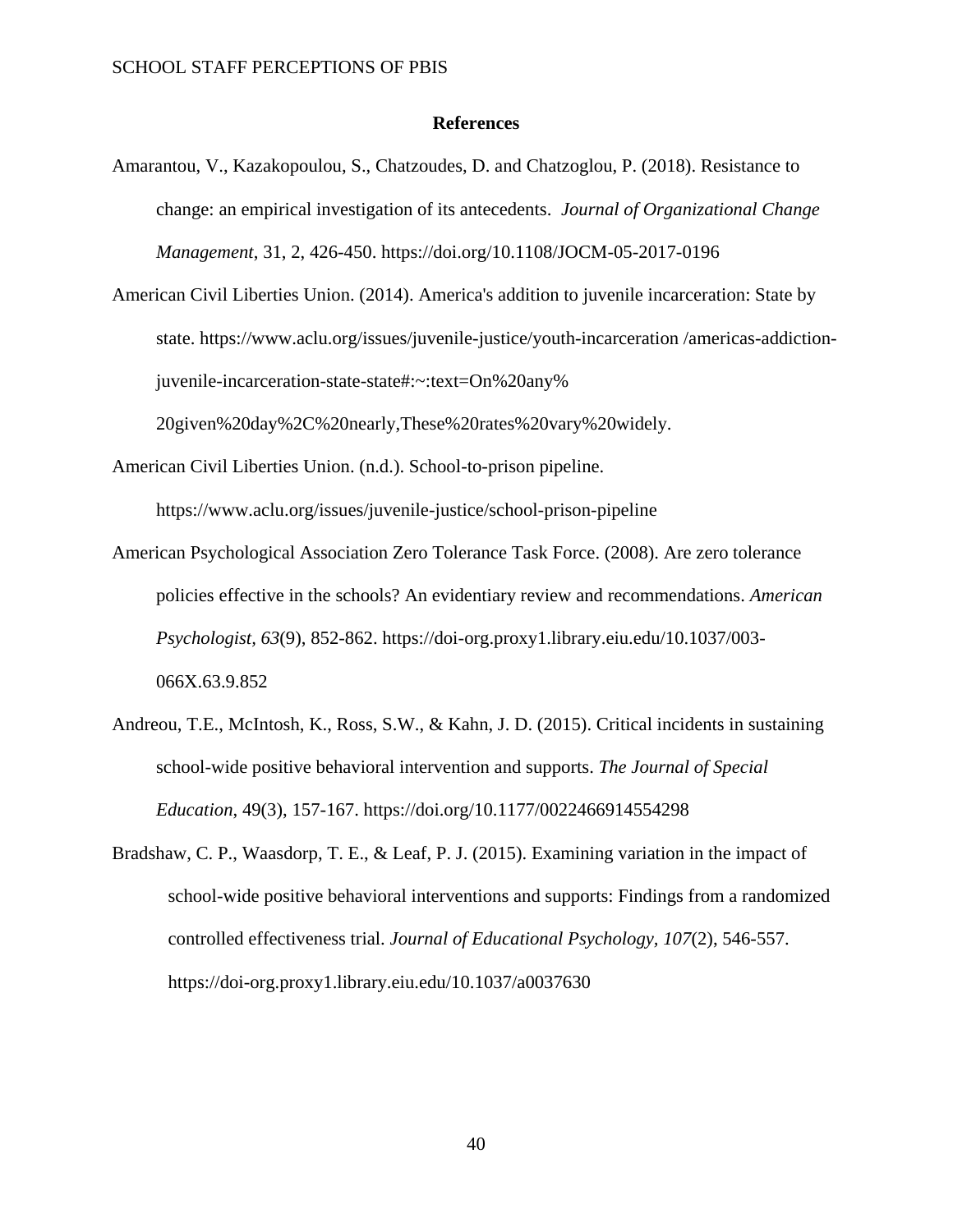- Bethune, K.S. (2017). Effects of coaching teachers' implementation of tier 1 school-wide positive behavioral interventions and support strategies. *Journal of Positive Behavior Interventions,* 19(3), 131-142. https:/doi.org/10.1177/109830071668009
- Castillo, J. (2013). Tolerance in schools for Latino students: Dismantling the school-to-prison pipeline. *Harvard Journal of Hispanic Policy*, *26*, 43-58.
- Coffey, J. H., & Horner, R. H. (2012). The sustainability of schoolwide positive behavior interventions and supports. *Exceptional Children, 78*(4), 407-422. https://doi-org.proxy1.library.eiu.edu/10.1177/001440291207800402
- Cooper, J., Heron, T., & Heward, W. (2007). *Applied behavior analysis.* NJ: Prentice Hall.
- Dunlap, G., Carr, E., Horner, R., Zarcone, J., & Schwartz, I. (2008). Positive behavior support and applied behavior analysis: a familial alliance. *Behavior Modification.* 232, 682–698. https://doi-org.proxy1.library.eiu.edu/10.1177/014544550831732
- Dankner, D. (2019). No child left behind bars: Suspending willful defiance to disassemble the school-to-prison pipeline. *Loyola of Los Angeles Law Review, 51*(3), 577-608.
- Embse, N., Ryan, S. V. Gibbs, T. and Mankin, A. (2019). Teacher stress interventions: A systematic review. *Psychology in the Schools, 56*, 8, 1328-1343. <https://doi.org/10.1002/pits.22279>
- Feuerborn, L.L., Tyre, A.D., & King, J. P. (2015). The staff perceptions of behavior and discipline survey: A tool to help achieve systemic change through schoolwide positive behavior support. *Journal of Positive Behavior Interventions, 17*(2), 116-126. https://doiorg.proxy1.library.eiu.edu/10.1177/1098300714556675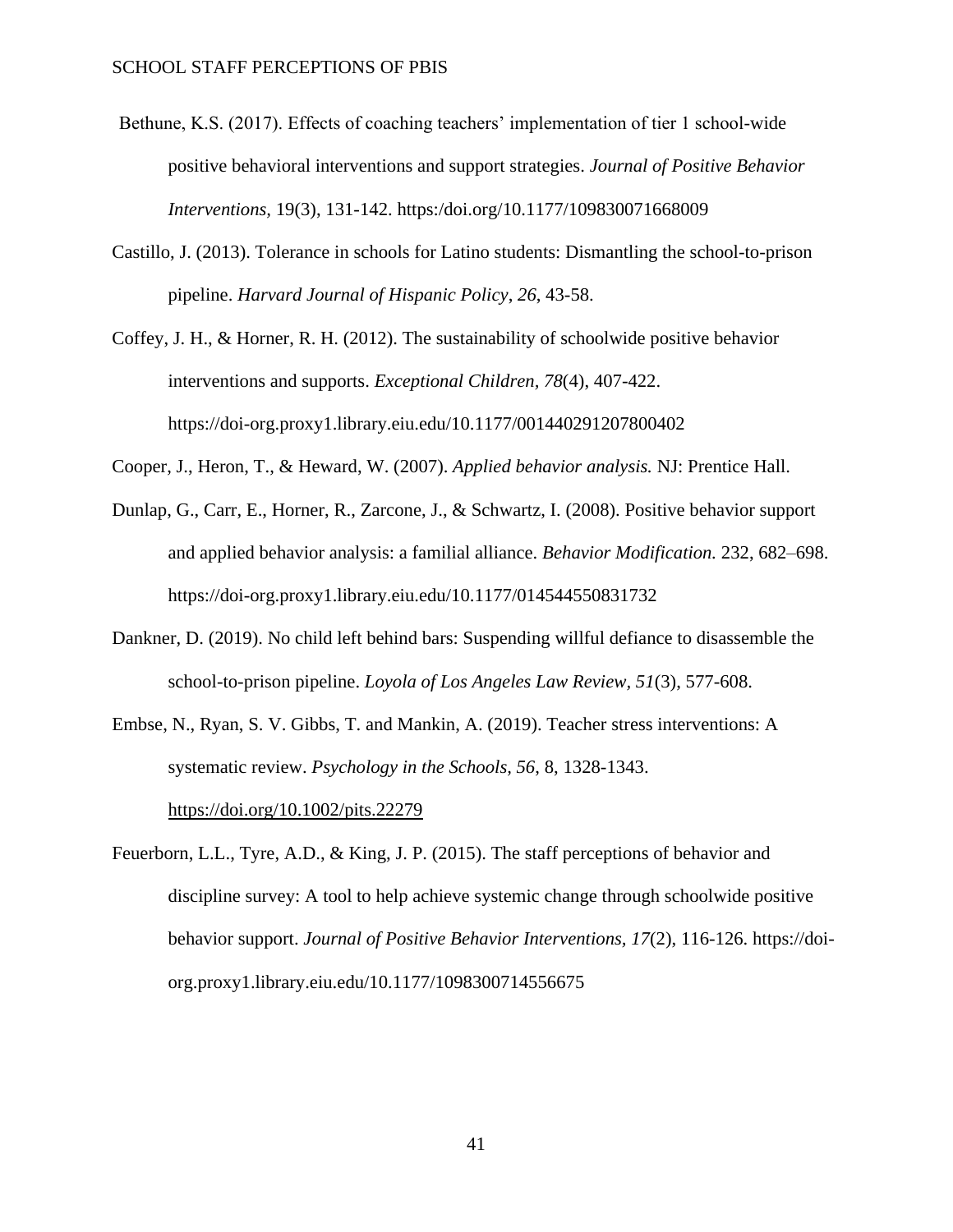- Feuerborn, L.L., Tyre, A.D., & Zečević, M. (2019). Factor validation of the staff perceptions of behavior and discipline (SPBD) survey. *Remedial & Special Education, 40*(1), 32-39. <https://doi-org.proxy1.library.eiu.edu/10.1177/0741932518775741>
- Feuerborn, L. L., Wallace, C., & Tyre, A. D. (2013). Gaining staff support for schoolwide positive behavior supports: A guide for teams. *Beyond Behavior*, *22*(2), 27–34. <https://doi-org.proxy1.library.eiu.edu/10.1177/107429561302200206>
- Filter, J.K., Sytsma, M.R., & McIntosh, K. (2016). A brief measure of staff commitment to implement school-wide positive behavioral interventions and supports. *Assessment for Effective Intervention,* 42(1), 18-31. https:/doi.org/10.1177/1534508416642212
- Fitzgerald, C. B., Geraci, L. M., & Swanson, M. (2014). Scaling up in rural schools using positive behavioral interventions and supports. *Rural Special Education Quarterly, 33*, 18-22. https://doi-org.proxy1.library.eiu.edu/10.1177/875687051403300104
- Ford, J. E. (2016). The root of discipline disparities. *Educational Leadership*, *74*(3), 42-46.
- Freeman, J., Simonsen, B., McCoach, D. B., Sugai, G., Lombardi, A., & Horner, R. (2016). Relationship between school-wide positive behavior interventions and supports and academic, attendance, and behavior outcomes in high schools. *Journal of Positive Behavior Interventions, 18*, 41–51.

https://doi-org.proxy1.library.eiu.edu/10/1177/1098300715580992

Gage, N. A., Grasley-Boy, N., Lombardo, M., & Anderson, L. (2020). The effect of schoolwide positive behavior interventions and supports on disciplinary exclusions: A conceptual replication. *Behavioral Disorders, 46*(1), 42-53. https://doi-org.proxy1.library.eiu.edu/10.1177/0198742919896305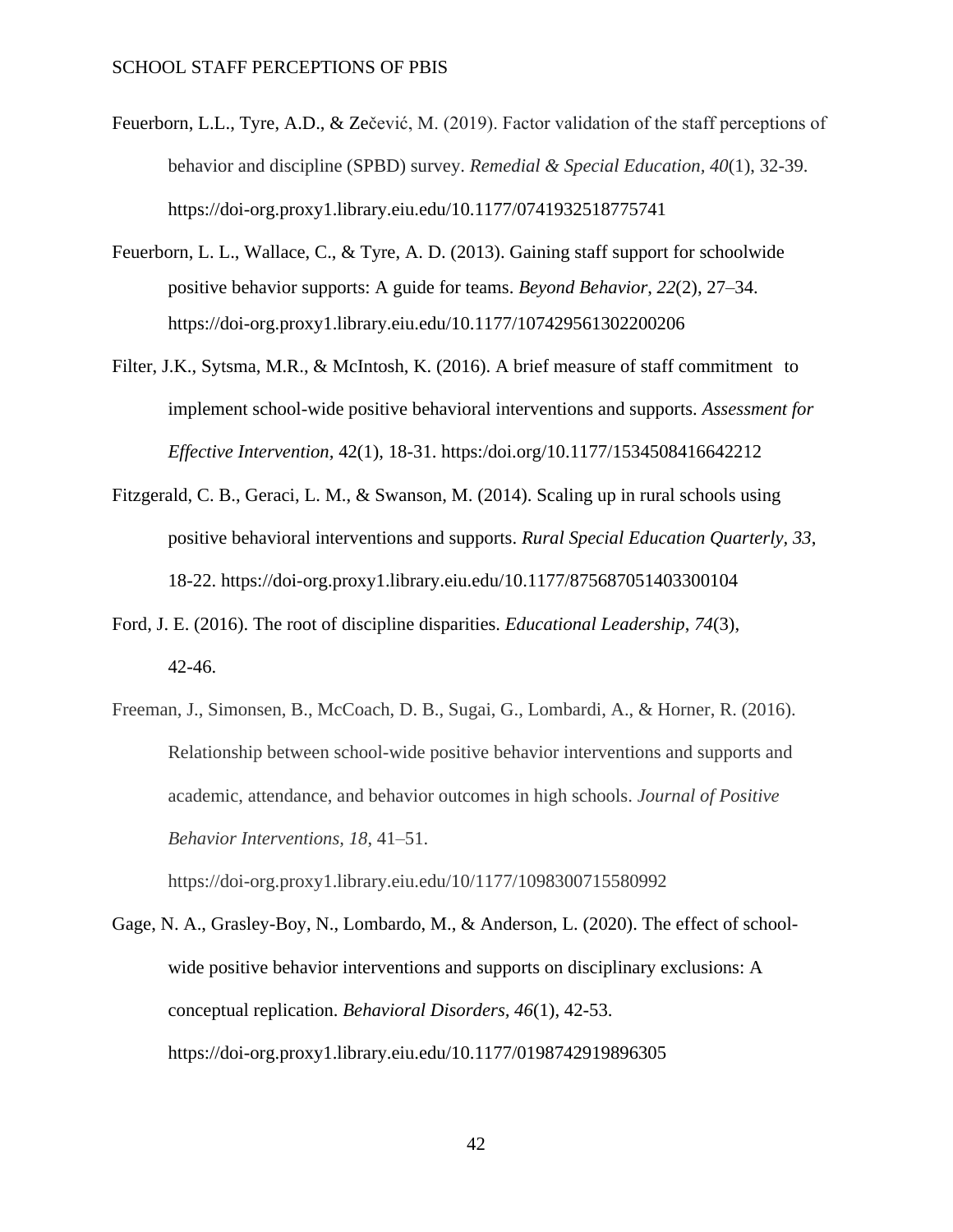Gage, N. A., Whitford, D. K., & Katsiyannis, A. (2018). A review of schoolwide positive behavior interventions and supports as a framework for reducing disciplinary exclusions. *Journal of Special Education, 52*(3), 142-151.

https://doi-org.proxy1.library.eiu.edu/10.1177/0022466918767847

Hemez, P., Brent, J. J., & Mowen, T. J. (2019). Exploring the school-to-prison pipeline: How school suspensions influence incarceration during young adulthood. *Youth Violence and Juvenile Justice, 18*(3), 235-255.

https;//doi-org.proxy1.library.eiu.edu/10.1177/1541204019880945

- Horner, R. Sugai, G., & Anderson, C. (2010). Examining the evidence base for school-wide positive behavior support. *Focus on Exceptional Children, 42*(8). https://doi-org.proxy1.library.eiu.edu/10/17161/foec.v42i8.6906
- Houchins, D. E., Jolivette, K., Shippen, M. E., & Lambert, R. (2010). Advancing high-quality literacy research in juvenile justice: Methodological and practical considerations. *Behavioral Disorders, 36*(1), 61–69.

https://doi-org.proxy.library.eiu.edu/10.1177/019874291003600107

- Jacobsen, W. C. (2020). School punishment and interpersonal exclusion: Rejection, withdrawal, and separation from friends. *Criminology, 58*(1), 35-69. <https://doi-org.proxy1.library.eiu.edu/10.1111/1745-9125.12227>
- Illinois State Board of Education (2020). General State Aid Frequently Asked Questions. [https://www.isbe.net/Documents/gsa\\_faq.pdf](https://www.isbe.net/Documents/gsa_faq.pdf) Retrieved April 24, 2022.
- Laird, L. (2019, July 24*). Students of color with disabilities are being pushed into the school-toprison pipeline, study finds*.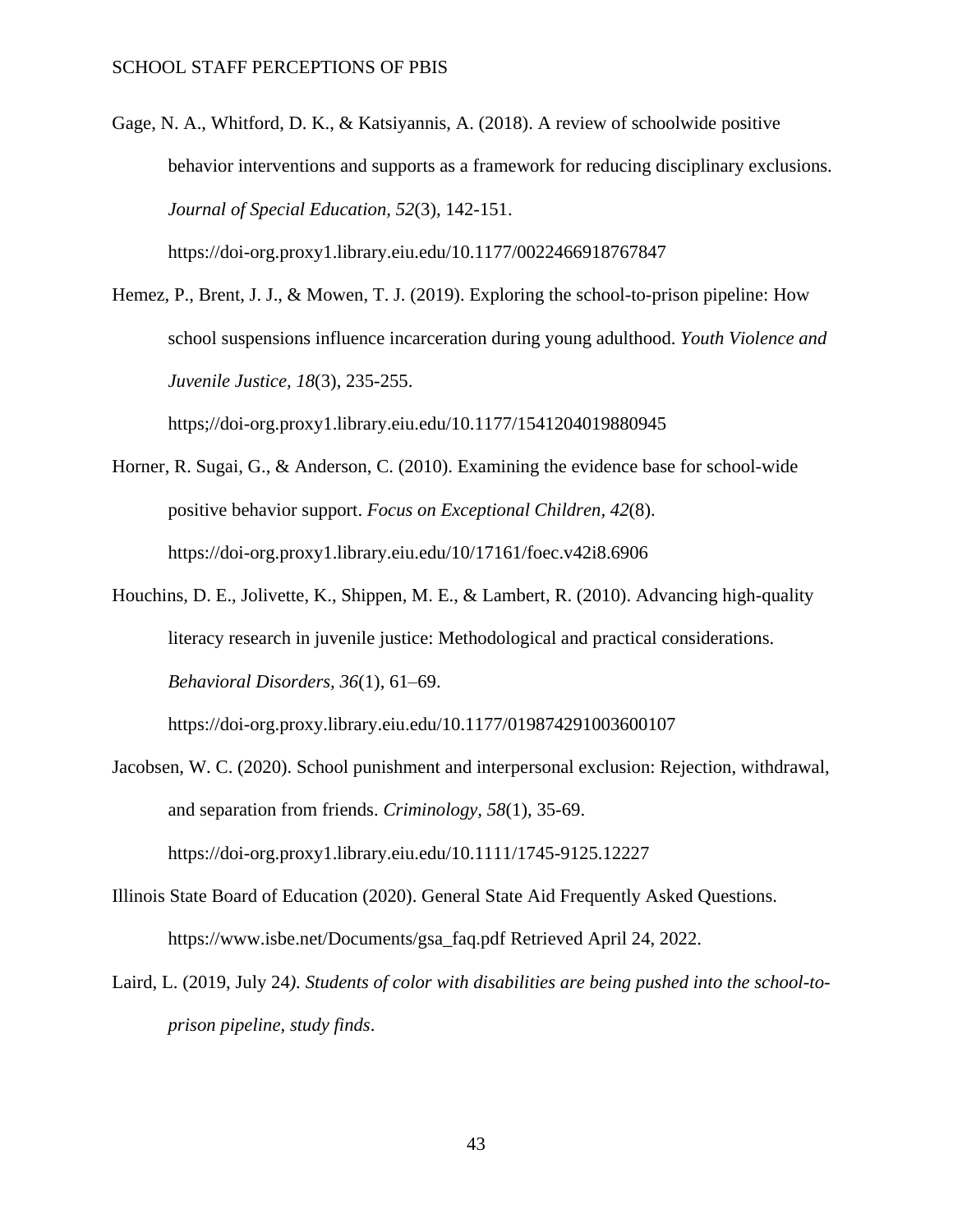[https://www.abajournal.com/web/article/report-finds-more-discipline-are-at-the](https://www.abajournal.com/web/article/report-finds-more-discipline-are-at-the-intersection-of-race-anddisability?fbclid=IwAR1AtMbcHqJrpyC3BSmu3lci6%20ERnmVa2jCAFVoFy_q5niQ4BGiwztdtsvOs)[intersection-of-race-anddisability?fbclid=IwAR1AtMbcHqJrpyC3BSmu3lci6](https://www.abajournal.com/web/article/report-finds-more-discipline-are-at-the-intersection-of-race-anddisability?fbclid=IwAR1AtMbcHqJrpyC3BSmu3lci6%20ERnmVa2jCAFVoFy_q5niQ4BGiwztdtsvOs)  [ERnmVa2jCAFVoFy\\_q5niQ4BGiwztdtsvOs](https://www.abajournal.com/web/article/report-finds-more-discipline-are-at-the-intersection-of-race-anddisability?fbclid=IwAR1AtMbcHqJrpyC3BSmu3lci6%20ERnmVa2jCAFVoFy_q5niQ4BGiwztdtsvOs)

- Lasater, K. (2016). School leader relationships: The need for explicit training on rapport, trust, and communication. Journal of School Administration Research and Development, 1(2), 19-26.
- McDaniel, S. C. ,Kim, S, & Guyotte, K. W. (2017). Perceptions of implementing Positive Behavior Interventions and Supports in high-need school contexts through the voice of local stakeholders. Journal of At-Risk Issues, 20, 2, 35-44.
- Mallett, C. A. (2016a). The school-to-prison pipeline: A critical review of the punitive paradigm shift. *Child & Adolescent Social Work Journal*, *33*(1), 15–24. https://doi-org.proxy1.library.eiu.edu/10.1007/s10560-015-0397-1
- Mallett, C. A. (2016b). The school-to-prison pipeline: Disproportionate impact on vulnerable children and adolescents. *Education and Urban Society*, *49*(6), 563- 592. https://doi-org.proxy1.library.eiu.edu/10.1177/0013124516644053
- McAllaster, C. M. (2004). The 5 P's of change: Leading change by effectively utilizing leverage points within an organization. *Organizational Dynamics*, *33*(3), 318-328. https://doi-org.proxy1.library.eiu.edu/10.1016/j.orgdyn.2004.06.008
- McIntosh, K., Mercer, S., Nese, R., Strickland-Cohen, M., & Hoselton, R. (2016). Predictors of sustained implementation of school-wide positive behavioral interventions and supports. *Journals of Positive Behavior Interventions, 18*(4), 209-218. <https://doi-org.proxy1.library.eiu.edu/10.1177/1098300715599737>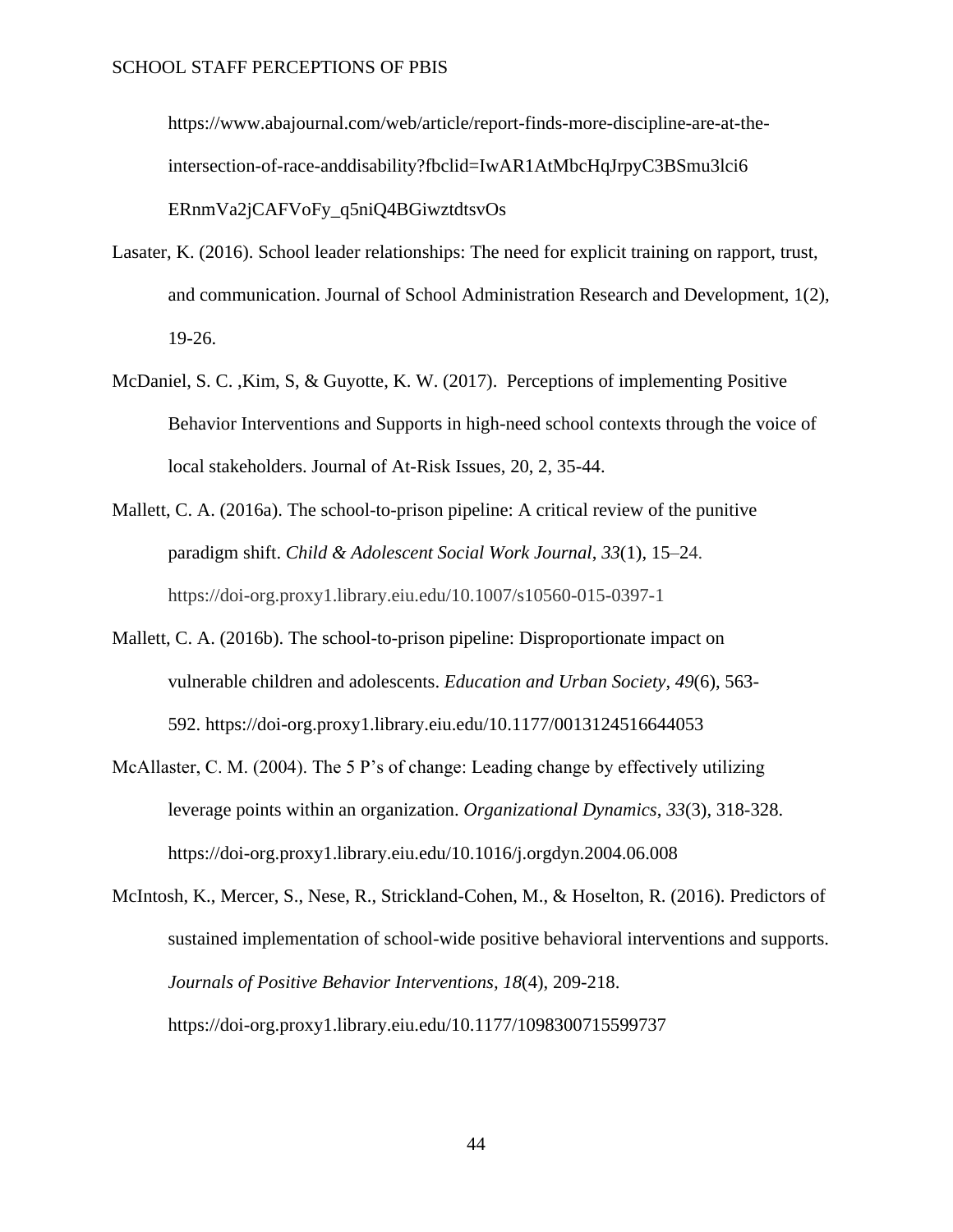Mercer, S.H., McIntosh, K, & Hoselton, R. (2017). Comparability of fidelity measures for assessing tier 1 school-wide positive behavioral interventions and supports*. Journal of Positive Behavior Interventions,* 19(4), 195-204. https://doi.org/10.1177/1098300717693384

Millet, A. (2019, October 22). *The Charter-to-Prison Pipeline*. The Progressive. [https://progressive.org/public-school-shakedown/charter-to-prison-pipeline-millet-](https://progressive.org/public-school-shakedown/charter-to-prison-pipeline-millet-191022/?fbclid=IwAR3vzDL9FFUHHj9siUsQbfJF9wKaBO-MmUwqlJZVNSksyH2AMduZntoX8Bg)[191022/?fbclid=IwAR3vzDL9FFUHHj9siUsQbfJF9wKaBO-](https://progressive.org/public-school-shakedown/charter-to-prison-pipeline-millet-191022/?fbclid=IwAR3vzDL9FFUHHj9siUsQbfJF9wKaBO-MmUwqlJZVNSksyH2AMduZntoX8Bg)[MmUwqlJZVNSksyH2AMduZntoX8Bg](https://progressive.org/public-school-shakedown/charter-to-prison-pipeline-millet-191022/?fbclid=IwAR3vzDL9FFUHHj9siUsQbfJF9wKaBO-MmUwqlJZVNSksyH2AMduZntoX8Bg)

NAACP. (2020). Criminal justice fact sheet.<https://www.naacp.org/criminal-justice-fact-sheet/>

Nance, J. P. (2017) Student surveillance, racial inequalities, and implicit racial bias. *Emory Law Journal*, *66*(4), 765–837.

https://doi-org.proxy1.library.eiu.edu/10.1177/1098300715599747

- Nance, J. P. (2019). Implicit racial bias and students' fourth amendment rights. *Indiana Law Journal*, *94*(1), 47–102.
- National Center for Education Statistics. (2018). Number of students suspended and expelled from public elementary and secondary schools, by sex, race/ethnicity, and state: 2013-14. Retrieved from https://nces.ed.gov/programs/digest/d17/tables/dt17\_233.30.asp
- Noguera, P. A. (2003). Schools, prisons, and social implications of punishment: Rethinking disciplinary practices. *Theory into Practice*, *42*(4), 341-350. https://doi-org.proxy1.library.eiu.edu/10.1207/s15430421tip4204\_12
- Okonofua, J. A., & Eberhardt, J. L. (2015). Two strikes: Race and the disciplining of young students. *Psychological Science, 26*(5), 617–624. https://doi-org.proxy1.library.eiu.edu/10.1177/0956797615570365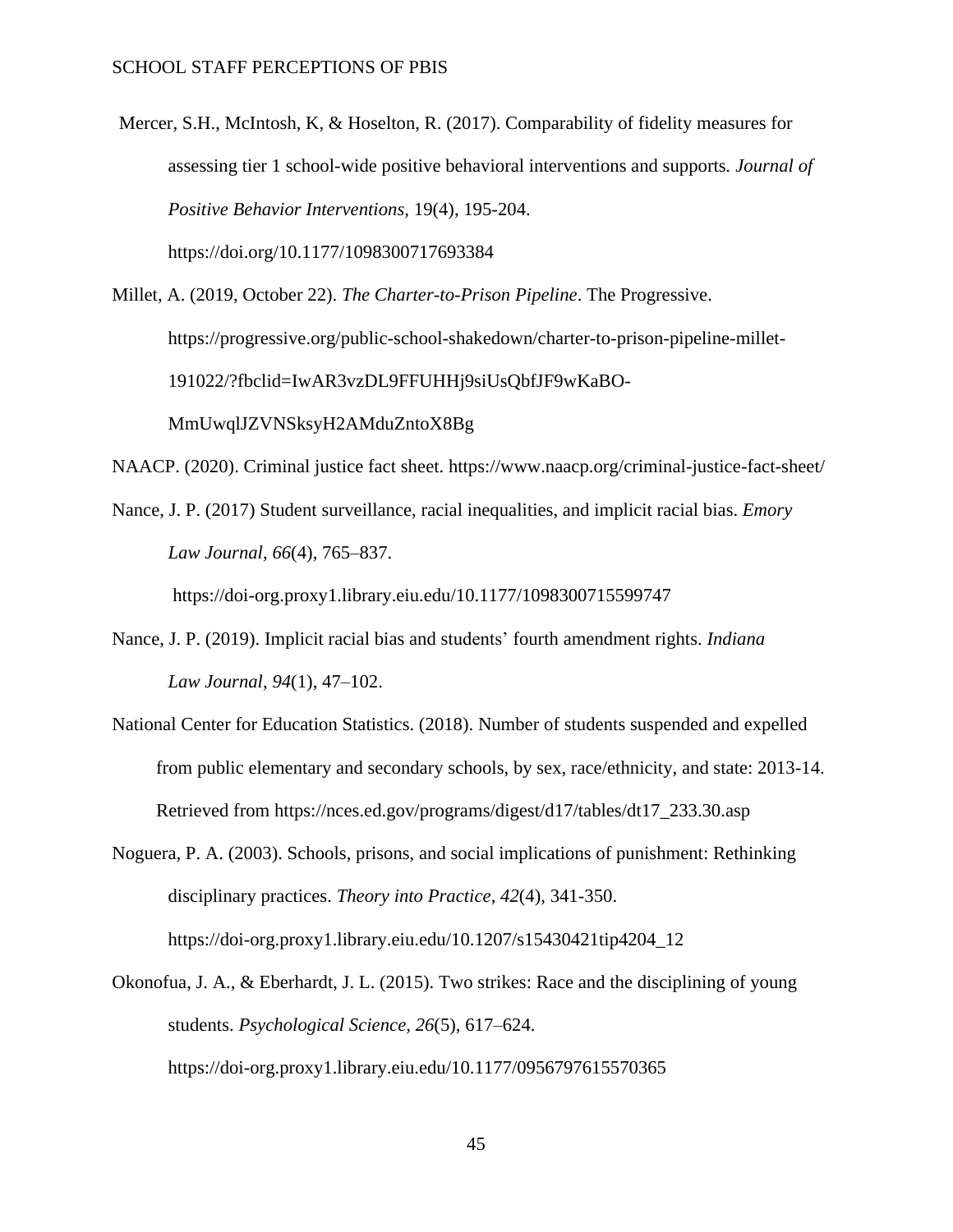- Piquero, A. R. (2008). Disproportionate minority contact. *The Future of Children, 18*(2) 59-79. https://doi-org.proxy1.library.eiu.edu/10.1353/foc.0.0013
- Pinkelman, S., McIntosh, K., Rasplica, C., Berg, T. & Strickland-Cohen, M. (2015). Perceived enablers and barriers related to sustainability of school-wide positive behavioral interventions and supports. *Behavioral Disorders*, *40*(3), 171–183. https://doiorg.proxy1.library.eiu.edu/10/17988/0198-7429-40.3.171
- Quinn, M. M., Rutherford, R. B., Leone, P. E., Osher, D. M., & Poirier, J. M. (2005). Youth with disabilities in juvenile corrections: A national survey. *Exceptional Children*, *71*(3), 339–345.
- Rodriguez, B. Loman, S.L., & Borgmeier, C. (2016). Tier 2 interventions in positive behavior support: A survey of school implementation. *Preventing School Failure: Alternative Education for Children and Youth*, 60(2), 94-105. https://doi.org/ 10.1080/1045988X.2015.10525354
- Rovner, J. (2021). Racial disparities in youth incarceration persist. [https://www.sentencingproject.org/publications/racial-disparities-in-youth-incarceration](https://www.sentencingproject.org/publications/racial-disparities-in-youth-incarceration-persist/)[persist/](https://www.sentencingproject.org/publications/racial-disparities-in-youth-incarceration-persist/)
- Scaletta, M., & Tejero Hughes, M. (2021). Sustained positive behavioral interventions and supports implementation: School leaders discuss their processes and practices. *Journal of Positive Behavior Interventions*, *23*(1), 30–41.
- Schiff, M. (2018). Can restorative justice disrupt the 'school-to-prison pipeline?' *Contemporary Justice Review*, *21*(2), 121–139.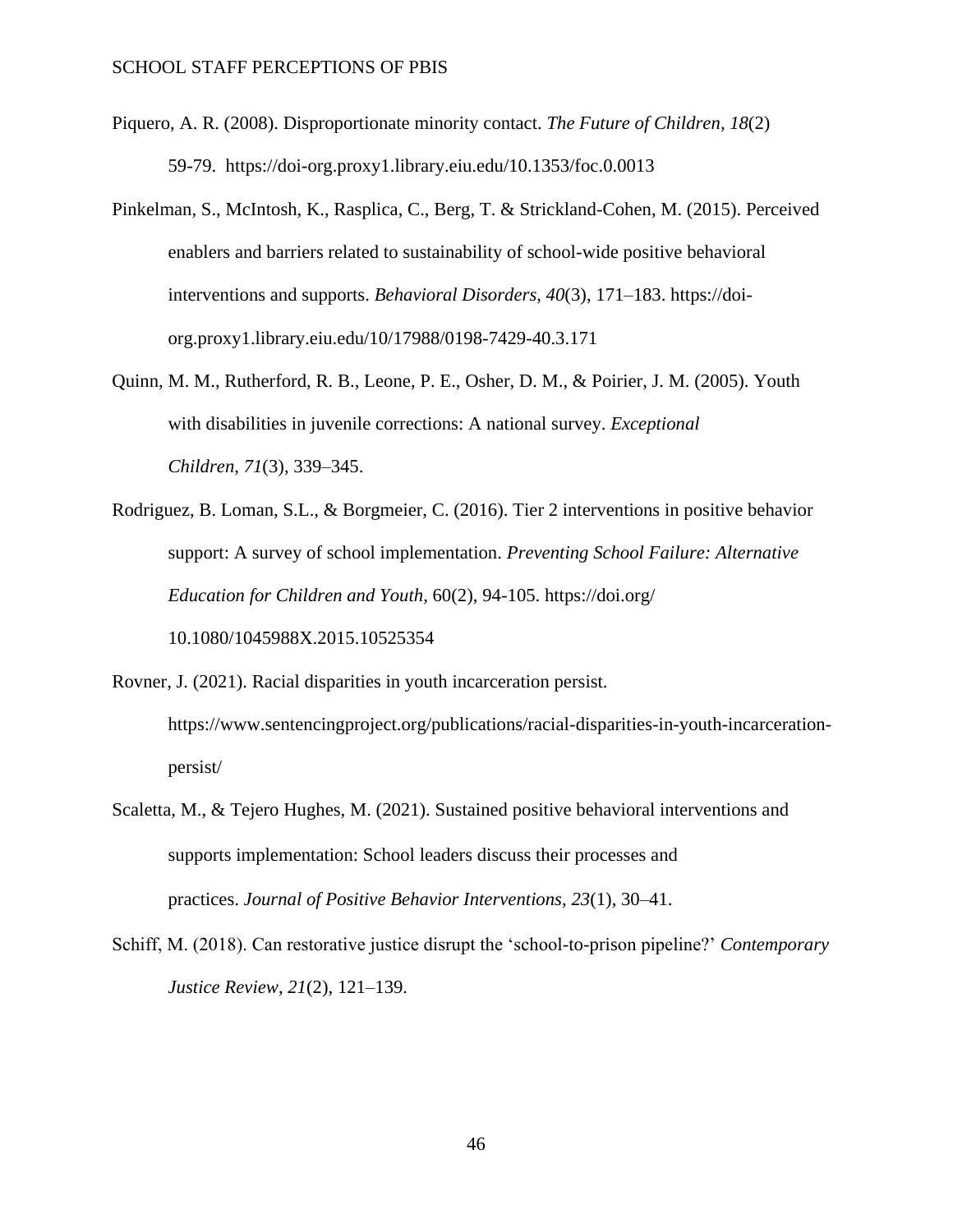- Siciliano, M. D., Moolenaar, Daly, A. & Yi-Hwa Liou, D. (2017). A cognitive perspective on policy implementation: Reform beliefs, sensemaking, and social networks. *Public Administration Review*. 77, 6, 807-960.<https://doi.org/10.1111/puar.12797>
- Skaalvik, E.M., & Skaalvik, S. (2017). Dimensions of teacher burnout: Relations with potential stressors at school. Social Psychology of Education: An International Journal, 20(4), 775- 790.
- Skiba, R. J., Michael, R. S., Nardo, A. C., & Peterson, R. L. (2002). The color of discipline: sources of racial and gender disproportionality in school punishment. *Urban Review*, *34*(4), 317.
- Smith, E. J., & Harper, S. R. (2015). Disproportionate impact of K–12 school suspension and expulsion on Black students in southern states. University of Pennsylvania, Center for the Study of Race and Equity in Education. [https://www.gse.upenn.edu/equity/sites/gse.upenn.edu.equity/files/publications/Smith\\_Ha](https://www.gse.upenn.edu/equity/sites/gse.upenn.edu.equity/files/publications/Smith_Harper_Report.pdf)

[rper\\_Report.pdf](https://www.gse.upenn.edu/equity/sites/gse.upenn.edu.equity/files/publications/Smith_Harper_Report.pdf)

- Sugai, G., & Horner, R. H. (2006). A promising approach for expanding and sustaining the implementation of school-wide positive behavior support. *School Psychology Review*, 35, 245-259
- Sugai, G. & Simonsen, B. (2012)*. Positive behavioral interventions and supports: History, defining features, and misconceptions.* Center for Positive Behavioral Interventions and Supports.
- Swain-Bradway, J., Pinkney, C., & Flannery, K. B. (2015). Implementing SWPBIS in high schools: Contextual factors and stages of implementation. *Teaching Exceptional Children, 47*, 245–255.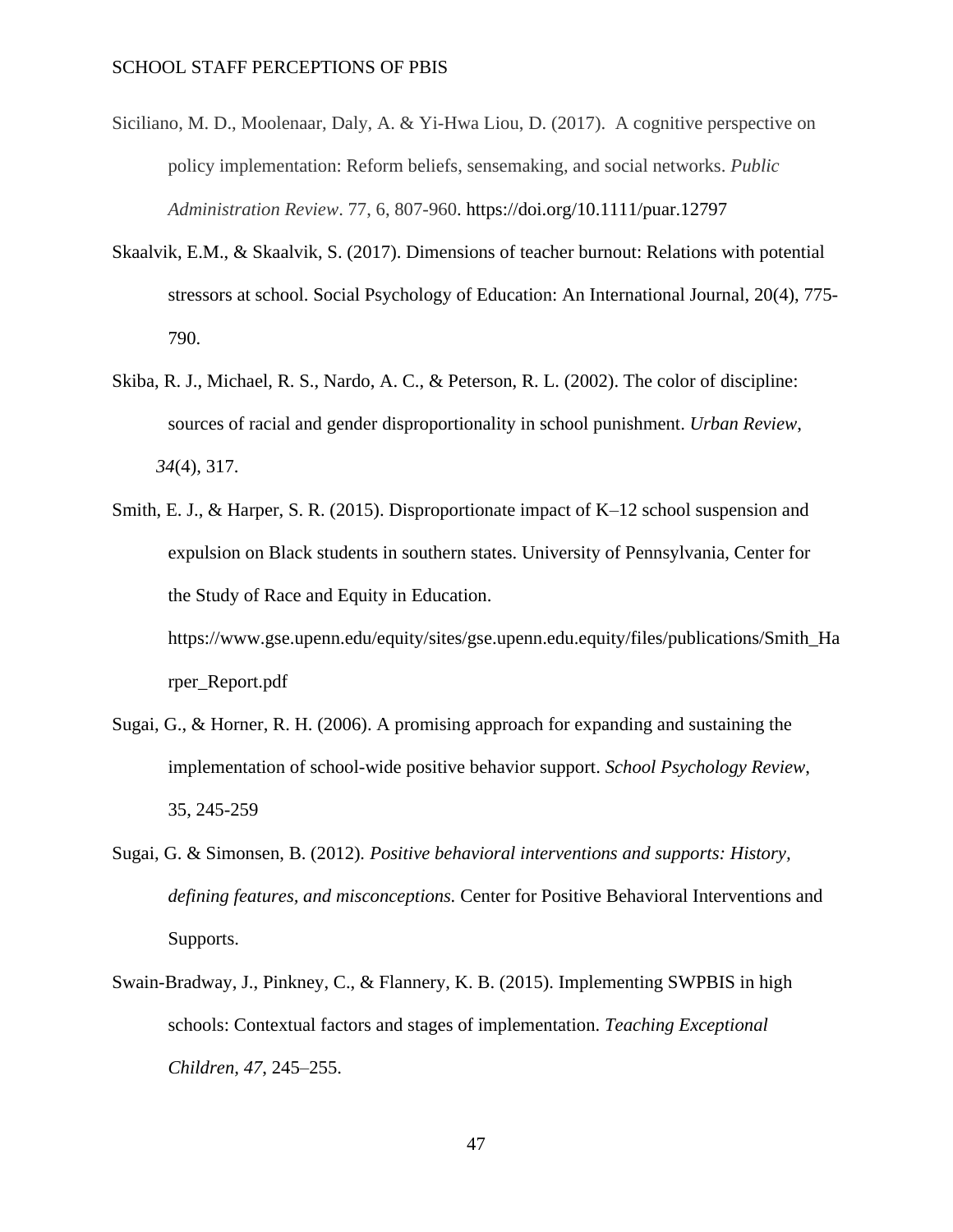- Tannis, L. (2017). The Intersection of Education and Incarceration. *Harvard Educational Review, 87*(1), 74-80, 157.
- Triplett, N. P., Allen, A., & Lewis, C. W. (2014) Zero tolerance, school shootings, and the PostBrown quest for equity in discipline policy: An examination of how urban minorities are punished for white suburban violence. *The Journal of Negro Education, 83*(3), 352-370, 425-427.
- Turnbull, B. (2002). Teachers' participation and buy-in: Implications for school reform initiatives. *Learning Environments Research*, 5, 235-252.
- U.S. Bureau of Labor Statistics. (2020). NLSY97 data overview. https://www.bls.gov/nls/nlsy97.htm#cross-cohort
- U.S. Departments of Education and Justice (2014). Guiding principles for providing highquality education in juvenile justice secure care settings. Washington, DC.
- U.S. Department of Education. (2021). Civil rights data collection. <https://www2.ed.gov/about/offices/list/ocr/data.html?src=rt>
- Yeung, A., Craven, R., Chen, Z., Mooney, M., Tracey, D., Barker, K., Power, A., Dobia, B., Schofield, J., Whitefield, P., & Lewis, T. (2016). Positive Behavior Interventions: the Issue of Sustainability of Positive Effects. *Educational Psychology Review*, *28*(1), 145– 170.<https://doi-org.proxy1.library.eiu.edu/10.1007/s10648-015-9305-7>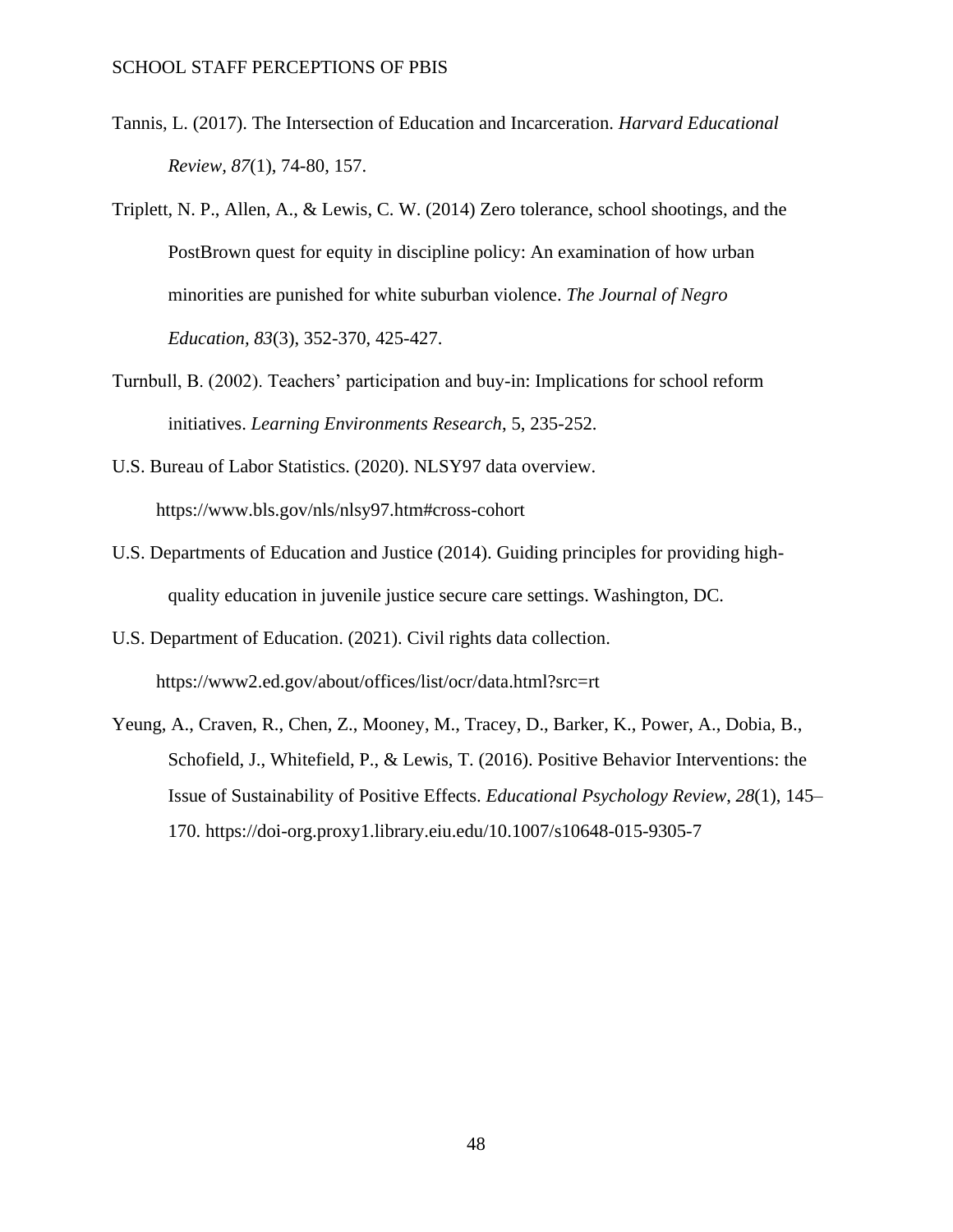## **Appendices**

## **Appendix A**

## Demographic Information

<span id="page-49-1"></span><span id="page-49-0"></span>**Direction**. Please tell us about yourself and your place of employment, your school. Please answer each item below and check all options that apply to you.

1: Please write in the name of the school district you are employed by:

2: Please indicate your role(s) at this school. Check all that apply.

 $\Box$  Certificated general education teacher

☐ Certificated special education teacher

 $\Box$  Classified staff (e.g., office staff, kitchen, security)

 $\Box$  Certificated support personnel (e.g., counselor, school psychologist, speech & language pathologist)

□ School counselor

□ School social worker

☐ School Psychologist

 $\Box$  Speech & Language Pathologist

□ Administrator

☐ Other \_\_\_\_\_\_\_\_\_\_\_\_\_\_\_\_

3: What student grade level(s) do you work with? Check all that apply.

| $\Box$ Preschool             | $\Box$ 6 <sup>th</sup> grade  |
|------------------------------|-------------------------------|
| $\Box$ Kindergarten          | $\Box$ 7 <sup>th</sup> grade  |
| $\Box$ 1 <sup>st</sup> grade | $\Box$ 8 <sup>th</sup> grade  |
| $\Box$ 2 <sup>nd</sup> grade | $\Box$ 9 <sup>th</sup> grade  |
| $\Box$ 3 <sup>rd</sup> grade | $\Box$ 10 <sup>th</sup> grade |
| $\Box$ 4 <sup>th</sup> grade | $\Box$ 11 <sup>th</sup> grade |
| $\Box$ 5 <sup>th</sup> grade | $\Box$ 12 <sup>th</sup> grade |

4: What is your race or ethnicity?

□ White

□ Black

☐ Hispanic or Latino/Latinx

 $\square$  Asian

☐ Pacific Islander

□ Native American

 $\Box$  Multiple races

 $\Box$  Other

□ I prefer not to say

5: How many years of experience do you have in your current role? \_\_\_\_\_\_\_\_\_\_\_\_\_\_\_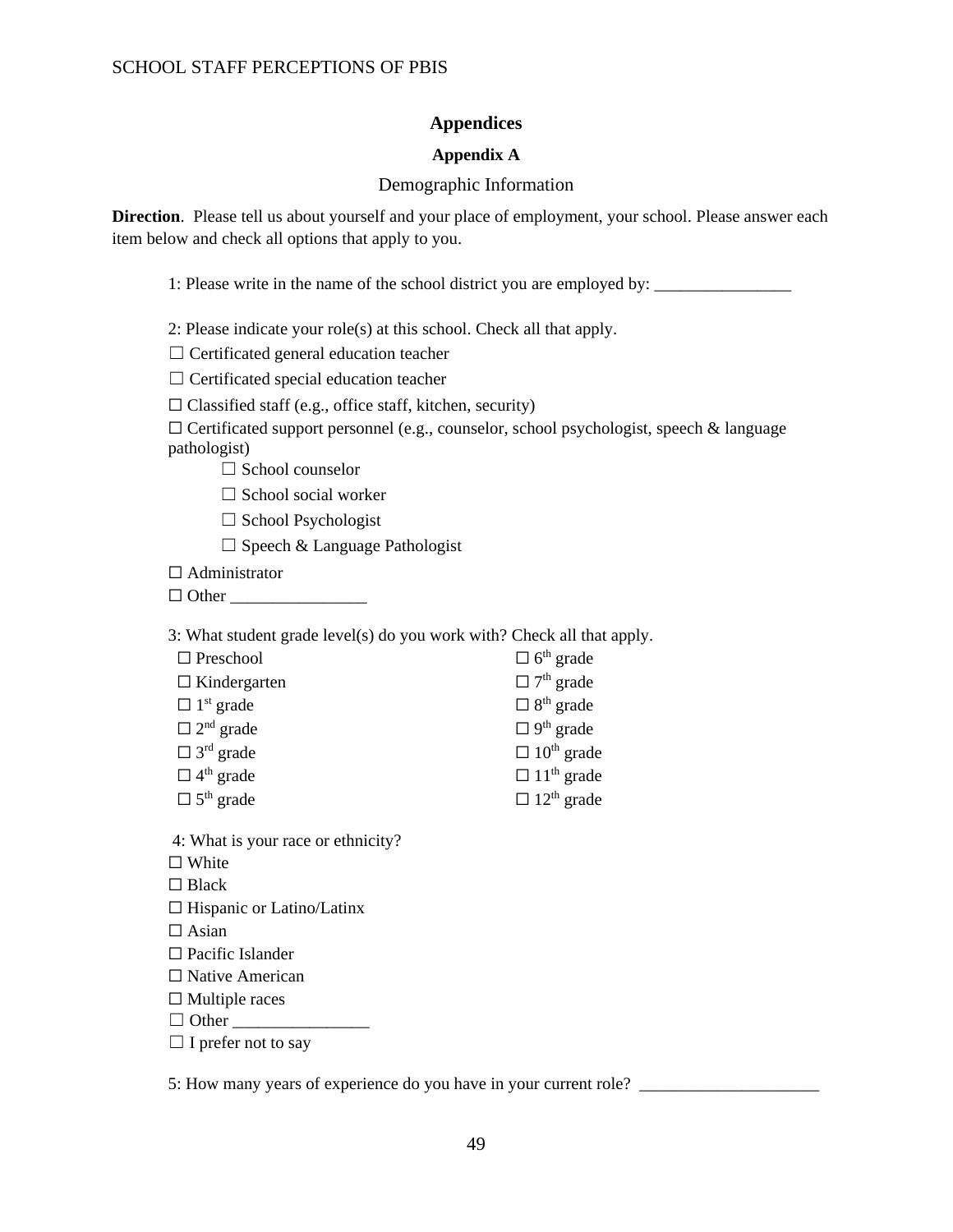#### **Appendix A**

#### Demographic Information (Continued)

6: How many years have you worked in this school?

7: In what year did your school first implement Positive Behavioral Interventions and Supports  $(PBIS)?$ 

8: Over the past year, about how many hours of professional development in PBIS have you received?

| $\Box$ 0         | $\Box$ 10-14 hours        |
|------------------|---------------------------|
| $\Box$ 1-4 hours | $\Box$ 15-19 hours        |
| $\Box$ 5-9 hours | $\Box$ More than 20 hours |

9: What kind of professional development training have you received for PBIS?

☐ Workshop

□ Seminar/Lecture

 $\Box$  Overview of a PBIS manual

□ Conference

 $\Box$  Multiple Formats

 $\Box$  Other

10: If you have received professional development in PBISs did you find it to be helpful?

☐ Yes

 $\square$  No

 $\Box$  I have not received professional development in this area.

11: When it comes to the concepts and procedures of PBIS, my level of understanding is:

 $\Box$  Unfamiliar, I don't know what it is

 $\Box$  Limited: I would need to learn more

 $\square$  Basic; I could implement

 $\Box$  High; I could teach others

12: If you are familiar with PBIS please indicate your current level of support or commitment.

 $\Box$  I strongly disagree with this effort.

 $\Box$  I disagree with this effort, but I will not resist it.

 $\Box$  I agree with this effort, but I do not plan to participate in leadership or committee work.

 $\Box$  I strongly agree with this effort; I plan to actively support it.

 $\Box$  I am unfamiliar with positive behavior supports.

13: Please rate the communication at this school.

□ Poor: I am unaware of changes that affect staff and students.

 $\Box$  Needs improvement: I am sometimes unaware of changes.

☐ Adequate: I tend to be aware of changes before they occur.

 $\Box$  Good: Communication is clear and timely.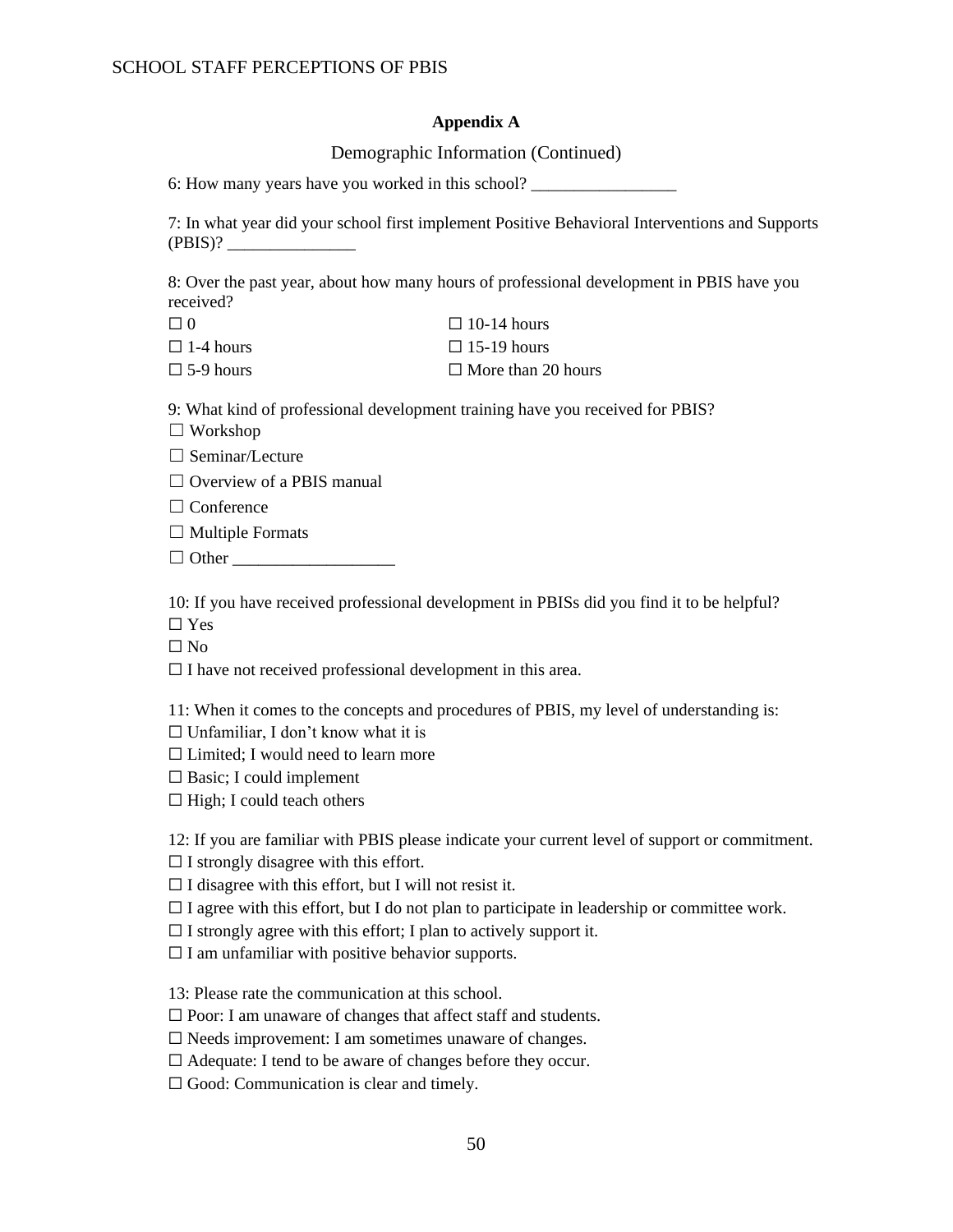## **Appendix B**

## Staff Perceptions of Behavior and Discipline Survey

**Direction**: For each question, please select one response that best reflects your opinion on the item. The items are on a Likert Scale with four response options: Strongly Disagree (1), Disagree (2), Agree (3), and Strongly Agree (4). Please try to answer all questions! All responses are anonymous.

| <b>Question Items</b>                         | Strongly     | Disagree       | Agree          | Strongly       |
|-----------------------------------------------|--------------|----------------|----------------|----------------|
|                                               | Disagree     |                |                | Agree          |
| 1. I have trust in my administrator's ability | 1            | $\overline{2}$ | 3              | 4              |
| to lead us through change.                    |              |                |                |                |
| 2. PBIS is likely to be yet another fad that  | $\mathbf{1}$ | $\overline{2}$ | 3              | 4              |
| comes and goes in this school.                |              |                |                |                |
| 3. The climate at this school is positive.    | 1            | $\overline{2}$ | 3              | $\overline{4}$ |
| 4. We should not have to teach students       | 1            | $\overline{2}$ | 3              | 4              |
| how to behave at school.                      |              |                |                |                |
| 5. I believe our school has (or will have)    | $\mathbf{1}$ | $\overline{2}$ | 3              | $\overline{4}$ |
| the necessary resources to support PBIS.      |              |                |                |                |
| 6. I suspect that my colleagues will not (or  | $\mathbf{1}$ | $\overline{2}$ | 3              | $\overline{4}$ |
| are not) consistently implementing the        |              |                |                |                |
| agreed upon schoolwide behavior plan.         |              |                |                |                |
| 7. My colleagues and I share a common         | $\mathbf{1}$ | $\overline{2}$ | 3              | $\overline{4}$ |
| philosophy for behavior and discipline.       |              |                |                |                |
| 8. Overall, I am satisfied with my job.       | 1            | $\overline{2}$ | 3              | 4              |
| 9. The students at this school need to be     | $\mathbf{1}$ | $\overline{2}$ | $\overline{3}$ | $\overline{4}$ |
| held more responsible for their own           |              |                |                |                |
| behavior.                                     |              |                |                |                |
| 10. The staff at this school tends to resist  | $\mathbf{1}$ | $\overline{2}$ | 3              | $\overline{4}$ |
| change with concerns such as "We don't        |              |                |                |                |
| do it that way here."                         |              |                |                |                |
| 11. This school has successfully              | $\mathbf{1}$ | $\overline{2}$ | 3              | $\overline{4}$ |
| implemented change efforts in the past.       |              |                |                |                |
| 12. I don't have time to teach the            | $\mathbf{1}$ | 2              | 3              | $\overline{4}$ |
| schoolwide behavioral expectations.           |              |                |                |                |
| 13. PBIS may work in other schools, but I     | $\mathbf{1}$ | $\overline{2}$ | 3              | $\overline{4}$ |
| doubt it will work in ours.                   |              |                |                |                |
| 14. Parents in the community don't seem       | $\mathbf{1}$ | $\overline{2}$ | 3              | $\overline{4}$ |
| to care about how their children behave at    |              |                |                |                |
| school.                                       |              |                |                |                |
| 15. I believe we should reserve rewards       | 1            | $\overline{2}$ | 3              | $\overline{4}$ |
| for students exceeding expectations, not      |              |                |                |                |
| simply for meeting them.                      |              |                |                |                |
| 16. I feel that rewarding students is the     | 1            | $\overline{2}$ | 3              | $\overline{4}$ |
| same as bribing them.                         |              |                |                |                |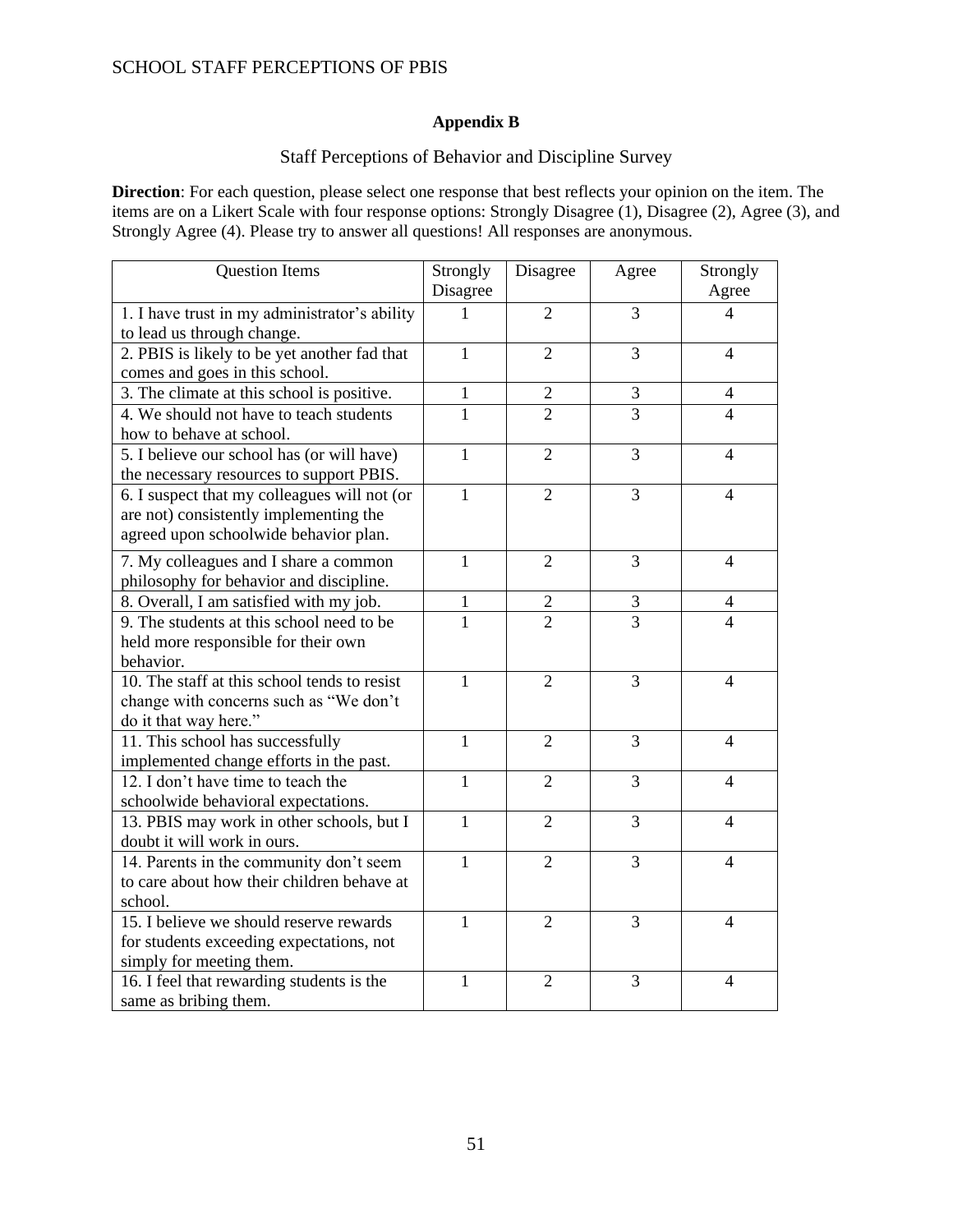## **Appendix B:**

<span id="page-52-0"></span>

| <b>Question Items</b>                        | Strongly<br>Disagree | Disagree      | Agree | Strongly<br>Agree |
|----------------------------------------------|----------------------|---------------|-------|-------------------|
|                                              |                      |               |       |                   |
| 17. I resent being asked to do one more      |                      |               | 3     |                   |
| thing in my classroom.                       |                      |               |       |                   |
| 18. If students are not disciplined at home, |                      | C             |       |                   |
| they are not likely to accept any discipline |                      |               |       |                   |
| at school.                                   |                      |               |       |                   |
| 19. When problem behaviors occur, we         |                      |               |       |                   |
| need to get tougher.                         |                      |               |       |                   |
| 20. Behavior plans do not work well in our   |                      | $\mathcal{D}$ |       |                   |
| school.                                      |                      |               |       |                   |

## Staff Perceptions of Behavior and Discipline (Continued)

Question 21: Currently, I teach the agreed upon schoolwide behavior expectations to students.

 $\Box$  Strongly disagree

□ Disagree

☐ Agree

 $\Box$  Strongly agree

□ Currently, my school does not have a common set of student expectations.

Question 22: Currently, I acknowledge/reward students for meeting the agreed upon schoolwide behavior expectations.

 $\Box$  Strongly disagree

□ Disagree

□ Agree

 $\Box$  Strongly agree

☐ Currently, my school does not have a common set of student expectations.

Question 23: Currently, I apply the agreed upon schoolwide disciplinary consequences.

 $\Box$  Strongly disagree

□ Disagree

□ Agree

 $\Box$  Strongly agree

□ Currently, my school does not have a common set of student expectations.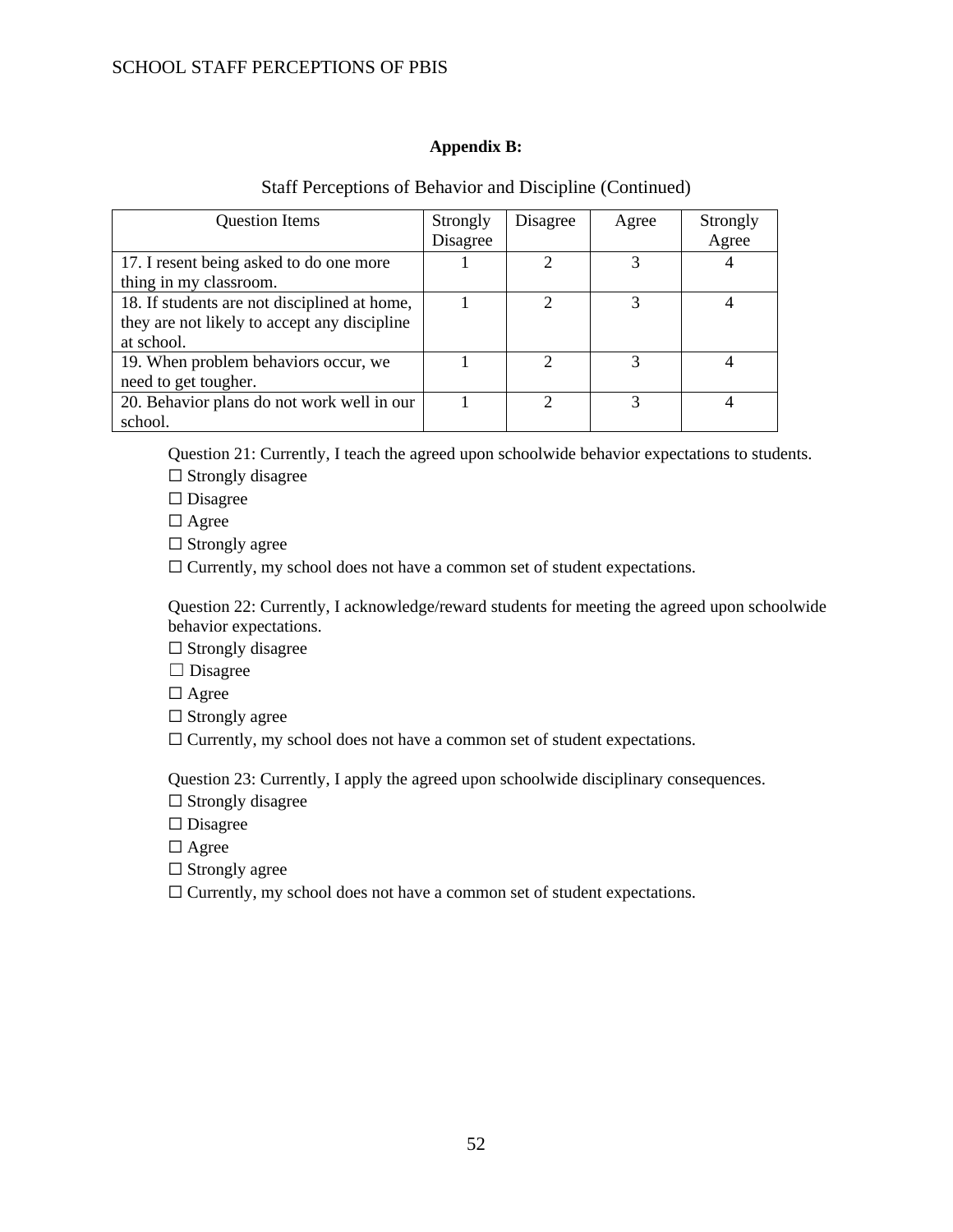# **Appendix C**

Invitation to Participate in a Study

<span id="page-53-0"></span>Administrator's Name Position School Name Address Date

Dear  $\_\_\_\_\_\_\_\_\$ 

My name is Dominique Starling, and I am a graduate student in the Specialist in School Psychology program at Eastern Illinois University. I am writing to request your permission for your school staff to participate in a study I am conducting to fulfill my thesis requirement. The input of your staff will advance knowledge about the benefits of Positive Behavioral Interventions and Supports (PBIS).

The study is designed to assess the usefulness PBIS in schools. If you allow me, I will ask your school staff to complete two brief surveys that will take 10 to 15 minutes total to complete. All school staff members (such as administrators, teachers, support licensed professionals, support staff, and so on) are invited to complete the online survey and their responses will remain anonymous. Upon your approval, I will send the link to the survey to you so that you can share it with your staff.

Staff who complete the survey, will be entered in a drawing to possibly win a \$25 Amazon Gift Card. A total of four participants will possibly win a gift card. If interested, results from your school staff's responses to the survey will be made readily available.

I look forward to hearing from you. If you have any questions or concerns, please contact me, Dominique, at [dmstarling@eiu.edu;](mailto:dmstarling@eiu.edu) my thesis supervisor, Dr. Assege HaileMariam at [ahailemariam@eiu.edu,](mailto:ahailemariam@eiu.edu) or the EIU Institutional Review Board at eiuirb@.eiu.edu.

Thank you for your consideration!

Sincerely, Dominique Starling Candidate in the Specialist School Psychology Program Eastern Illinois University Email: [dmstarling@eiu.edu](mailto:dmstarling@eiu.edu)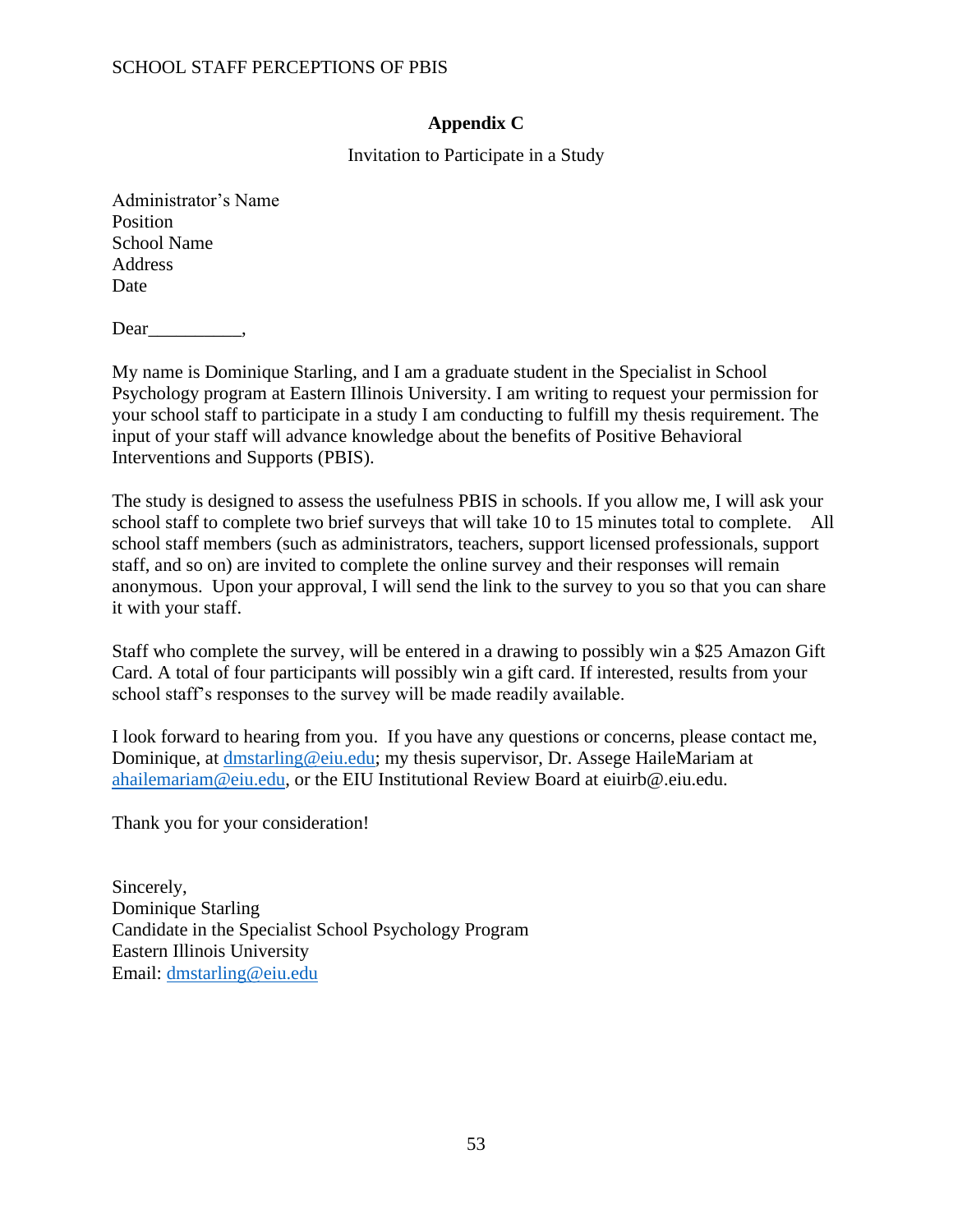# **Appendix D**

# Consent to Participate in a Study

<span id="page-54-0"></span>Thank you for your willingness to participate in this research study conducted by Dominique Starling, a graduate student in the Specialist in School Psychology Program at Eastern Illinois University (EIU). The research aims to understand the use of Positive Behavioral Interventions and Supports (PBIS) and behavioral outcomes of students in schools; and it fulfills the thesis requirement of my program. Your participation will advance our understanding of PBIS in action; and I thank you for your support.

Participation in this study involves completing two brief surveys, which will take about 10 to 15 minutes of your time. In addition, Participation is voluntary and confidential. You can stop participation at any point without penalty. To assure confidentiality, no personally identifying information, such as name, will be collected; and only aggregate data will be reported.

By completing the surveys, you are giving consent to participate in this study. If you have any questions or concerns, please contact me, Dominique, at [dmstarling@eiu.edu;](mailto:dmstarling@eiu.edu) my thesis supervisor, Dr. Assege HaileMariam at [ahailemariam@eiu.edu,](mailto:ahailemariam@eiu.edu) or the EIU Institutional Review Board at [eiuirb@www.eiu.edu.](mailto:eiuirb@www.eiu.edu)

Thank you for your participation!

Sincerely,

Dominique Starling

By continuing to complete the surveys, I agree to participate in this study.

 $\bigcap$  Continue  $\bigcirc$  Exit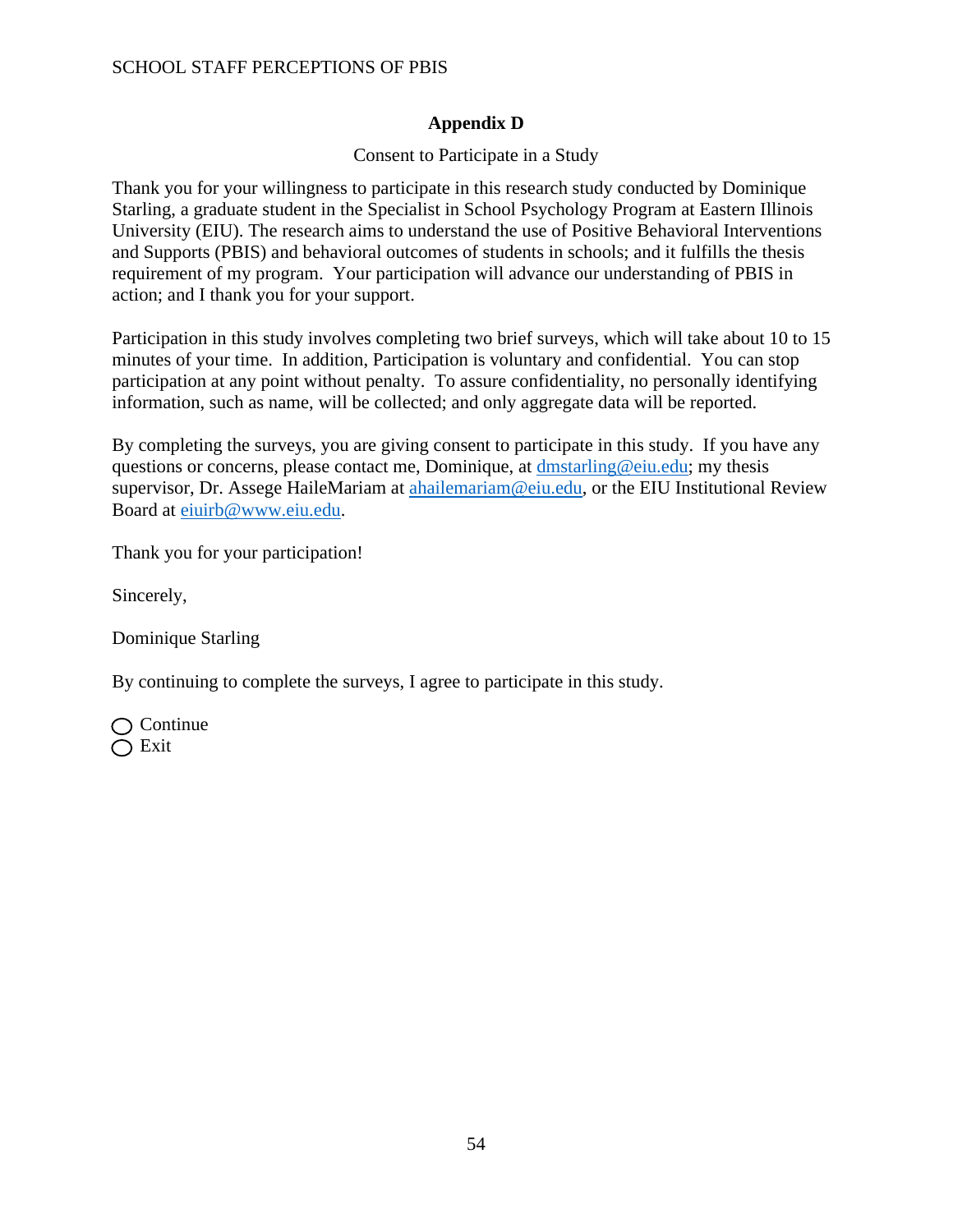# **Appendix E**

<span id="page-55-0"></span>

| <b>Participating School Districts</b> | $\boldsymbol{N}$ | $\%$ |
|---------------------------------------|------------------|------|
|                                       | 54               | 12.3 |
| $\overline{2}$                        | 38               | 8.7  |
| 3                                     | 18               | 4.1  |
| 4                                     | 43               | 9.8  |
| 5                                     | 4                | .9   |
| 6                                     | 17               | 3.9  |
| 7                                     | 34               | 7.7  |
| 8                                     | 22               | 5.0  |
| 9                                     | 49               | 11.2 |
| 10                                    | 52               | 11.8 |
| 11                                    | 27               | 6.2  |
| 12                                    | 23               | 5.2  |
| 13                                    | 10               | 2.3  |
| 14                                    | 10               | 2.3  |
| 15                                    | 38               | 8.7  |

# Participating School Districts

*Note*: To maintain anonymity, participating schools were assigned numbers.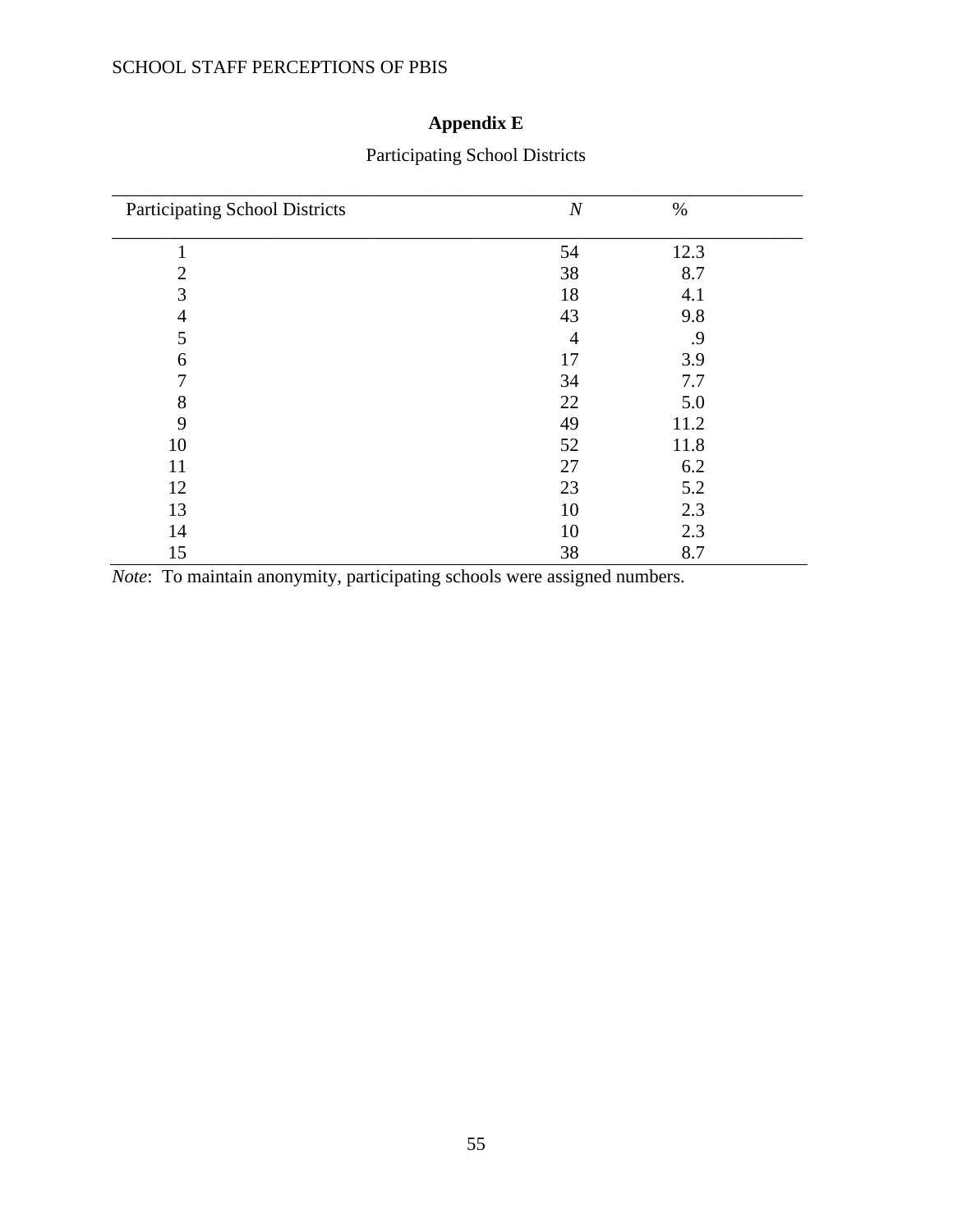| Demographic Information                    |                  |      |
|--------------------------------------------|------------------|------|
| <i>Items</i>                               | $\boldsymbol{N}$ | $\%$ |
| Race/Ethnicity                             |                  |      |
| White                                      | 386              | 87.9 |
| <b>Black</b>                               | 3                | .7   |
| Hispanic or Latino/Latinx                  | 11               | 2.5  |
| Asian                                      | 9                | 2.1  |
| Native American                            | $\overline{2}$   | .5   |
| <b>Multiple Races</b>                      | 13               | 3.0  |
| Prefer Not to Say                          | 15               | 3.4  |
| Type of School Personnel                   |                  |      |
| <b>Certified General Education Teacher</b> | 258              | 58.8 |
| <b>Certified Special Education Teacher</b> | 45               | 10.3 |
| <b>Classified Staff</b>                    | 14               | 3.2  |
| <b>Certificated Support Personnel</b>      | 63               | 14.4 |
| Administrator                              | 16               | 3.6  |
| Other                                      | 43               | 9.8  |
| Grade Levels Worked                        |                  |      |
| Early Childhood (PreK)                     | 18               | 4.1  |
| Elementary $(K-5)$                         | 269              | 61.3 |
| Middle School (6-8)                        | 89               | 20.3 |
| High School (9-12)                         | 39               | 8.9  |
| Elementary & Secondary (Pre-K – 12)        | 24               | 5.5  |
| Years of Experience in Current Role        |                  |      |
| Less than 1 year                           | 12               | 2.7  |
| 1-4 years                                  | 111              | 25.3 |
| 5-9 years                                  | 102              | 23.2 |
| $10-14$ years                              | 71               | 16.2 |
| 15-19 years                                | 49               | 11.2 |
| $20+$                                      | 94               | 21.4 |
| Years in Current Building                  |                  |      |
| Less than 1 year                           | 16               | 3.6  |
| 1-4 years                                  | 146              | 33.3 |
| 5-9 years                                  | 103              | 23.5 |
| $10-14$ years                              | 57               | 13.0 |
| $15-19$ years                              | 51               | 11.6 |
| $20+$ years                                | 66               | 15.0 |

### <span id="page-56-0"></span>**Table 4**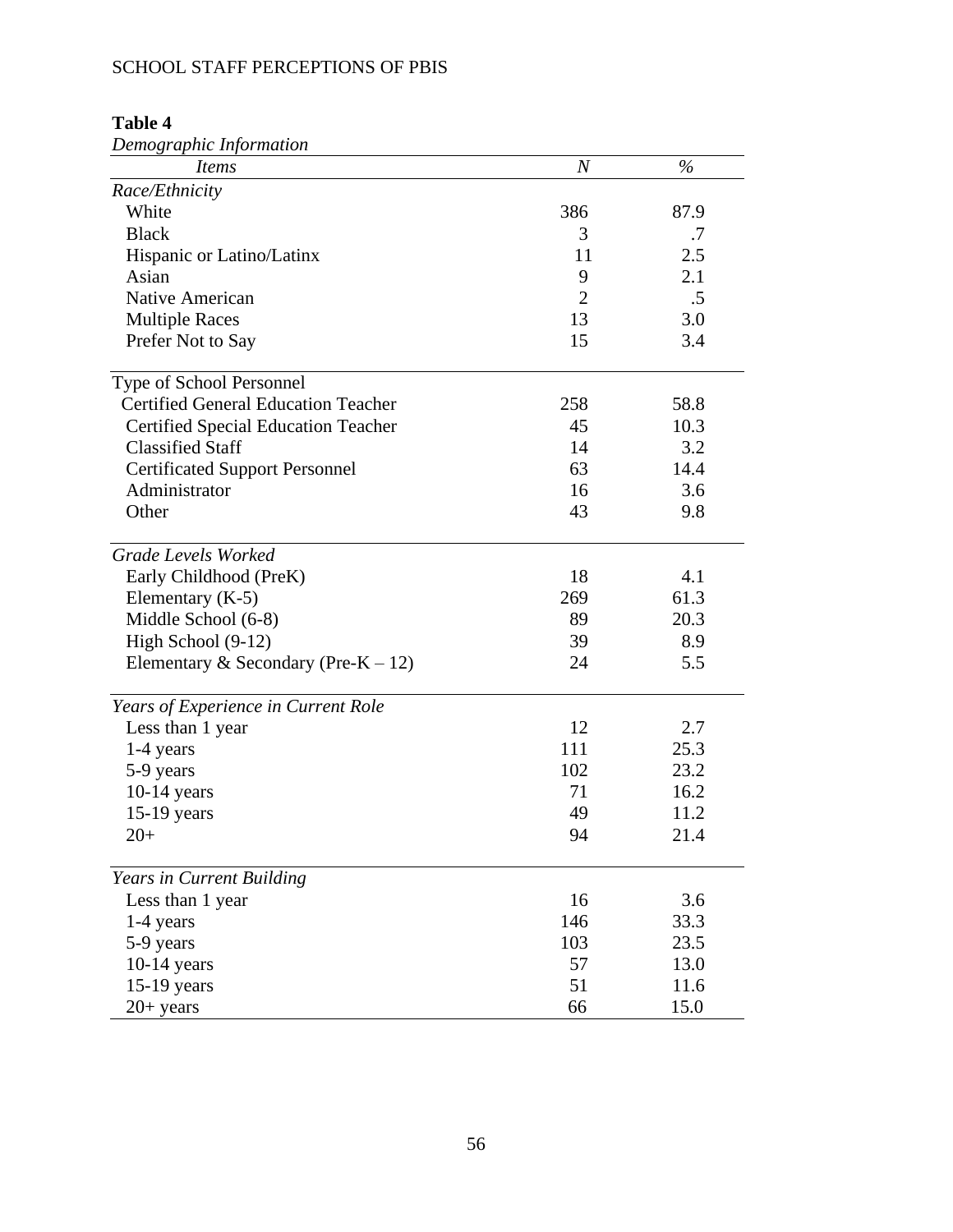# *Demographic Information: Professional Development in PBIS and School Climate* **Items** *N* % *Professional Development Hours for PBIS*  0 hours 131 29.8 1-4 hours 209 47.6 5-9 hours 47 10.7 10-14 hours 25 5.7 15-19 hours 5 1.1 20+ hours 22 5.0 *Professional Training for PBIS* Workshop 59 13.4 Seminar/Lecture 64 14.6 Overview of PBIS Manual 41 9.3 Conference 7 1.6 Multiple Formats 179 40.8 Other (I.e., none, Staff led PD) 89 20.3 *Found PD(s) for PBIS Helpful* Yes 316 72.0 No 33 7.5 I have not received professional development 90 20.5 *Level of Understanding of PBIS* Unfamiliar 3 .7 Limited 36 8.2 Basic 243 55.4 High 157 35.8 *Support of PBIS* Strongly Disagree 14 3.2 Disagree but will not resist 31 31 31 31 Agree but does not plan to participate in leadership or committee work 116 26.4 Strongly agree 267 60.8 Unfamiliar 2.5 *Communication at School* Poor 8 1.8 Needs Improvement 95 21.6

### <span id="page-57-0"></span>**Table 5**

<span id="page-57-1"></span>Adequate 167 38.0 Good 169 38.5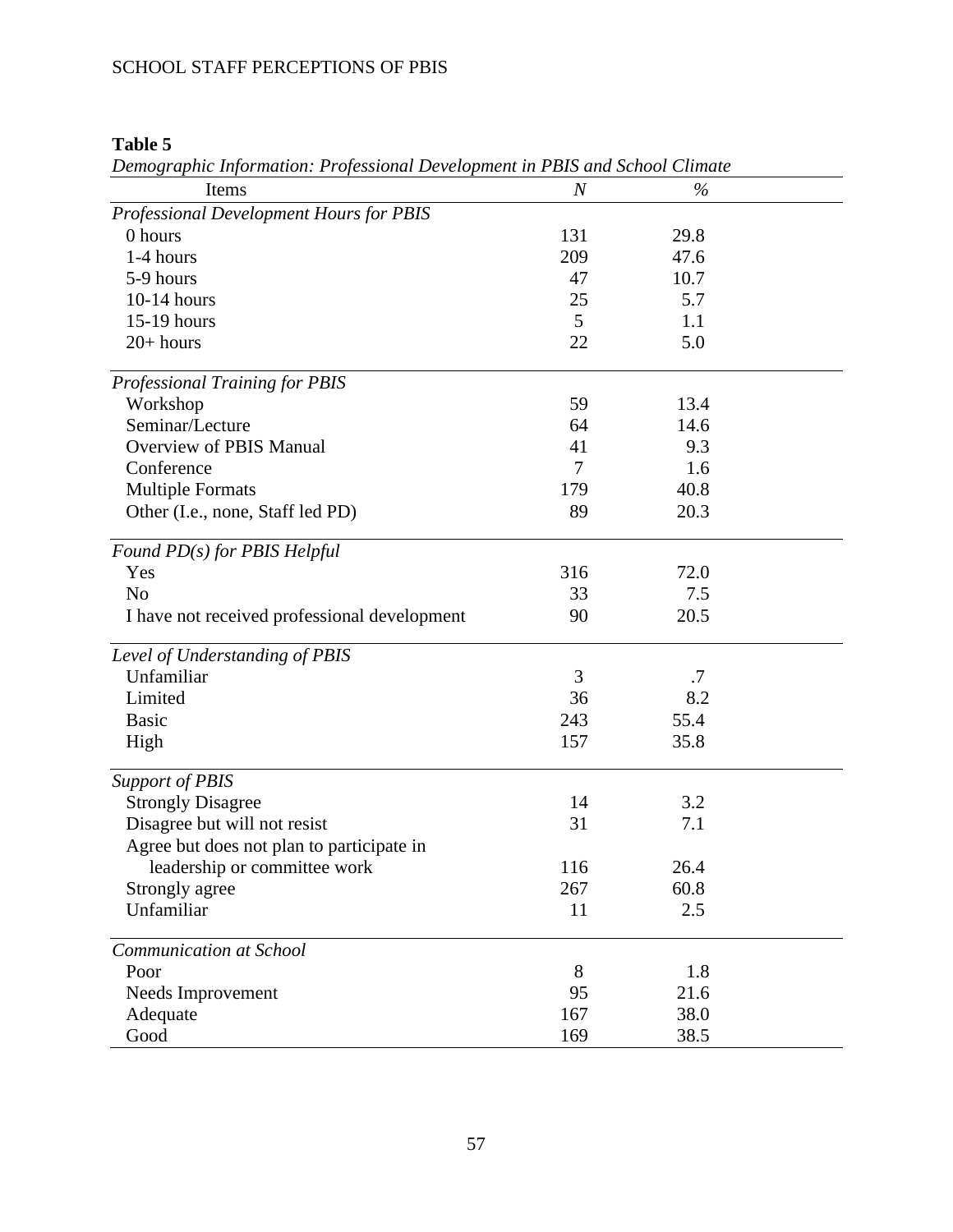**Table 6**

| School<br><b>District</b> | <b>Participant Responses</b>                                  | Administrator<br>Responses | <i>Internet</i><br>Search |
|---------------------------|---------------------------------------------------------------|----------------------------|---------------------------|
| 1                         | 2009, 2010, 2011, 2012, 2015, 2019                            | 2011                       | 2008                      |
| $\overline{2}$            | 2010, 2011, 2012, 2014, 2015, 2016                            |                            | 2008                      |
| 3                         | 2009, 2012, 2015, 2016, 2018, 2019                            |                            |                           |
| 4                         | 2005, 2006, 2012                                              |                            | 2008                      |
| 5                         |                                                               | 2009                       |                           |
| 6                         | 2000, 2010                                                    |                            |                           |
| 7                         | 2005, 2008, 2010, 2011, 2012, 2015, 2016                      | 2010                       |                           |
| 8                         | 2008, 2009, 2016                                              |                            | 2011                      |
| 9                         | 2000, 2001, 2005, 2010, 2011, 2012, 2014,<br>2016, 2017, 2018 |                            | 2010                      |
| 10                        | 2006, 2007, 2008, 2009, 2010, 2011, 2012,<br>2015             | 2003                       |                           |
| 11                        | 2008, 2009, 2011, 2016, 2017-2018                             |                            |                           |
| 12                        | 2000, 2002, 2014, 2015, 2017, 2018                            |                            |                           |
| 13                        | 2010, 2014                                                    | 2009                       |                           |
| 14                        | 2005, 2010, 2013                                              |                            |                           |
| 15                        | 2000, 2005, 2008. 2011. 2018, 2019                            | 2006                       |                           |

*Demographics Questionnaire: Year for Initial Implementation of PBIS*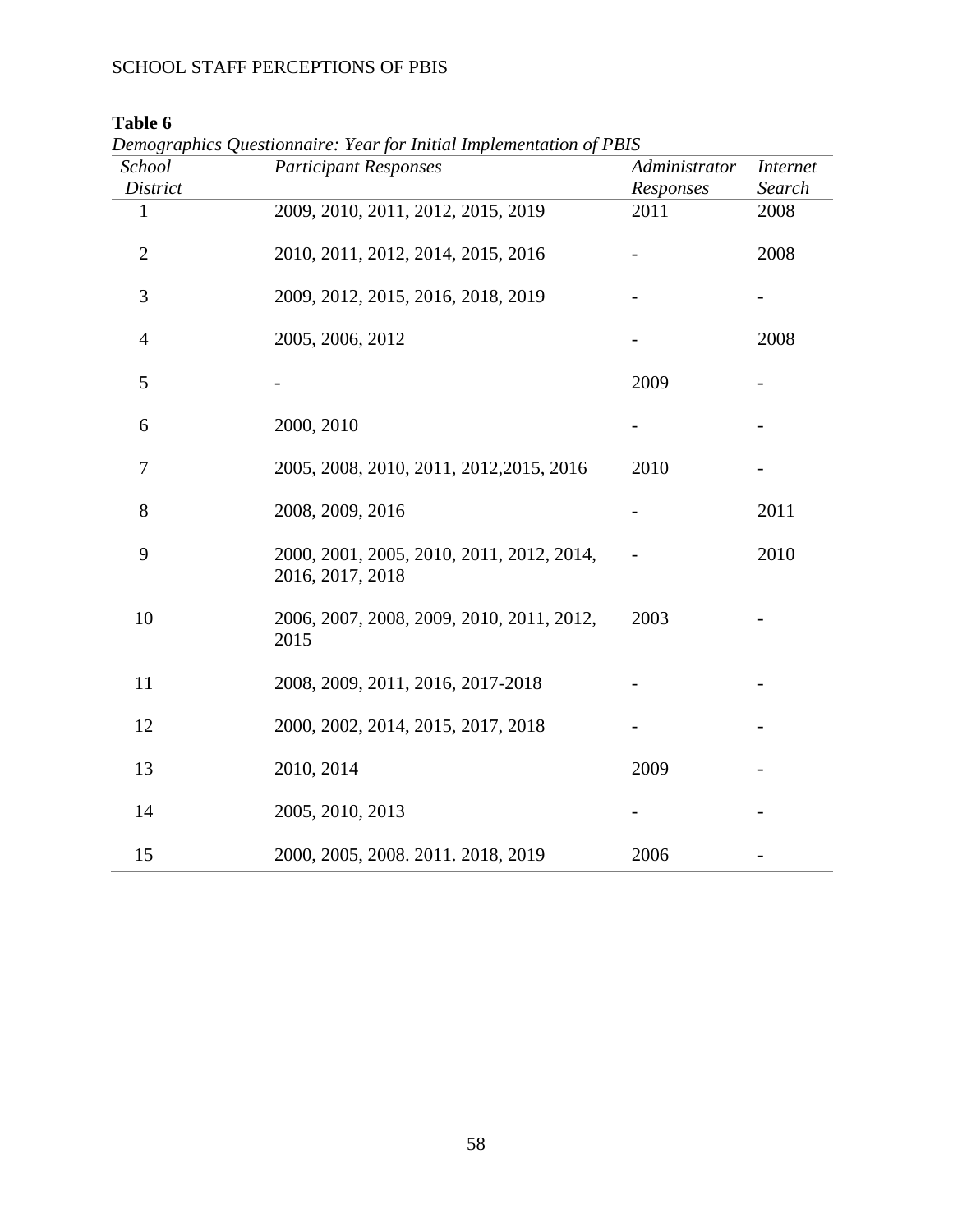# <span id="page-59-0"></span>**Table 7**

| Staff Perception of Behavior Discipline Responses by Domain |  |  |
|-------------------------------------------------------------|--|--|
|                                                             |  |  |

|                                                                                   | Strongly | Disagree | Agree      | Strongly   |  |  |
|-----------------------------------------------------------------------------------|----------|----------|------------|------------|--|--|
| Domain                                                                            | Disagree | N(% )    | N(% )      | Agree      |  |  |
|                                                                                   | N(% )    |          |            | $N(\%)$    |  |  |
| Domain 1: Teaching & Acknowledging Expectations (Research Question 1)             |          |          |            |            |  |  |
| 4. We should not have to teach students                                           | 196      | 187      | 43(9.8)    | 13(3.0)    |  |  |
| how to behave at school.                                                          | (44.6)   | (42.6)   |            |            |  |  |
| 12. I don't have time to teach the                                                | 127      | 259      | 40(9.1)    | 13(3.0)    |  |  |
| schoolwide behavioral expectations.                                               | (28.9)   | (59.0)   |            |            |  |  |
| 13. PBIS may work in other schools, but I                                         | 187      | 222      | 21(4.8)    | 9(2.1)     |  |  |
| doubt it will work in ours.                                                       | (42.6)   | (50.6)   |            |            |  |  |
| 16. I feel that rewarding students is the                                         | 110      | 252      | 58 (13.2)  | 19(4.3)    |  |  |
| same as bribing them.                                                             | (25.1)   | (57.4)   |            |            |  |  |
| 17. I resent being asked to do one more                                           | 122      | 249      | 58 (13.2)  | 10(2.3)    |  |  |
| thing in my classroom.                                                            | (27.8)   | (56.7)   |            |            |  |  |
| Domain 2: Systemic Resources, Supports and Climate (Research Question 3)          |          |          |            |            |  |  |
| 1. I have trust in my administrator's                                             | 10(2.3)  | 30(6.8)  | 166(37.8)  | 233(53.1)  |  |  |
| ability to lead us through change.                                                |          |          |            |            |  |  |
| 2. PBIS is likely to be yet another fad that                                      | 115      | 230      | 71(16.2)   | 23(5.2)    |  |  |
| comes and goes in this school.                                                    | (26.2)   | (52.4)   |            |            |  |  |
| 3. The climate at this school is positive.                                        | 12(2.7)  | 53(12.1) | 200(45.6)  | 174 (39.6) |  |  |
| 5. I believe our school has (or will have)                                        | 6(1.4)   | 34(7.7)  | 211 (48.1) | 188 (42.8) |  |  |
| the necessary resources to support PBIS.                                          |          |          |            |            |  |  |
| 8. Overall, I am satisfied with my job.                                           | 9(2.1)   | 21(4.8)  | 193 (44)   | 216 (49.2) |  |  |
| <b>Domain 3: Implementation Integrity (Research Question 4)</b>                   |          |          |            |            |  |  |
| 21. Currently, I teach the agreed upon                                            | 10(2.3)  | 4(.9)    | 192 (43.7) | 231 (52.6) |  |  |
| schoolwide behavior expectations to                                               |          |          |            |            |  |  |
| students.*                                                                        |          |          |            |            |  |  |
| 22. Currently, I acknowledge/reward                                               | 8(1.8)   | 18(4.1)  | 200(45.6)  | 210 (47.8) |  |  |
| students for meeting the agreed upon                                              |          |          |            |            |  |  |
| schoolwide*                                                                       |          |          |            |            |  |  |
| 23. I apply the agreed upon schoolwide                                            | 214      | 195      | 23(5.2)    | 6(1.4)     |  |  |
| disciplinary consequences.*                                                       | (48.7)   | (44.4)   |            |            |  |  |
| Domain 4: Philosophical Views of Behavior and Discipline (Exploratory Question 1) |          |          |            |            |  |  |
| 9. The students at this school need to be                                         | 13(3.0)  | 99(22.6) | 187(42.6)  | 140 (31.9) |  |  |
| held more responsible for their own                                               |          |          |            |            |  |  |
| behavior.                                                                         |          |          |            |            |  |  |
| 14. Parents in the community don't seem                                           | 57(13.0) | 223      | 118(26.9)  | 41 $(9.3)$ |  |  |
| to care about how their children behave at                                        |          | (50.8)   |            |            |  |  |
| school.                                                                           |          |          |            |            |  |  |